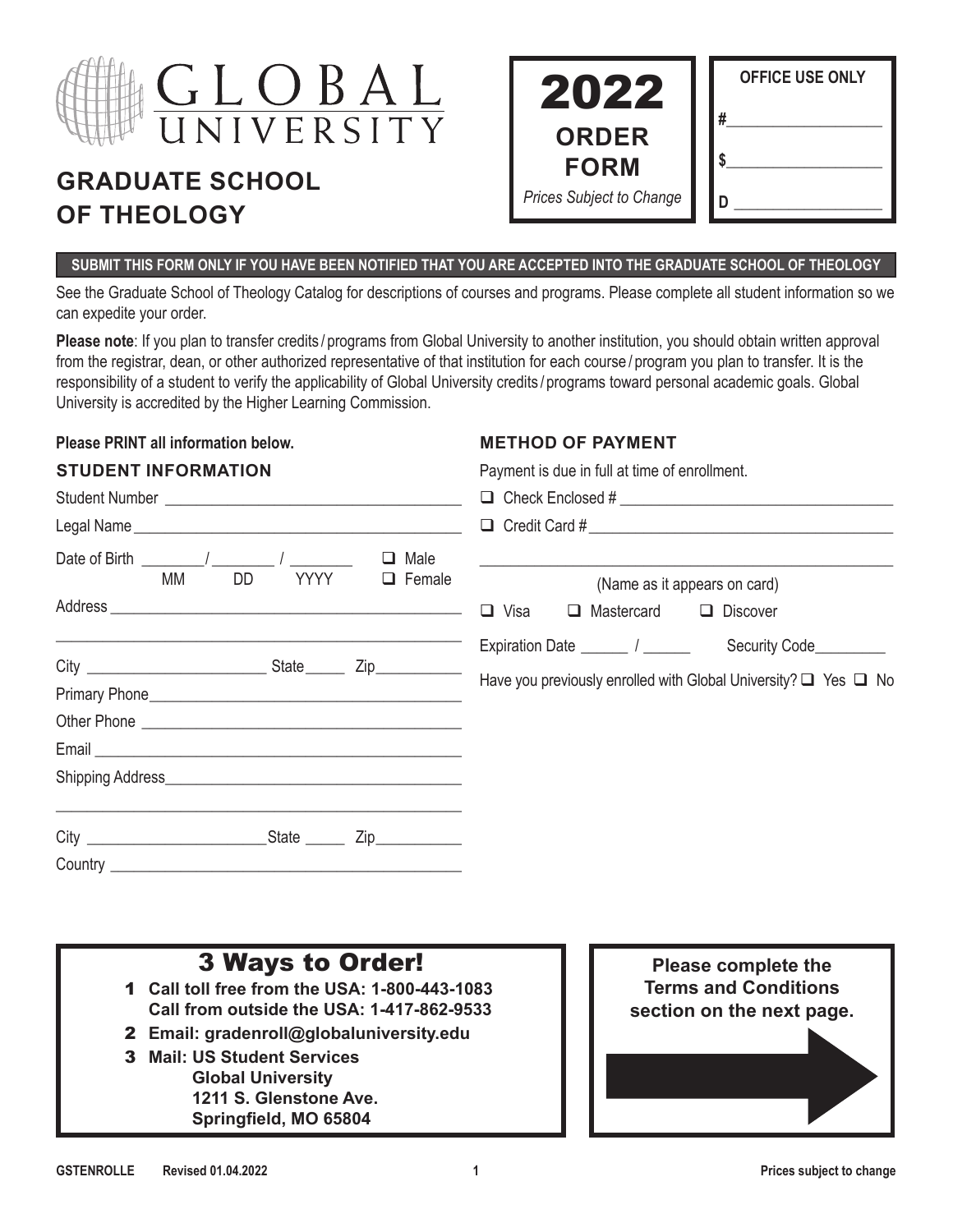# **TERMS AND CONDITIONS**

Each course enrollment becomes official when purchased and will expire six (6) months from the date the order is processed. An extension may be requested to extend the enrollment period at \$20.00 per month (up to a maximum of six months) from the date of enrollment. If a course is not completed within one year of the original enrollment date, a student must pay full tuition to re-enroll.

### **Graduate School of Theology Cancellation and Refund Policy**

We strive to develop instructional materials and programs that will be completely satisfactory to the students who enroll with us. However, if it is necessary for you to withdraw from a course, the following refund policy will apply:

- 1. No refund of the application fee will be made after five (5) business days.
- 2. You may withdraw from a course if the course status is "In Progress."
	- a. You may cancel a course enrollment within five (5) business days after the date on which your order was placed. If you cancel a course enrollment during this time, you will be given a complete refund of all tuition paid. Communication of cancellation may be made online at <http://globaluniversity.libsurveys.com/gstwithdraw>.
	- b. You may request to withdraw from a course from five (5) business days and up to three (3) months from the date the order was placed, and be refunded 50 percent of the tuition paid.
	- c. No refunds are given for course withdrawals requested after three (3) months from the date the order was placed.
- 3. Refunds will be given on textbooks returned in resalable condition, less a 20 percent restocking fee. No refunds will be given for Study Guides or Readings and Resource Materials.

Please report any discrepancies with the order within thirty (30) days of the invoice date.

#### **Acknowledgement and Agreement**

I understand and agree to the above-stated policies of Global University.

| <b>SHIPPING AND HANDLING</b>                                                                                                                                                             |  |
|------------------------------------------------------------------------------------------------------------------------------------------------------------------------------------------|--|
|                                                                                                                                                                                          |  |
| <b>Shipping and Handling Charges for USA Students</b>                                                                                                                                    |  |
| Standard shipping (5-9 business days) \$15.00 per course<br>(\$15.00 per course in addition to standard shipping for Alaska, Hawaii, Guam, and Puerto Rico)\$                            |  |
|                                                                                                                                                                                          |  |
| FedEx Ground (2-5 business days) \$5.00 per course in addition to standard shipping<br>(\$15.00 per course in addition to standard shipping for Alaska, Hawaii, Guam, and Puerto Rico)\$ |  |
| Additional Rush Charges (Rush orders must be prepaid)                                                                                                                                    |  |
| FedEx 2nd Day \$35.00 in addition to standard shipping<br>(\$50.00 for Alaska, Hawaii, Guam & Puerto Rico per course in addition to standard shipping) \$                                |  |
| FedEx Next Day \$50.00 in addition to standard shipping<br>(This shipping method not available for Alaska, Hawaii, Guam & Puerto Rico) \$                                                |  |
| Donations to assist Global University with ministry costs (Any donation, large or small, is greatly appreciated) \$                                                                      |  |
|                                                                                                                                                                                          |  |

### **International Students (***For all orders shipped to addresses outside the USA)*

- 1. It is the responsibility of the student to take care of all customs, duties, taxes, and other fees that may be assessed on a shipment from the USA in addition to actual shipping costs for materials. The customs office for your country can provide you with information about taxes and fees on shipments from the USA to your country.
- 2. All orders to addresses outside the USA will be shipped by FedEx International.
- 3. All FedEx International shipments must include a phone number for the student.
- 4. It is the responsibility of the student to provide any special notations and packaging instructions for shipments to addresses outside the USA.
- 5. If a shipment is returned for any reason other than an error by Global University, the student will be responsible for return charges.

**GSTENROLLE Revised 01.04.2022 2 Prices subject to change**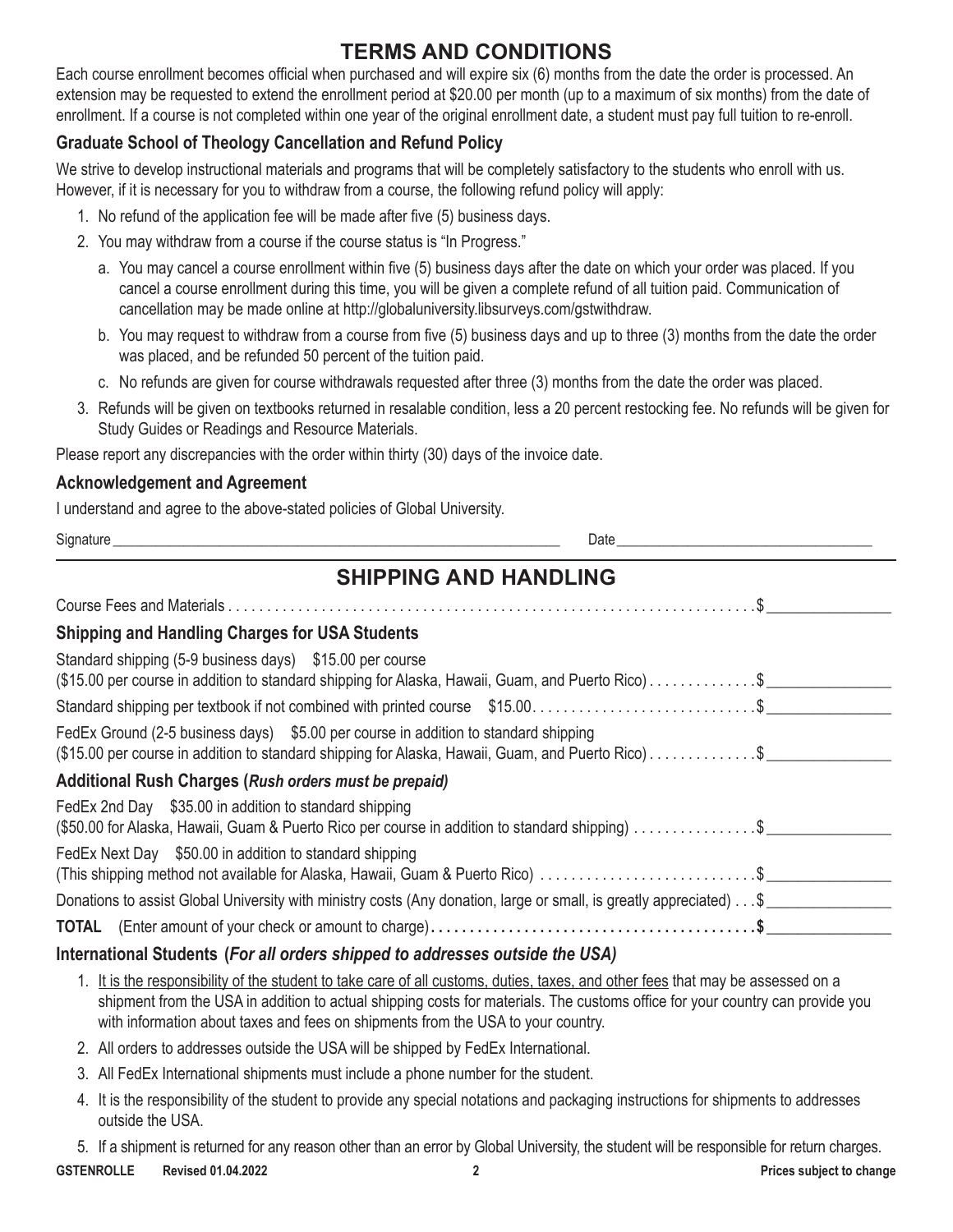# **GUIDE TO ORDER FORM AND TERMINOLOGY**

This page shows how to use this order form. Enter order quantities for each line in the far left column. Enter the total amount for each page at the bottom of the far right column. Order total and any shipping and handling can be calculated on page 2 of this form.

| Quantity               |                    | Credit | <b>Course Materials</b>                 | <b>Product</b><br><b>Number</b> | <b>Tuition</b> | <b>Services</b><br><b>Support</b><br><b>Fee</b> | Text     | <b>Total</b> |
|------------------------|--------------------|--------|-----------------------------------------|---------------------------------|----------------|-------------------------------------------------|----------|--------------|
|                        | LDR####            |        | <b>Course Title</b>                     |                                 |                |                                                 |          |              |
|                        | <b>Study Guide</b> |        | Graduate Study Guide, 2nd ed.           | RBIB###E-90                     |                |                                                 | \$25.00  |              |
|                        | <b>RRM</b>         |        | Readings and Resource Materials         | RBIB###E-X2                     |                |                                                 | \$15.00  |              |
|                        | <b>Textbook</b>    |        | Title, Edition, Author, ISBN, Publisher | RBIB###E-T1                     |                |                                                 | \$25.00  |              |
|                        | Textbook           |        | Title, Edition, Author, ISBN, Publisher | RBIB###E-T2                     |                |                                                 | \$30.00  |              |
|                        | <b>Textbook</b>    |        | Title, Edition, Author, ISBN, Publisher | RBIB###E-T3                     |                |                                                 | \$16.00  |              |
|                        |                    |        |                                         |                                 | \$828.00       | \$50.00                                         | \$111.00 | \$989.00     |
| <b>Total for Page:</b> |                    |        |                                         |                                 |                |                                                 |          | \$989.00     |

#### **Study Guide**

The study guide (SG) is written to accompany course textbooks.The study guide is required to complete the course.

#### **Textbook**

A textbook may be produced by an outside publisher and is required for completion of a course.

#### **Readings and Resource Materials**

The Readings and Resource Materials (RRM) contains articles or excerpted readings reprinted with permissions by GU. The RRM is required to complete the course.

#### **Services Support Fee**

The Services Support fee is required for all graduate courses. This fee provides students access to thousands of resources and tools through the Global University library website ([http://library.globaluniversity.edu\)](http://library.globaluniversity.edu).

# **Partial List of Graduate Academic Fees**

See current Tuition and Fees Schedule for complete list of fees, and current Graduate School of Theology Catalog for official policies, academic information, and program requirements.

| <b>Fee Description</b>                                                                                                                                                                                  |          | Fee             |
|---------------------------------------------------------------------------------------------------------------------------------------------------------------------------------------------------------|----------|-----------------|
| Master's level fees apply to: Graduate certificate, MA, MDiv, and special student.                                                                                                                      | Master's | <b>Doctoral</b> |
| Doctoral level fees apply to DMin only                                                                                                                                                                  | Level    | Level           |
| Application fee to process student application and provide degree (or certificate) audit for the respective degree or certificate program (certificate,<br>MA, MDiv, special student, or Dmin)          | \$100    | \$100           |
| Application fee (special student to full admission for certificate or degree program)                                                                                                                   | \$100    | \$100           |
| Tuition per credit                                                                                                                                                                                      | \$276    | \$276           |
| Enrollment extension fee to extend course \$20/month, with a six month maximum (from the date of original enrollment)                                                                                   | \$20     | \$20            |
| Exam retake fee for a student request to retake a supervised exam                                                                                                                                       | \$35     | \$35            |
| Reactivation fee to process reinstatement of an inactive student to active status at the same level of studies                                                                                          | \$35     | \$35            |
| Change of program fee when a student changes from one program to another after being matriculated into a program                                                                                        | \$35     | \$35            |
| Degree (or certificate) audit report fee when a student requests a degree (or certificate) audit                                                                                                        | \$35     | \$35            |
| Program extension fee when a student requests additional time to complete a degree or certificate program                                                                                               | \$65     | \$65            |
| Capstone paper/theology of ministry paper submission fee when a student submits a capstone paper for evaluation                                                                                         | \$276    |                 |
| DMin dissertation project advisor fee in addition to tuition at the time of enrollment for the dissertation project                                                                                     |          | \$100           |
| Thesis/dissertation defense fee when a defense is scheduled for a thesis or dissertation project                                                                                                        | \$35     | \$50            |
| Thesis/dissertation defense conferencing fee when the Graduate School of Theology arranges for and initiates conferencing for a<br>thesis/dissertation defense (requires payment of administrative fee) | Cost     | Cost            |
| Thesis/dissertation binding fee (2 copies for student; \$25 for each additional copy ordered before original binding)                                                                                   | \$125    | \$125           |
| Graduation fee; includes diploma and transcript (does not include academic regalia or diploma cover)                                                                                                    | \$50     | \$60            |
| Administrative fee due when the student requests special services not covered by other fees                                                                                                             | \$25     | \$25            |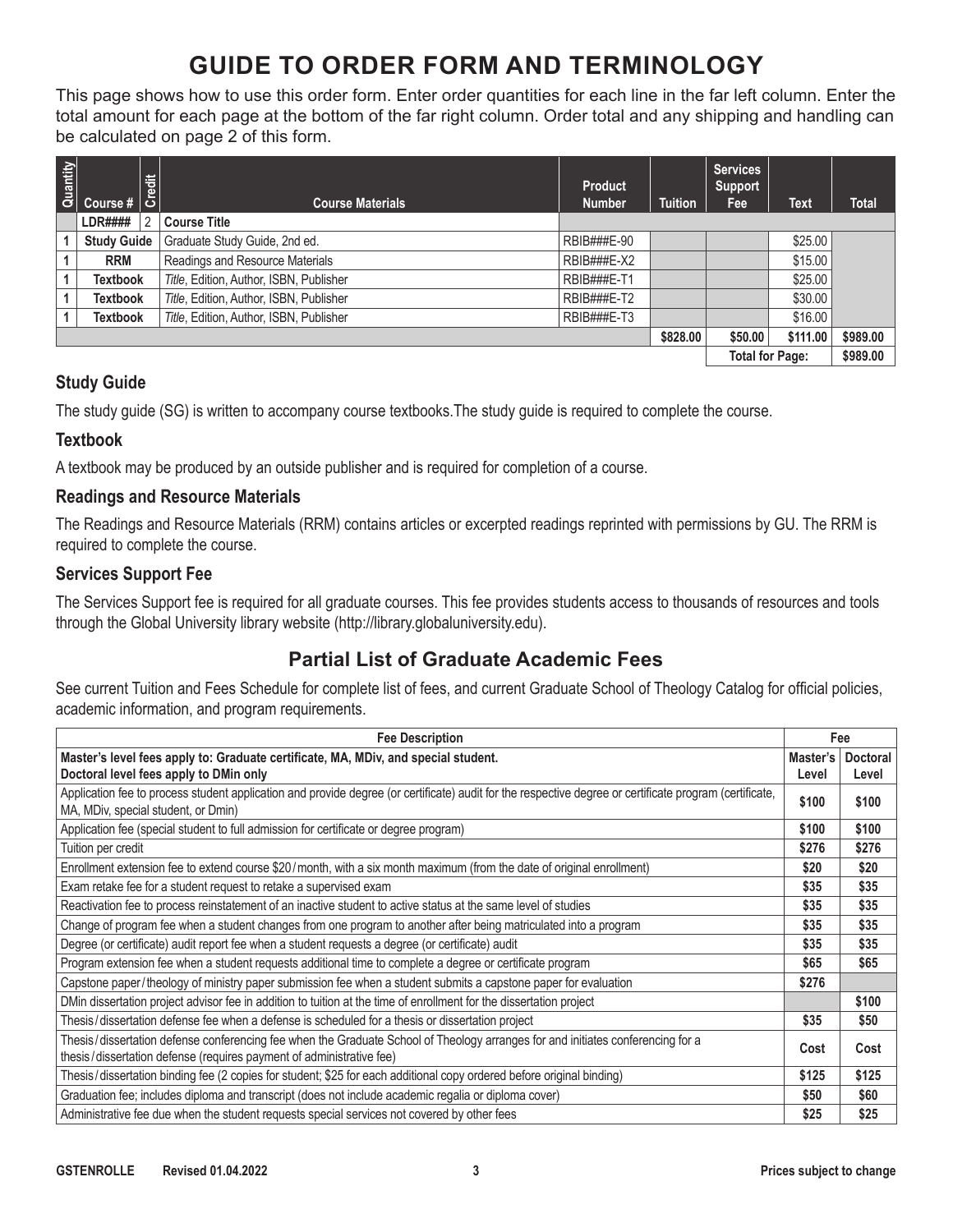- **• All papers submitted for graduate courses must follow the guidelines of the Global University Graduate Studies Form and Style Guide, 9th ed., which serves as a supplement to Turabian's Manual (RRES691E-T1 in the "Resource Materials" section).**
- **• Thousands of resources for biblical study and theological research are available through the Global University Library website (http://library.globaluniversity.edu).**

# **Resource Materials**

| Quantity |          | Credit |                                                                                                                                                                                                                                                                                                                                                                                                                                                                                           | <b>Product</b>         |                | <b>Services</b><br><b>Support</b> |                       |                        |
|----------|----------|--------|-------------------------------------------------------------------------------------------------------------------------------------------------------------------------------------------------------------------------------------------------------------------------------------------------------------------------------------------------------------------------------------------------------------------------------------------------------------------------------------------|------------------------|----------------|-----------------------------------|-----------------------|------------------------|
|          | Course # |        | <b>Materials</b><br>Graduate School of Theology Catalog (print copy), free download available                                                                                                                                                                                                                                                                                                                                                                                             | <b>Number</b><br>30008 | <b>Tuition</b> | Fee                               | <b>Text</b><br>\$0.00 | <b>Total</b><br>\$0.00 |
|          |          |        | Graduate School of Theology: Student Handbook (no charge for first print                                                                                                                                                                                                                                                                                                                                                                                                                  |                        |                |                                   |                       |                        |
|          |          |        | copy), free download available                                                                                                                                                                                                                                                                                                                                                                                                                                                            | G3002E-XX              |                |                                   | \$7.50                | \$7.50                 |
|          |          |        | Global University Graduate Studies Form & Style Guide, 9th ed. (print copy) to<br>be used with Turabian's 9th ed. for all courses, free download available                                                                                                                                                                                                                                                                                                                                | G3006E-XX              |                |                                   | \$7.50                | \$7.50                 |
|          |          |        | The Holy Bible. The English Standard Version (ESV). Hardback.<br>ISBN 1-4335-4519-5                                                                                                                                                                                                                                                                                                                                                                                                       | <b>RBIB100E-T1</b>     |                |                                   | \$20.00               | \$20.00                |
|          |          |        | A Manual for Writers of Research Papers, Theses, and Dissertations, 9th ed.,<br>Turabian, to be used with GU Graduate Studies Form and Style Guide, 9th ed.<br>for all courses. ISBN 9780226816388, University of Chicago Press                                                                                                                                                                                                                                                           | <b>RRES691E-T1</b>     |                |                                   | \$19.00               | \$19.00                |
|          |          |        | EXEGETICAL RESOURCE MATERIAL SET - REQUIRED FOR INTERMEDIATE GREEK AND EXEGETICAL GREEK COURSES<br>(also beneficial for Greek I and Greek II)                                                                                                                                                                                                                                                                                                                                             |                        |                |                                   |                       |                        |
|          |          |        | Note: These resources are of interest and provide support for students<br>in Greek I and II and are supplemental to these courses, meaning they<br>are not required for students to complete the courses. Only the more<br>motivated and engaged students will refer to these reference works as<br>first-time Greek learners, and students may refer to them more in Greek<br>Il than Greek I. Students should not be able to complete Greek III without<br>using these reference works. |                        |                |                                   |                       |                        |
|          |          |        | UBS Greek New Testament: A Reader's Edition (or UBS 4 or 5), Aland,<br>ISBN 9781619701397, Hendrickson (May also use Nestle-Aland Novum<br>Testamentum Graece with Dictionary (28), Alland et al., ISBN 9783438051561,<br>German Bible Society)                                                                                                                                                                                                                                           | <b>RBNT557E-T3</b>     |                |                                   | \$60.00               | \$60.00                |
|          |          |        | A Greek-English Lexicon of the New Testament and Other Early Christian<br>Literature, 3rd ed. (BDAG), Bauer, et al., ISBN 9780226030336, University of<br>Chicago Press, (available from publisher in electronic format)                                                                                                                                                                                                                                                                  | <b>RBNT667E-T2</b>     |                |                                   | \$170.00              | \$170.00               |
|          |          |        | Greek Grammar Beyond the Basics, Wallace, ISBN 9780310218951,<br>Zondervan                                                                                                                                                                                                                                                                                                                                                                                                                | <b>RBNT667E-T4</b>     |                |                                   | \$47.00               | \$47.00                |
|          |          |        | New Testament Exegesis: Examples, Arrington, ISBN 9780761716419, Global<br>University                                                                                                                                                                                                                                                                                                                                                                                                     | RBNT667E-T6            |                |                                   | \$15.00               | \$15.00                |
|          |          |        | <b>COMPLETE SET</b>                                                                                                                                                                                                                                                                                                                                                                                                                                                                       |                        |                |                                   | \$292.00              | \$292.00               |
|          |          |        | HOLY SPIRIT THEOLOGY SET - Includes texts which are used in some theology courses                                                                                                                                                                                                                                                                                                                                                                                                         |                        |                |                                   |                       |                        |
|          |          |        | The Holy Spirit in the Old Testament, Vol. 1, Flattery, Global University                                                                                                                                                                                                                                                                                                                                                                                                                 |                        |                |                                   |                       |                        |
|          |          |        | The Holy Spirit in the New Testament: Luke and Acts Vol. 2, Flattery, ISBN<br>9780761714316, Global University                                                                                                                                                                                                                                                                                                                                                                            |                        |                |                                   |                       |                        |
|          |          |        | The Holy Spirit in the New Testament: John and Paul Vol. 3, Flattery, ISBN<br>9780761714323, Global University                                                                                                                                                                                                                                                                                                                                                                            |                        |                |                                   |                       |                        |
|          |          |        | Contemporary Issues in Pneumatology, Vol. 4, Richardson, Global University                                                                                                                                                                                                                                                                                                                                                                                                                |                        |                |                                   |                       |                        |
|          |          |        | <b>COMPLETE SET (No single-volume option available)</b>                                                                                                                                                                                                                                                                                                                                                                                                                                   | <b>RBTHS-HB</b>        |                |                                   | \$35.00               | \$35.00                |
|          |          |        |                                                                                                                                                                                                                                                                                                                                                                                                                                                                                           |                        |                | <b>Total for Page:</b>            |                       |                        |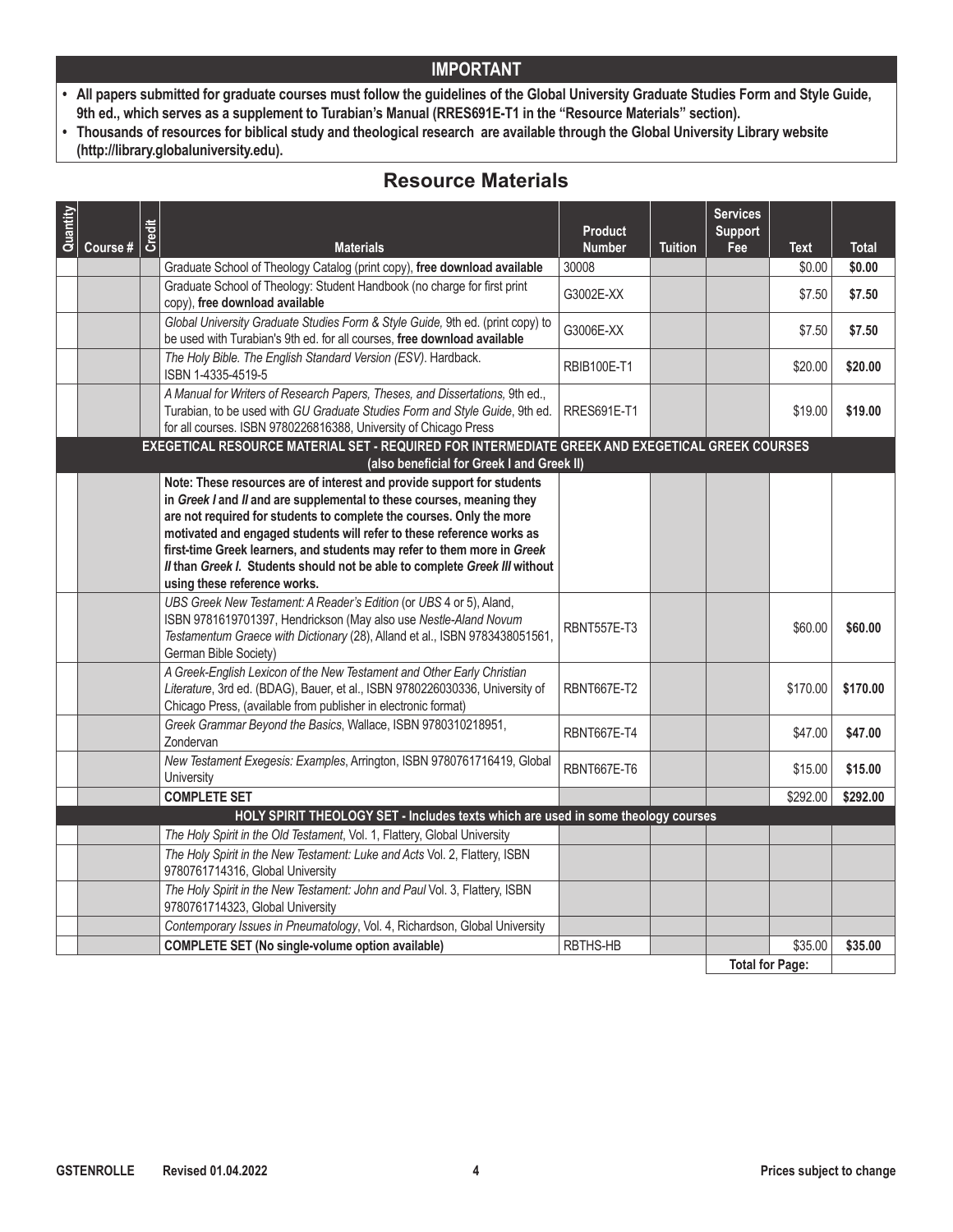- **• All papers submitted for graduate courses must follow the guidelines of the Global University Graduate Studies Form and Style Guide, 9th ed., which serves as a supplement to Turabian's Manual (RRES691E-T1 in the "Resource Materials" section).**
- **• Thousands of resources for biblical study and theological research are available through the Global University Library website (http://library.globaluniversity.edu).**

# **Bible Courses**

| Quantity | Credit                           |                                                                                                                                     | <b>Product</b>     |                | <b>Services</b><br><b>Support</b> |             |              |
|----------|----------------------------------|-------------------------------------------------------------------------------------------------------------------------------------|--------------------|----------------|-----------------------------------|-------------|--------------|
|          | Course #<br><b>BIB5033</b><br>3  | <b>Course Materials</b><br>The Bible as Literature: Theory and Methodology                                                          | <b>Number</b>      | <b>Tuition</b> | Fee                               | <b>Text</b> | <b>Total</b> |
|          | <b>Study Guide</b>               | Graduate Study Guide, 3rd ed.                                                                                                       | RBIB503E-90        |                |                                   | \$25.00     |              |
|          | <b>RRM</b>                       | Readings and Resource Materials, 2nd ed.                                                                                            | RBIB503E-X2        |                |                                   | \$15.00     |              |
|          |                                  | How to Read the Bible as Literatureand Get More Out of It, Ryken                                                                    |                    |                |                                   |             |              |
|          | <b>Textbook</b>                  | ISBN 9780310390213, Zondervan                                                                                                       | RBIB503E-T1        |                |                                   | \$17.00     |              |
|          | <b>Textbook</b>                  | Words of Delight: A Literary Introduction to the Bible, 2nd ed., Ryken<br>ISBN 9780801077692, Baker Books (Also used for BOT5173)   | RBIB503E-T2        |                |                                   | \$38.00     |              |
|          |                                  |                                                                                                                                     |                    | \$828.00       | \$50.00                           | \$95.00     | \$973.00     |
|          | <b>BIB5543</b><br>3              | <b>Foundations of Biblical Language</b>                                                                                             |                    |                |                                   |             |              |
|          | <b>Study Guide</b>               | Graduate Study Guide                                                                                                                | RBIB554E-90        |                |                                   | \$25.00     |              |
|          | <b>Textbook</b>                  | English Grammar & Syntax, Avants, ISBN 9780595283156, iUniverse                                                                     | RBIB554E-T1        |                |                                   | \$27.00     |              |
|          | <b>Textbook</b>                  | New Testament Exegesis: A Handbook for Students and Pastors, 3rd ed., Fee,<br>ISBN 9780664223168, Westminster John Knox Press       | <b>RBIB554E-T2</b> |                |                                   | \$25.00     |              |
|          | <b>Textbook</b>                  | Hebrew for the Rest of Us: Using Hebrew Tools without Mastering Biblical<br>Hebrew, Fields, ISBN 9780310277095, Zondervan           | <b>RBIB554E-T3</b> |                |                                   | \$33.00     |              |
|          | <b>Textbook</b>                  | English Grammar to Ace New Testament Greek, Lamerson,<br>ISBN 9780310277101, Zondervan                                              | <b>RBIB554E-T4</b> |                |                                   | \$13.00     |              |
|          | <b>Textbook</b>                  | Greek for the Rest of Us: Using Greek Tools without Mastering Biblical Greek,<br>Mounce, ISBN 9780310282891, Zondervan              | <b>RBIB554E-T5</b> |                |                                   | \$26.00     |              |
|          | <b>Textbook</b>                  | Old Testament Exegesis: A Handbook for Students and Pastors, 4th ed.,<br>Stuart, ISBN 9780664233440, Westminster John Knox Press    | <b>RBIB554E-T6</b> |                |                                   | \$25.00     |              |
|          | <b>Textbook</b>                  | English Grammar to Ace Biblical Hebrew, Pelt, ISBN 9780310318316, Zondervan                                                         | <b>RBIB554E-T7</b> |                |                                   | \$13.00     |              |
|          |                                  |                                                                                                                                     |                    | \$828.00       | \$50.00                           | \$187.00    | \$1,065.00   |
|          | <b>BIB6293</b><br>3              | Hermeneutics: God's Message and Its Meaning (4th core course)                                                                       |                    |                |                                   |             |              |
|          | <b>Study Guide</b>               | Graduate Study Guide                                                                                                                | RBIB629E-90        |                |                                   | \$25.00     |              |
|          | <b>RRM</b>                       | Readings and Resource Materials, 2nd ed.                                                                                            | RBIB629E-X2        |                |                                   | \$15.00     |              |
|          | <b>Textbook</b>                  | Introduction to Biblical Interpretation, rev. ed., Klein, Blomberg, and Hubbard,<br>ISBN 9780785252252, Thomas Nelson Publishers    | RBIB629E-T1        |                |                                   | \$48.00     |              |
|          | <b>Textbook</b>                  | A Basic Guide to Interpreting the Bible: Playing by the Rules, 2nd ed., Stein<br>ISBN 9780801033735, Baker Academic                 | RBIB629E-T2        |                |                                   | \$21.00     |              |
|          | <b>Textbook</b>                  | Gospel and Spirit: Issues in New Testament Hermeneutics, Fee,<br>ISBN 9780801046223, Baker Publishing Group (Also used for BNT6043) | <b>RBNT604E-T2</b> |                |                                   | \$20.00     |              |
|          |                                  |                                                                                                                                     |                    | \$828.00       | \$50.00                           | \$129.00    | \$1,007.00   |
|          | <b>BNT5093</b><br>$\overline{3}$ | The Letter to the Galatians                                                                                                         |                    |                |                                   |             |              |
|          |                                  | Study Guide   Graduate Study Guide, 3rd ed.                                                                                         | RBNT509E-90        |                |                                   | \$25.00     |              |
|          | <b>RRM</b>                       | Readings and Resource Materials, 2nd ed.                                                                                            | <b>RBNT509E-X2</b> |                |                                   | \$15.00     |              |
|          | <b>Textbook</b>                  | Obeying the Truth: Paul's Ethics in Galatians, Barclay, ISBN 9780800625238,<br><b>Augsburg Fortress</b>                             | <b>RBNT509E-T1</b> |                |                                   | \$19.00     |              |
|          | <b>Textbook</b>                  | Grace in Galatia: A Commentary on Paul's Letter to the Galatians,<br>Witherington, ISBN 9780802844330, Eerdman's Publishing         | <b>RBNT509E-T2</b> |                |                                   | \$24.00     |              |
|          | <b>Textbook</b>                  | New Testament Interpretation through Rhetorical Criticism, Kennedy,<br>ISBN 9780807841204, University of North Carolina Press       | <b>RBNT509E-T4</b> |                |                                   | \$54.00     |              |
|          |                                  |                                                                                                                                     |                    | \$828.00       | \$50.00                           | \$137.00    | \$1,015.00   |
|          |                                  |                                                                                                                                     |                    |                | <b>Total for Page:</b>            |             |              |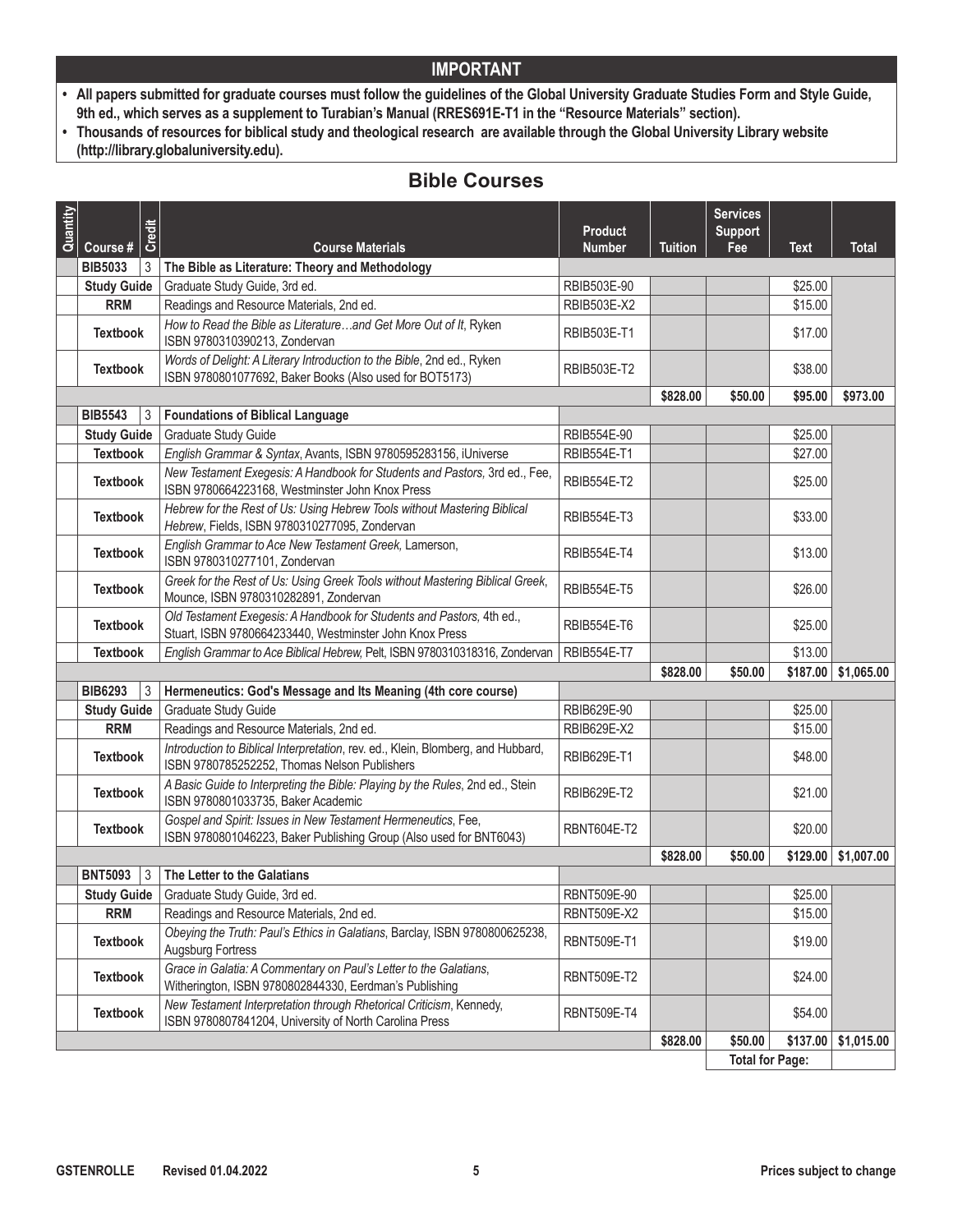- **• All papers submitted for graduate courses must follow the guidelines of the Global University Graduate Studies Form and Style Guide, 9th ed., which serves as a supplement to Turabian's Manual (RRES691E-T1 in the "Resource Materials" section).**
- **• Thousands of resources for biblical study and theological research are available through the Global University Library website (http://library.globaluniversity.edu).**

| Quantity | Course #                 | <b>Credit</b><br><b>Course Materials</b>                                                                                                                                                   | <b>Product</b><br><b>Number</b> | <b>Tuition</b> | <b>Services</b><br><b>Support</b><br>Fee | <b>Text</b> | <b>Total</b>             |
|----------|--------------------------|--------------------------------------------------------------------------------------------------------------------------------------------------------------------------------------------|---------------------------------|----------------|------------------------------------------|-------------|--------------------------|
|          | <b>BNT5103</b>           | $ 3\rangle$<br>The Letter to the Hebrews                                                                                                                                                   |                                 |                |                                          |             |                          |
|          | <b>Study Guide</b>       | Graduate Study Guide, 3rd ed.                                                                                                                                                              | <b>RBNT510E-90</b>              |                |                                          | \$25.00     |                          |
|          | <b>RRM</b>               | Readings and Resource Materials, 2nd ed.                                                                                                                                                   | <b>RBNT510E-X2</b>              |                |                                          | \$15.00     |                          |
|          | <b>Textbook</b>          | Hebrews 1-8, Volume 47A of Word Biblical Commentary, Lane,<br>ISBN 9780849902468, Thomas Nelson                                                                                            | <b>RBNT510E-T1</b>              |                |                                          | \$50.00     |                          |
|          | <b>Textbook</b>          | Hebrews 9-13, Volume 47B of Word Biblical Commentary, Lane,<br>ISBN 9780849909351, Thomas Nelson                                                                                           | <b>RBNT510E-T2</b>              |                |                                          | \$50.00     |                          |
|          | <b>Textbook</b>          | The Letter to the Hebrews in Social-Scientific Perspective, David deSilva,<br>ISBN 9781606088555, Cascade Companions                                                                       | <b>RBNT510E-T3</b>              |                |                                          | \$25.00     |                          |
|          | <b>Textbook</b>          | New Testament Interpretation through Rhetorical Criticism, Kennedy, ISBN<br>9780807841204, University of North Carolina Press (Also used for BNT5093)                                      | <b>RBNT509E-T4</b>              |                |                                          | \$54.00     |                          |
|          |                          |                                                                                                                                                                                            |                                 | \$828.00       | \$50.00                                  | \$219.00    | \$1,097.00               |
|          | <b>BNT5183</b>           | 3<br>Acts as History and Theology                                                                                                                                                          |                                 |                |                                          |             |                          |
|          | <b>Study Guide</b>       | Graduate Study Guide                                                                                                                                                                       | RBNT518E-90                     |                |                                          | \$25.00     |                          |
|          | <b>RRM</b>               | Readings and Resource Materials, 2nd ed.                                                                                                                                                   | <b>RBNT518E-X2</b>              |                |                                          | \$15.00     |                          |
|          | <b>Textbook</b>          | The Book of Acts in Its Ancient Literary Setting, Winter and Clarke,<br>ISBN 9780802824332, Eerdman's Publishing                                                                           | <b>RBNT518E-T1</b>              |                |                                          | \$52.50     |                          |
|          | <b>Textbook</b>          | The Acts of the Apostles: A Socio-Rhetorical Commentary, Witherington,<br>ISBN 9780802845016, Eerdman's Publishing                                                                         | <b>RBNT518E-T2</b>              |                |                                          | \$59.00     |                          |
|          |                          |                                                                                                                                                                                            |                                 | \$828.00       | \$50.00                                  |             | $$151.50$ $$1,029.50$    |
|          | <b>BNT5573</b>           | 3<br><b>Graduate Greek I</b>                                                                                                                                                               |                                 |                |                                          |             |                          |
|          | <b>Study Guide</b>       | Graduate Study Guide, 2nd ed. (includes CD)                                                                                                                                                | <b>RBNT557E-90</b>              |                |                                          | \$25.00     |                          |
|          | CD                       | Basics of Biblical Greek interactive CD with lectures and flashcard software (to<br>be used for both BNT5573 Graduate Greek I and BNT5583 Graduate Greek II)                               |                                 |                |                                          |             |                          |
|          | <b>Textbook</b>          | Basics of Biblical Greek Grammar, 3rd ed., Mounce, ISBN 9780310287681,<br>Zondervan (Also used for BNT5583), hyperlinked iPad version available for<br>purchase from www.teknia.com        | <b>RBNT557E-T1</b>              |                |                                          | \$52.00     |                          |
|          | <b>Textbook</b>          | Basics of Biblical Greek Grammar Workbook, 3rd ed., Mounce,<br>ISBN 9780310287674, Zondervan (Also used for BNT5583)                                                                       | <b>RBNT557E-T2</b>              |                |                                          | \$26.00     |                          |
|          | <b>Textbook</b>          | UBS Greek New Testament: A Reader's Edition (or UBS 4 or 5), Aland,<br>ISBN 9781598562859, Hendrickson (see Greek Reference List below)                                                    | <b>RBNT557E-T3</b>              |                |                                          | \$60.00     |                          |
|          |                          | The Greek Reference Set is recommended as a supplement to this<br>course (see "Resource Materials," page 4)                                                                                |                                 |                |                                          |             |                          |
|          | <b>PDF Answer</b><br>Key | PDF answer key to W.D. Mounce, "Basics of Biblical Greek Grammar<br>Workbook" (3), available from www.teknia.com (used for both BNT5573<br>Graduate Greek I and BNT5583 Graduate Greek II) |                                 |                |                                          |             |                          |
|          |                          |                                                                                                                                                                                            |                                 | \$828.00       | \$50.00                                  |             | $$163.00 \mid $1,041.00$ |
|          | <b>BNT5583</b>           | 3<br><b>Graduate Greek II</b>                                                                                                                                                              |                                 |                |                                          |             |                          |
|          | <b>Study Guide</b>       | Graduate Study Guide, 2nd ed. (CD furnished with BNT5573 Study Guide)                                                                                                                      | RBNT558E-90                     |                |                                          | \$25.00     |                          |
|          | <b>Textbook</b>          | Requires textbooks RBNT557E-T1, RBNT557E-T2, RBNT557E-T3, and<br>PDF answer key from course BNT5573                                                                                        |                                 |                |                                          |             |                          |
|          |                          | The Greek Reference Set is recommended as a supplement to this<br>course (see "Resource Materials," page 4)                                                                                |                                 |                |                                          |             |                          |
|          |                          |                                                                                                                                                                                            |                                 | \$828.00       | \$50.00                                  | \$25.00     | \$903.00                 |
|          |                          |                                                                                                                                                                                            |                                 |                | <b>Total for Page:</b>                   |             |                          |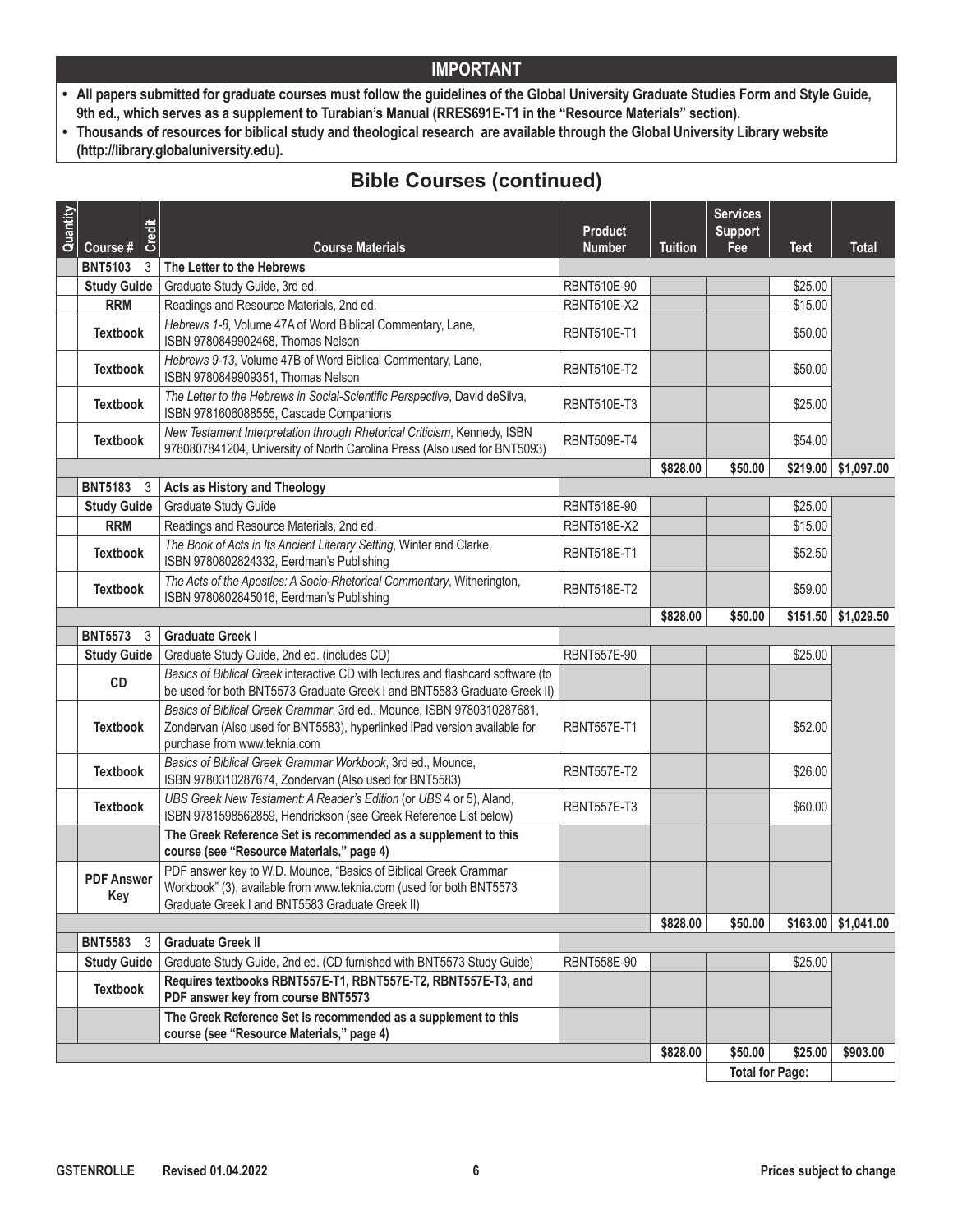- **• All papers submitted for graduate courses must follow the guidelines of the Global University Graduate Studies Form and Style Guide, 9th ed., which serves as a supplement to Turabian's Manual (RRES691E-T1 in the "Resource Materials" section).**
- **• Thousands of resources for biblical study and theological research are available through the Global University Library website (http://library.globaluniversity.edu).**

| Quantity | Course #            | Credit<br><b>Course Materials</b>                                                                                                                                       | <b>Product</b><br><b>Number</b> | <b>Tuition</b> | <b>Services</b><br><b>Support</b><br>Fee | <b>Text</b> | <b>Total</b>                |
|----------|---------------------|-------------------------------------------------------------------------------------------------------------------------------------------------------------------------|---------------------------------|----------------|------------------------------------------|-------------|-----------------------------|
|          | <b>BNT6043</b><br>3 | Pneumatology in Lucan Literature (5th core course)                                                                                                                      |                                 |                |                                          |             |                             |
|          | <b>Study Guide</b>  | Graduate Study Guide, 6th ed.                                                                                                                                           | <b>RBNT604E-90</b>              |                |                                          | \$25.00     |                             |
|          | <b>RRM</b>          | Readings and Resource Materials, 4th ed.                                                                                                                                | <b>RBNT604E-X2</b>              |                |                                          | \$15.00     |                             |
|          | <b>Textbook</b>     | The Charismatic Theology of St. Luke, 2nd ed., Stronstad, ISBN<br>9780801048586, Baker Academic                                                                         | <b>RBNT604E-T1</b>              |                |                                          | \$18.00     |                             |
|          | <b>Textbook</b>     | Gospel and Spirit: Issues in New Testament Hermeneutics, Fee,<br>ISBN 9780801046223, Baker Publishing Group (Also used for BIB6293)                                     | <b>RBNT604E-T2</b>              |                |                                          | \$20.00     |                             |
|          | <b>Textbook</b>     | Spirit, Scripture and Theology: A Pentecostal Perspective, 2nd ed., Stronstad,<br>ISBN 9781692371098, Asia Pacific Theological Seminary Press                           | <b>RBNT604E-T3</b>              |                |                                          | \$18.00     |                             |
|          | <b>Textbook</b>     | The Prophethood of All Believers: A Study In Luke's Charismatic Theology,<br>Stronstad, ISBN 9780981965130, CPT Press                                                   | <b>RBNT604E-T4</b>              |                |                                          | \$16.00     |                             |
|          | <b>Textbook</b>     | Spirit and Power: Foundations of Pentecostal Experience, Menzies and<br>Menzies, ISBN 9780310235071, Zondervan                                                          | <b>RBNT604E-T5</b>              |                |                                          | \$20.00     |                             |
|          |                     |                                                                                                                                                                         |                                 | \$828.00       | \$50.00                                  |             | $$132.00 \;   \; $1,010.00$ |
|          | <b>BNT6203</b><br>3 | Backgrounds to the New Testament: Historical and Cultural Contexts                                                                                                      |                                 |                |                                          |             |                             |
|          | <b>Study Guide</b>  | Graduate Study Guide, 2nd ed.                                                                                                                                           | RBNT620E-90                     |                |                                          | \$25.00     |                             |
|          | <b>Textbook</b>     | Jesus and the Rise of Early Christianity: A History of the New Testament<br>Times, Barnett, ISBN 9780830826995, InterVarsity Press                                      | <b>RBNT620E-T1</b>              |                |                                          | \$29.00     |                             |
|          | <b>Textbook</b>     | Exploring the New Testament World: An Illustrated Guide to the World of<br>Jesus and the First Christians, Bell, ISBN 9780785214243, Thomas Nelson,<br>Nelson Reference | <b>RBNT620E-T2</b>              |                |                                          | \$27.00     |                             |
|          | <b>Textbook</b>     | Jewish Backgrounds of the New Testament, Scott, ISBN 9780801022401,<br><b>Baker Academic</b>                                                                            | <b>RBNT620E-T3</b>              |                |                                          | \$37.00     |                             |
|          |                     |                                                                                                                                                                         |                                 | \$828.00       | \$50.00                                  | \$118.00    | \$996.00                    |
|          | <b>BNT6303</b><br>3 | <b>The Gospels</b>                                                                                                                                                      |                                 |                |                                          |             |                             |
|          | <b>Study Guide</b>  | Graduate Study Guide                                                                                                                                                    | RBNT630E-90                     |                |                                          | \$25.00     |                             |
|          | <b>RRM</b>          | Readings and Resource Materials                                                                                                                                         | RBNT630E-X2                     |                |                                          | \$15.00     |                             |
|          | <b>Textbook</b>     | Synopsis of the Four Gospels, Kurt Aland, ISBN 9781585169429, American<br><b>Bible Society</b>                                                                          | <b>RBNT630E-T1</b>              |                |                                          | \$59.00     |                             |
|          | <b>Textbook</b>     | Jesus Through Middle Eastern Eyes, Bailey, ISBN 9780830825684,<br>InterVarsity Press                                                                                    | <b>RBNT630E-T2</b>              |                |                                          | \$27.00     |                             |
|          | <b>Textbook</b>     | Jesus and the Gospels, 2nd ed., Blomberg, ISBN 9780805444827, Broadman<br>& Holman Publishers                                                                           | <b>RBNT630E-T3</b>              |                |                                          | \$39.00     |                             |
|          |                     |                                                                                                                                                                         |                                 | \$828.00       | \$50.00                                  | \$165.00    | \$1,043.00                  |
|          | <b>BNT6403</b><br>3 | <b>Pauline Prison Epistles: An Expositional Analysis</b>                                                                                                                |                                 |                |                                          |             |                             |
|          | <b>Study Guide</b>  | Graduate Study Guide                                                                                                                                                    | RBNT640E-90                     |                |                                          | \$25.00     |                             |
|          | <b>RRM</b>          | Readings and Resource Materials                                                                                                                                         | RBNT640E-X2                     |                |                                          | \$15.00     |                             |
|          | <b>Textbook</b>     | The Expositor's Bible Commentary, Vol. 12, Klein, et al., ISBN 978031023503,<br>Zondervan                                                                               | <b>RBNT740E-T1</b>              |                |                                          | \$43.00     |                             |
|          | <b>Textbook</b>     | New Testament Theology, Marshall, ISBN 9780830825387, Inter-Varsity Press                                                                                               | <b>RBNT740E-T2</b>              |                |                                          | \$35.00     |                             |
|          | <b>Textbook</b>     | Holman New Testament Commentary, Vol 8, Anders, ISBN 9780805402087,<br><b>B&amp;H Publishing</b>                                                                        | <b>RBNT740E-T3</b>              |                |                                          | \$20.00     |                             |
|          | <b>Textbook</b>     | Paul, Apostle of the Heart Set Free, Bruce, ISBN 9780802847782,<br><b>Baker Books</b>                                                                                   | <b>RBNT740E-T4</b>              |                |                                          | \$30.00     |                             |
|          |                     |                                                                                                                                                                         |                                 | \$828.00       | \$50.00                                  | \$168.00    | \$1,046.00                  |
|          |                     |                                                                                                                                                                         |                                 |                | <b>Total for Page:</b>                   |             |                             |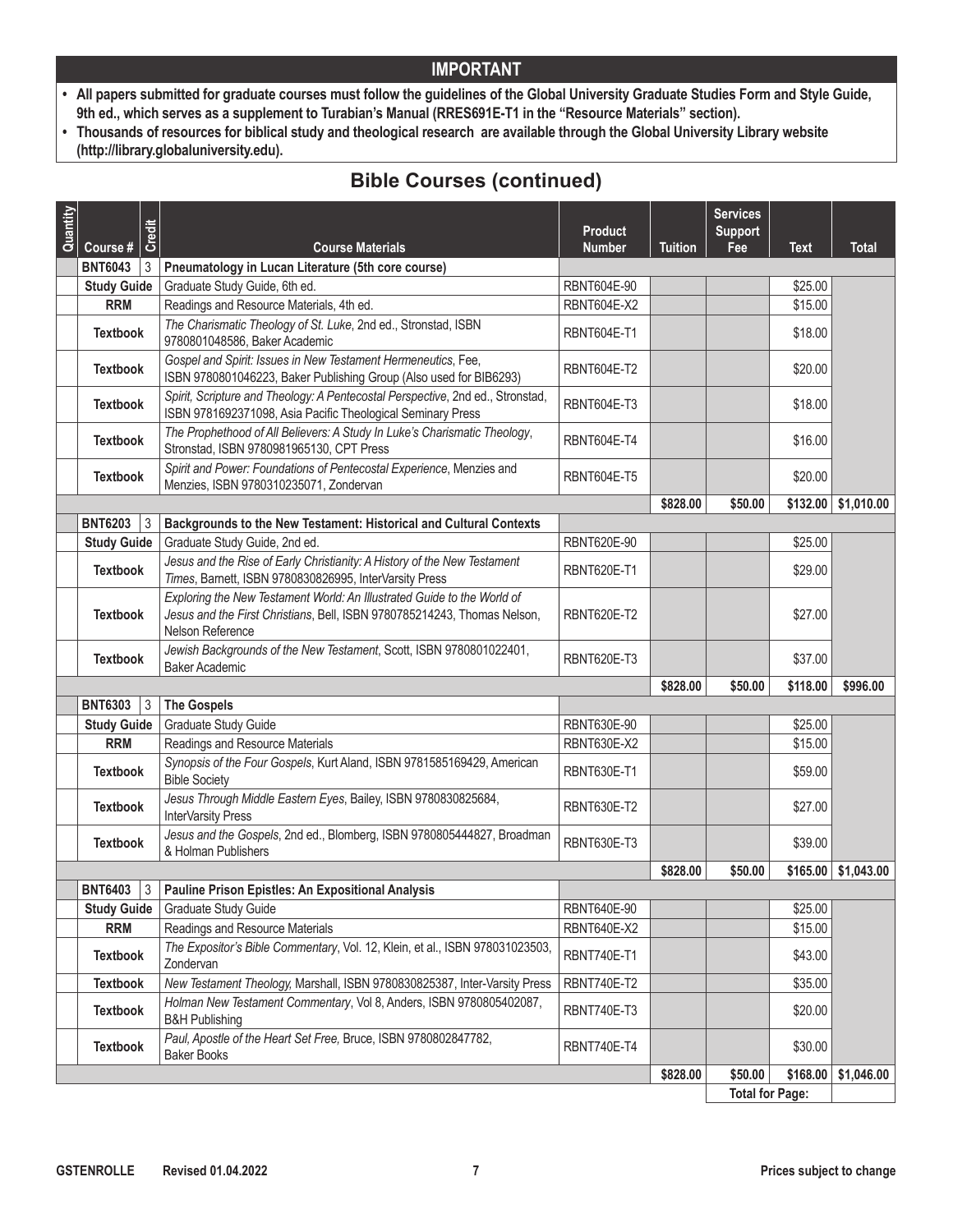- **• All papers submitted for graduate courses must follow the guidelines of the Global University Graduate Studies Form and Style Guide, 9th ed., which serves as a supplement to Turabian's Manual (RRES691E-T1 in the "Resource Materials" section).**
- **• Thousands of resources for biblical study and theological research are available through the Global University Library website (http://library.globaluniversity.edu).**

| Quantity | Course #                            | Credit         | <b>Course Materials</b>                                                                                                                                   | <b>Product</b><br><b>Number</b> | <b>Tuition</b> | <b>Services</b><br><b>Support</b><br>Fee | <b>Text</b> | <b>Total</b>                |
|----------|-------------------------------------|----------------|-----------------------------------------------------------------------------------------------------------------------------------------------------------|---------------------------------|----------------|------------------------------------------|-------------|-----------------------------|
|          | <b>BNT6503</b>                      | $\overline{3}$ | <b>Romans: An Expositional Analysis</b>                                                                                                                   |                                 |                |                                          |             |                             |
|          | <b>Study Guide</b>                  |                | <b>Graduate Study Guide</b>                                                                                                                               | <b>RBNT650E-90</b>              |                |                                          | \$25.00     |                             |
|          | <b>RRM</b>                          |                | Readings and Resource Materials                                                                                                                           | <b>RBNT650E-X2</b>              |                |                                          | \$15.00     |                             |
|          | <b>Textbook</b>                     |                | The Greatest Letter Ever Written, Arrington, ISBN 9781596846524,<br>Pathway Press (Also used for BNT7503)                                                 | <b>RBNT750E-T1</b>              |                |                                          | \$28.00     |                             |
|          | <b>Textbook</b>                     |                | The Epistle to the Romans, Rev. ed., Barrett, ISBN 9780801039669,<br>Baker Publishing (Also used for BNT7503)                                             | <b>RBNT750E-T2</b>              |                |                                          | \$28.00     |                             |
|          | <b>Textbook</b>                     |                | Romans: A Shorter Comentary, Cranfield, ISBN 9780802800121,<br>Eerdmans Publishing (Also used for BNT7503)                                                | RBNT750F-T3                     |                |                                          | \$34.00     |                             |
|          | <b>Textbook</b>                     |                | Commentary on Romans, Bromiley and Kasemann, ISBN 9780802808608,<br>Eerdmans Publishing (Also used for BNT7503)                                           | <b>RBNT750E-T4</b>              |                |                                          | \$41.50     |                             |
|          |                                     |                |                                                                                                                                                           |                                 | \$828.00       | \$50.00                                  |             | $$171.50$ $$1,049.50$       |
|          | <b>BNT6513</b>                      | 3              | 1 Corinthians: An Expositional Analysis                                                                                                                   |                                 |                |                                          |             |                             |
|          | <b>Study Guide</b>                  |                | Graduate Study Guide                                                                                                                                      | RBNT651E-90                     |                |                                          | \$25.00     |                             |
|          | <b>RRM</b>                          |                | Readings and Resource Materials                                                                                                                           | <b>RBNT651E-X2</b>              |                |                                          | \$15.00     |                             |
|          | <b>Textbook</b>                     |                | Conflict & Community: A Socio-Rhetorical Commentary on 1 and 2<br>Corinthians, Ben Witherington III, ISBN 9780802801449 (Also used for<br><b>BNT7513)</b> | <b>RBNT751E-T1</b>              |                |                                          | \$44.00     |                             |
|          | <b>Textbook</b>                     |                | The First Epistle to the Corinthians, Barrett, ISBN 9780801049460 (Also used<br>for BNT7513)                                                              | ABIB405E-T1                     |                |                                          | \$32.00     |                             |
|          | <b>Textbook</b>                     |                | The First Epistle to the Corinthians, Fee, ISBN 9780802825070 (Also used for<br><b>BNT 7513)</b>                                                          | <b>RBNT751E-T3</b>              |                |                                          | \$60.00     |                             |
|          |                                     |                |                                                                                                                                                           |                                 | \$828.00       | \$50.00                                  |             | $$176.00 \;   \; $1,054.00$ |
|          | <b>BNT6673</b>                      | 3              | Intermediate Greek (Greek III)                                                                                                                            |                                 |                |                                          |             |                             |
|          | <b>Study Guide</b>                  |                | Graduate Study Guide                                                                                                                                      | <b>RBNT667E-90</b>              |                |                                          | \$25.00     |                             |
|          | Reference Set                       |                | Requires the Greek Reference Set (see "Resource Materials," page 4)                                                                                       |                                 |                |                                          |             |                             |
|          | <b>Textbook</b>                     |                | Lexical Aids for Students of New Testament Greek, 3rd ed., Metzger,<br>ISBN 9780801021800, Baker Books                                                    | <b>RBNT667E-T3</b>              |                |                                          | \$15.00     |                             |
|          |                                     |                |                                                                                                                                                           |                                 | \$828.00       | \$50.00                                  | \$40.00     | \$918.00                    |
|          | <b>BNT7103</b>                      | 3              | Greek Exegesis of the Letter to the Hebrews                                                                                                               |                                 |                |                                          |             |                             |
|          | <b>Study Guide</b><br>Reference Set |                | Graduate Study Guide, 2nd ed.<br>Requires the Greek Reference Set (see "Resource Materials," page 4)                                                      | RBNT710E-90                     |                |                                          | \$25.00     |                             |
|          | <b>Textbook</b>                     |                | The Epistle to the Hebrews: A Commentary on the Greek Text, Ellingworth,<br>ISBN 9780802824202, Eerdmans                                                  | <b>RBNT710E-T1</b>              |                |                                          | \$65.00     |                             |
|          |                                     |                |                                                                                                                                                           |                                 | \$828.00       | \$50.00                                  | \$90.00     | \$968.00                    |
|          | <b>BNT7403</b> 3                    |                | Pauline Prison Epistles: An Exegetical Analysis                                                                                                           |                                 |                |                                          |             |                             |
|          | <b>Study Guide</b>                  |                | Graduate Study Guide                                                                                                                                      | RBNT740E-90                     |                |                                          | \$25.00     |                             |
|          | <b>RRM</b>                          |                | Readings and Resource Materials                                                                                                                           | <b>RBNT740E-X2</b>              |                |                                          | \$15.00     |                             |
|          | Reference Set                       |                | Requires the Greek Reference Set (see "Resource Materials," page 4)                                                                                       |                                 |                |                                          |             |                             |
|          | <b>Textbook</b>                     |                | The Expositor's Bible Commentary, Vol. 12, Klein, et al., ISBN<br>9780310235033, Zondervan                                                                | <b>RBNT740E-T1</b>              |                |                                          | \$43.00     |                             |
|          | <b>Textbook</b>                     |                | New Testament Theology, Marshall, ISBN 9780830825387, Inter-Varsity Press                                                                                 | <b>RBNT740E-T2</b>              |                |                                          | \$35.00     |                             |
|          | <b>Textbook</b>                     |                | Holman New Testament Commentary, Vol 8, Anders, ISBN 9780805402087,<br><b>B&amp;H Publishing</b>                                                          | <b>RBNT740E-T3</b>              |                |                                          | \$20.00     |                             |
|          | <b>Textbook</b>                     |                | Paul, Apostle of the Heart Set Free, Bruce, ISBN 9780802847782,<br><b>Baker Books</b>                                                                     | <b>RBNT740E-T4</b>              |                |                                          | \$30.00     |                             |
|          |                                     |                |                                                                                                                                                           |                                 | \$828.00       | \$50.00                                  | \$168.00    | \$1,046.00                  |
|          |                                     |                |                                                                                                                                                           |                                 |                | <b>Total for Page:</b>                   |             |                             |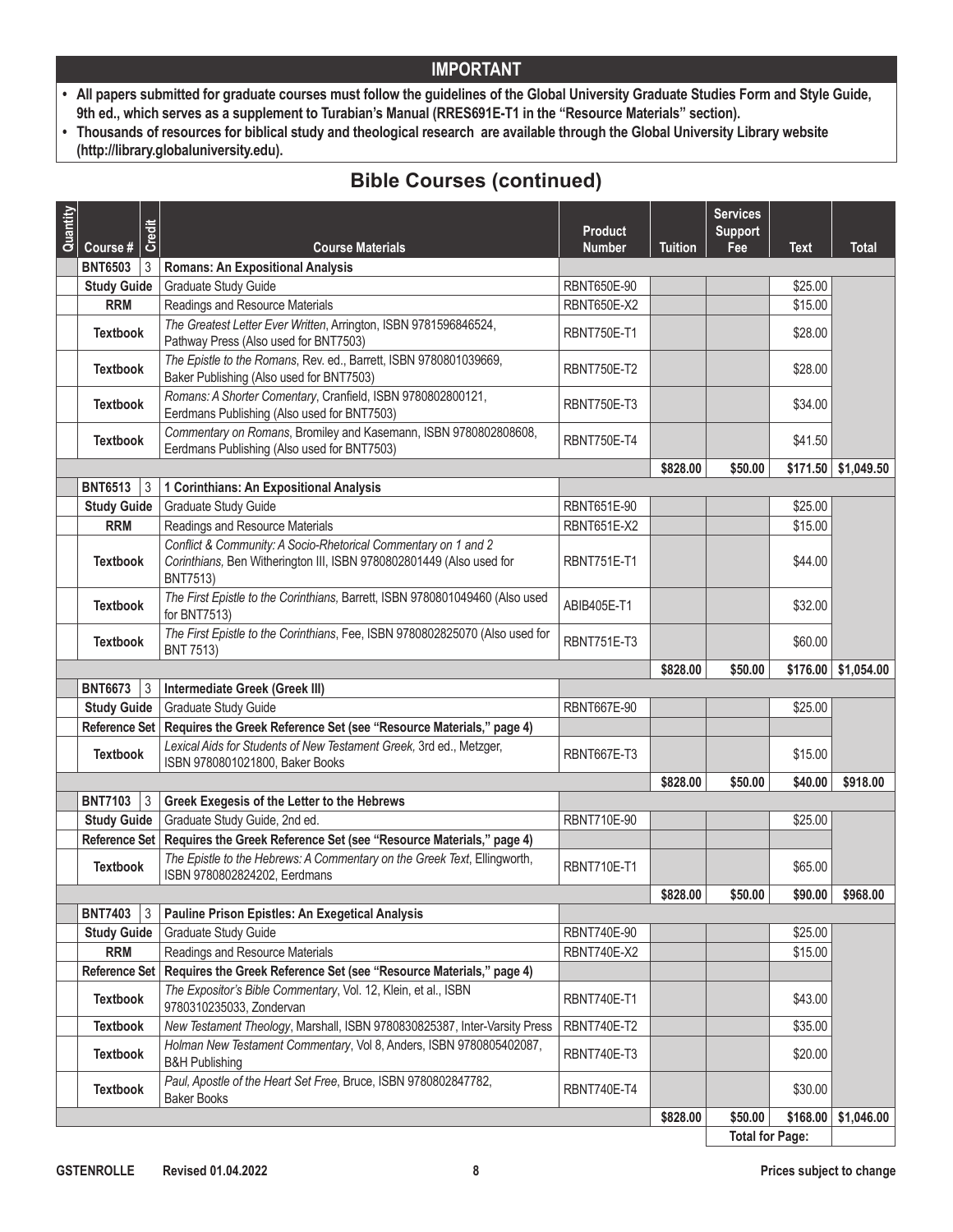- **• All papers submitted for graduate courses must follow the guidelines of the Global University Graduate Studies Form and Style Guide, 9th ed., which serves as a supplement to Turabian's Manual (RRES691E-T1 in the "Resource Materials" section).**
- **• Thousands of resources for biblical study and theological research are available through the Global University Library website (http://library.globaluniversity.edu).**

| Quantity |                                  | Credit |                                                                                                                                                    | <b>Product</b>                           |                | <b>Services</b><br><b>Support</b> |             |                       |
|----------|----------------------------------|--------|----------------------------------------------------------------------------------------------------------------------------------------------------|------------------------------------------|----------------|-----------------------------------|-------------|-----------------------|
|          | Course #                         |        | <b>Course Materials</b>                                                                                                                            | <b>Number</b>                            | <b>Tuition</b> | Fee                               | <b>Text</b> | Total                 |
|          | <b>BNT7503</b>                   | 3      | <b>Romans: An Exegetical Analysis</b>                                                                                                              |                                          |                |                                   |             |                       |
|          | <b>Study Guide</b><br><b>RRM</b> |        | Graduate Study Guide, 2nd ed.                                                                                                                      | <b>RBNT750E-90</b><br><b>RBNT750E-X2</b> |                |                                   | \$25.00     |                       |
|          |                                  |        | Readings and Resource Materials, 2nd ed.                                                                                                           |                                          |                |                                   | \$15.00     |                       |
|          | <b>Reference Set</b>             |        | Requires the Greek Reference Set (see "Resource Materials," page 4)                                                                                |                                          |                |                                   |             |                       |
|          | <b>Textbook</b>                  |        | The Greatest Letter Ever Written, Arrington, ISBN 9781596846524,<br>Pathway Press (Also used for BNT6503)                                          | <b>RBNT750E-T1</b>                       |                |                                   | \$28.00     |                       |
|          | <b>Textbook</b>                  |        | The Epistle to the Romans, Rev. ed., Barrett, ISBN 9780801039669,<br>Baker Publishing (Also used for BNT6503)                                      | <b>RBNT750E-T2</b>                       |                |                                   | \$28.00     |                       |
|          | <b>Textbook</b>                  |        | Romans: A Shorter Comentary, Cranfield, ISBN 9780802800121,<br>Eerdmans Publishing (Also used for BNT6503)                                         | <b>RBNT750E-T3</b>                       |                |                                   | \$34.00     |                       |
|          | <b>Textbook</b>                  |        | Commentary on Romans, Bromiley and Kasemann, ISBN 9780802808608,<br>Eerdmans Publishing (Also used for BNT6503)                                    | <b>RBNT750E-T4</b>                       |                |                                   | \$41.50     |                       |
|          |                                  |        |                                                                                                                                                    |                                          | \$828.00       | \$50.00                           | \$171.50    | \$1,049.50            |
|          | BNT7513 $ 3$                     |        | I Corinthians: An Exegetical Analysis                                                                                                              |                                          |                |                                   |             |                       |
|          | <b>Study Guide</b>               |        | Graduate Study Guide                                                                                                                               | <b>RBNT751E-90</b>                       |                |                                   | \$25.00     |                       |
|          | <b>RRM</b>                       |        | Readings and Resource Materials                                                                                                                    | <b>RBNT751E-X2</b>                       |                |                                   | \$15.00     |                       |
|          | Reference Set                    |        | Requires the Greek Reference Set (see "Resource Materials," page 4)                                                                                |                                          |                |                                   |             |                       |
|          | <b>Textbook</b>                  |        | Conflict & Community: A Socio-Rhetorical Commentary on 1 and 2<br>Corinthians, Ben Witherington III, ISBN 9780802801449 (Also used for<br>BNT6513) | <b>RBNT751E-T1</b>                       |                |                                   | \$44.00     |                       |
|          | <b>Textbook</b>                  |        | The First Epistle to the Corinthians, Barrett, ISBN 9780801049460 (Also used<br>for BNT 6513)                                                      | ABIB405E-T1                              |                |                                   | \$32.00     |                       |
|          | <b>Textbook</b>                  |        | The First Epistle to the Corinthians, Fee, ISBN 9780802825070 (Also used for<br>BNT 6513)                                                          | <b>RBNT751E-T3</b>                       |                |                                   | \$60.00     |                       |
|          |                                  |        |                                                                                                                                                    |                                          | \$828.00       | \$50.00                           |             | $$176.00$ $$1,054.00$ |
|          | BOT5143 $ 3$                     |        | <b>Isaiah: Major Themes</b>                                                                                                                        |                                          |                |                                   |             |                       |
|          | <b>Study Guide</b>               |        | Graduate Study Guide, 2nd ed.                                                                                                                      | RBOT514E-90                              |                |                                   | \$25.00     |                       |
|          | <b>RRM</b>                       |        | Readings and Resource Materials, 2nd ed.                                                                                                           | RBOT514E-X0                              |                |                                   | \$15.00     |                       |
|          | <b>Textbook</b>                  |        | How to Read the Bible for All Its Worth, 4th ed., Fee and Stuart, ISBN<br>9780310517825, Zondervan                                                 | ABIB204E-T1                              |                |                                   | \$16.99     |                       |
|          | <b>Textbook</b>                  |        | The Prophecy of Isaiah: An Introduction and Commentary, Motyer,<br>ISBN 9780830814244, InterVarsity Press                                          | <b>RBOT514E-T1</b>                       |                |                                   | \$29.99     |                       |
|          | <b>Textbook</b>                  |        | Isaiah 1-39, Interpretation: A Bible Commentary for Teaching and Preaching,<br>Seitz, ISBN 9780804231312, Westminster John Knox Press              | <b>RBOT514E-T2</b>                       |                |                                   | \$29.95     |                       |
|          | <b>Textbook</b>                  |        | Isaiah 40-66, Interpretation: A Bible Commentary for Teaching and Preaching,<br>Hanson, ISBN 9780804231329, Westminster John Knox Press            | <b>RBOT514E-T3</b>                       |                |                                   | \$29.95     |                       |
|          |                                  |        |                                                                                                                                                    |                                          | \$828.00       | \$50.00                           | \$146.88    | \$1,024.88            |
|          |                                  |        |                                                                                                                                                    |                                          |                | <b>Total for Page:</b>            |             |                       |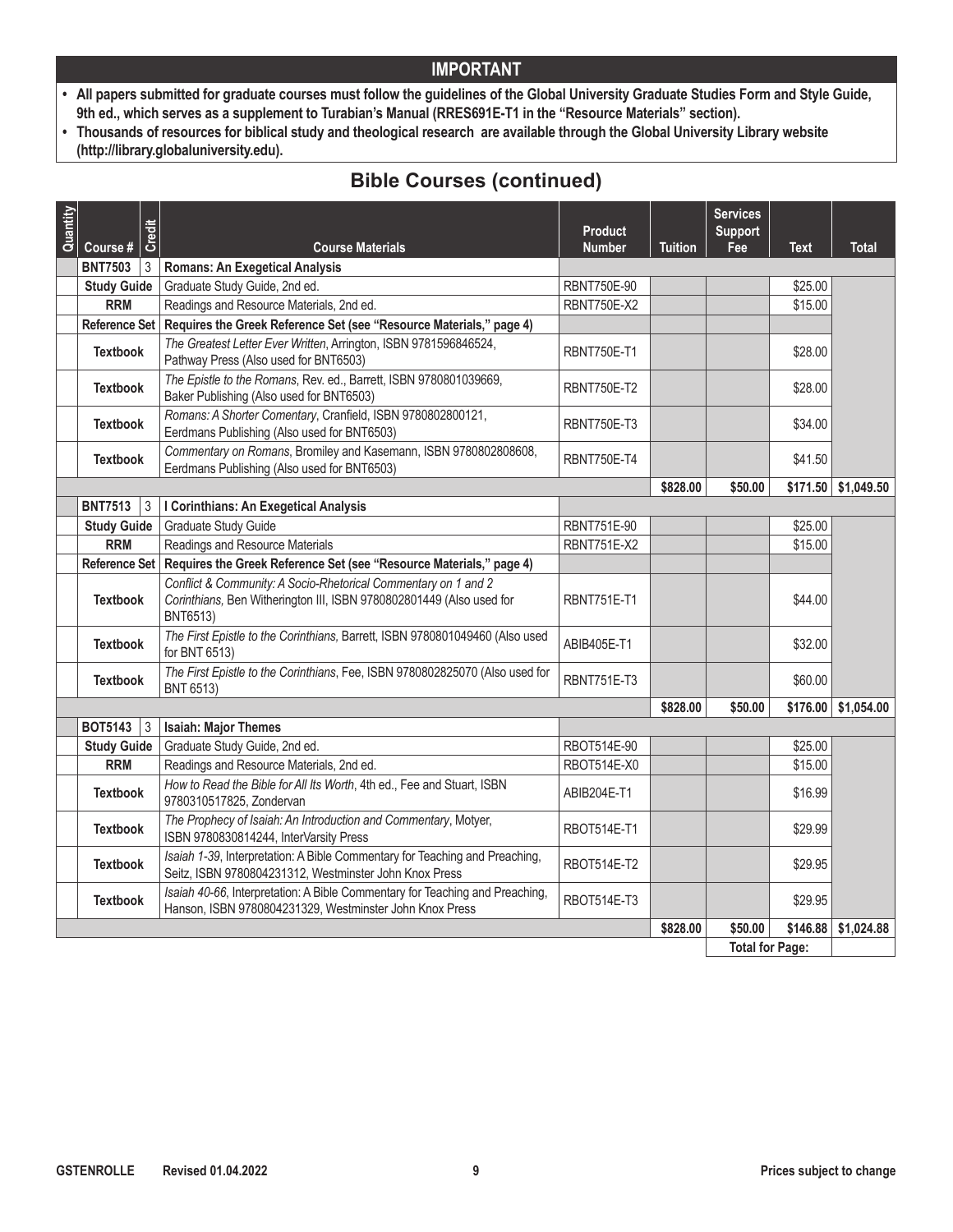- **• All papers submitted for graduate courses must follow the guidelines of the Global University Graduate Studies Form and Style Guide, 9th ed., which serves as a supplement to Turabian's Manual (RRES691E-T1 in the "Resource Materials" section).**
- **• Thousands of resources for biblical study and theological research are available through the Global University Library website (http://library.globaluniversity.edu).**

| Quantity | Course #           | Credit<br><b>Course Materials</b>                                                                                                                                   | <b>Product</b><br><b>Number</b> | <b>Tuition</b> | <b>Services</b><br><b>Support</b><br>Fee | <b>Text</b> | <b>Total</b> |
|----------|--------------------|---------------------------------------------------------------------------------------------------------------------------------------------------------------------|---------------------------------|----------------|------------------------------------------|-------------|--------------|
|          | <b>BOT5153</b>     | 3<br><b>Hosea and Amos</b>                                                                                                                                          |                                 |                |                                          |             |              |
|          | <b>Study Guide</b> | Graduate Study Guide, 2nd ed.                                                                                                                                       | RBOT515E-90                     |                |                                          | \$25.00     |              |
|          | <b>Textbook</b>    | Hosea and Amos, Believers Church Bible Commentary, Guenther,<br>ISBN 9780836190724, Herald Press                                                                    | <b>RBOT515E-T1</b>              |                |                                          | \$23.00     |              |
|          | <b>Textbook</b>    | Hosea: An Introduction and Commentary, Tyndale Old Testament<br>Commentaries, Hubbard, ISBN 9780877842484, InterVarsity Press                                       | RBOT515E-T2                     |                |                                          | \$15.00     |              |
|          | <b>Textbook</b>    | Joel and Amos, Tyndale Old Testament Commentaries, Hubbard,<br>ISBN 9780877842743, InterVarsity Press                                                               | RBOT515E-T3                     |                |                                          | \$15.00     |              |
|          | <b>Textbook</b>    | Review & Expositor, Vol. 90 (Spring 1993) Southern Baptist Seminary                                                                                                 | RBOT515E-T4                     |                |                                          | \$7.00      |              |
|          | <b>Textbook</b>    | Review & Expositor, Vol. 92 (Spring 1995) Southern Baptist Seminary                                                                                                 | RBOT515E-T5                     |                |                                          | \$7.00      |              |
|          | <b>Textbook</b>    | Old Testament Exegesis: A Primer for Students and Pastors, 2nd ed., Stuart,<br>ISBN 9780664245597, The Westminster Press                                            | <b>RBOT515E-T6</b>              |                |                                          | \$14.00     |              |
|          |                    |                                                                                                                                                                     |                                 | \$828.00       | \$50.00                                  | \$106.00    | \$984.00     |
|          | <b>BOT5173</b> 3   | Poetry and Proverb: The Psalms and Wisdom Literature                                                                                                                |                                 |                |                                          |             |              |
|          | <b>Study Guide</b> | Graduate Study Guide, 2nd ed.                                                                                                                                       | RBOT517E-90                     |                |                                          | \$25.00     |              |
|          | <b>RRM</b>         | Readings and Resource Materials, 2nd ed.                                                                                                                            | RBOT517E-X2                     |                |                                          | \$15.00     |              |
|          | <b>Textbook</b>    | The Wisdom of Proverbs, Job, and Ecclesiastes: An Introduction to Wisdom<br>Literature, Kidner, ISBN 9780877844051, InterVarsity Press                              | <b>RBOT517E-T1</b>              |                |                                          | \$17.00     |              |
|          | <b>Textbook</b>    | Words of Delight: A Literary Introduction to the Bible, 2nd ed., Ryken,<br>ISBN 9780801077692, Baker Books (Also used for BIB5033)                                  | RBIB503E-T2                     |                |                                          | \$38.00     |              |
|          | <b>Textbook</b>    | How to Read the Psalms, Longman, ISBN 9780877849414, InterVarsity Press                                                                                             | RBOT517E-T2                     |                |                                          | \$16.00     |              |
|          | <b>Textbook</b>    | The Art of Biblical Poetry, Alter, ISBN 9780465028191, Basic Books                                                                                                  | RBOT517E-T3                     |                |                                          | \$22.00     |              |
|          |                    |                                                                                                                                                                     |                                 | \$828.00       | \$50.00                                  | \$133.00    | \$1,011.00   |
|          | BOT5333 $ 3$       | <b>Origins: Christian Faith and Natural Science</b>                                                                                                                 |                                 |                |                                          |             |              |
|          | <b>Study Guide</b> | Graduate Study Guide, 2nd ed.                                                                                                                                       | RBOT533E-90                     |                |                                          | \$25.00     |              |
|          | <b>RRM</b>         | Readings and Resource Materials                                                                                                                                     | RBOT533E-X2                     |                |                                          | \$15.00     |              |
|          | <b>Textbook</b>    | A Science and Religion Primer, Campbell and Looy, ISBN 9780801031502,<br>Baker Academic                                                                             | RBOT533E-T1                     |                |                                          | \$25.00     |              |
|          | <b>Textbook</b>    | The Language of God: A Scientist Presents Evidence for Belief, Collins,<br>ISBN 9781416542742, Simon & Schuster                                                     | <b>RBOT533E-T2</b>              |                |                                          | \$15.00     |              |
|          | <b>Textbook</b>    | Beyond the Firmament: Understanding Science and the Theology of Creation,<br>Glover, ISBN 9780978718619, Watertree Press                                            | RBOT533E-T3                     |                |                                          | \$27.00     |              |
|          | <b>Textbook</b>    | Three Views on Creation and Evolution, Mooreland, ISBN 9780310220176,<br>Zondervan                                                                                  | RBOT533E-T4                     |                |                                          | \$23.00     |              |
|          | <b>Textbook</b>    | The Lost World of Genesis One: Ancient Cosmology and the Origins Debate,<br>Walton, ISBN 9780830837045, InterVarsity Press                                          | RBOT533E-T5                     |                |                                          | \$17.00     |              |
|          | <b>Textbook</b>    | Holman QuickSource™ Guide to Understanding Creation: A Biblical and<br>Scientific Overview, Whorton and Roberts, ISBN 9780805494860, B&H<br><b>Publishing Group</b> | RBOT533E-T6                     |                |                                          | \$19.00     |              |
|          | <b>Textbook</b>    | The Genesis Account: A Thelogical, Historical, and Scientific Commentary on<br>Genesis 1-11, Sarfati, ISBN 9781921643910, Creation Book Publisher                   | RBOT533E-T7                     |                |                                          | \$68.00     |              |
|          | <b>Textbook</b>    | Christian Perspectives on Origins, 3rd ed., Badger and Tenneson, No ISBN,<br>Evangel University (Also used for BOT6233)                                             | RBOT623E-T1                     |                |                                          | \$12.00     |              |
|          |                    |                                                                                                                                                                     |                                 | \$828.00       | \$50.00                                  | \$246.00    | \$1,124.00   |
|          |                    |                                                                                                                                                                     |                                 |                | <b>Total for Page:</b>                   |             |              |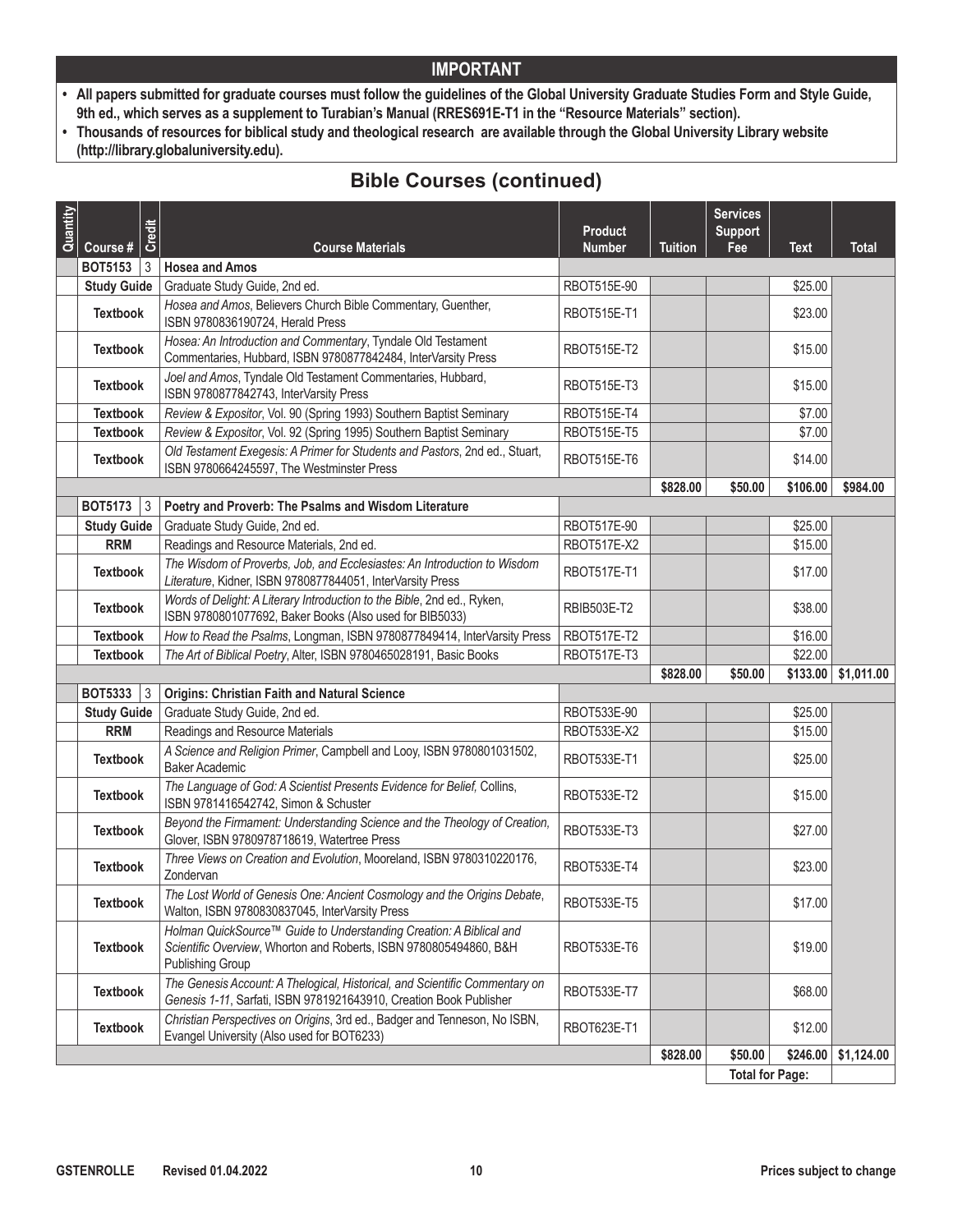- **• All papers submitted for graduate courses must follow the guidelines of the Global University Graduate Studies Form and Style Guide, 9th ed., which serves as a supplement to Turabian's Manual (RRES691E-T1 in the "Resource Materials" section).**
- **• Thousands of resources for biblical study and theological research are available through the Global University Library website (http://library.globaluniversity.edu).**

# **Bible Courses (continued)**

| Quantity | Course #           | Credit | <b>Course Materials</b>                                                                                                 | <b>Product</b><br><b>Number</b> | <b>Tuition</b> | <b>Services</b><br><b>Support</b><br>Fee | <b>Text</b> | <b>Total</b>                |
|----------|--------------------|--------|-------------------------------------------------------------------------------------------------------------------------|---------------------------------|----------------|------------------------------------------|-------------|-----------------------------|
|          | <b>BOT6233</b>     | 3      | The Pentateuch: Critical Issues                                                                                         |                                 |                |                                          |             |                             |
|          | <b>Study Guide</b> |        | Graduate Study Guide, 2nd ed.                                                                                           | RBOT623E-90                     |                |                                          | \$25.00     |                             |
|          | <b>RRM</b>         |        | Readings and Resource Materials, 2nd ed.                                                                                | RBOT623E-X2                     |                |                                          | \$15.00     |                             |
|          | <b>Textbook</b>    |        | Dictionary of the Old Testament: Pentateuch, Alexander and Baker,<br>ISBN 9780830817818, InterVarsity Press             | <b>BBIB318E-T1</b>              |                |                                          | \$60.00     |                             |
|          | <b>Textbook</b>    |        | Studying the Old Testament: Principles and Techniques, Cotton,<br>ISBN 9780761720058, Global University                 | RTHE609E-T1                     |                |                                          | \$10.00     |                             |
|          | <b>Textbook</b>    |        | Christian Perspectives on Origins, 3rd ed., Badger and Tenneson, No ISBN,<br>Evangel University (Also used for BOT5333) | RBOT623E-T1                     |                |                                          | \$12.00     |                             |
|          | <b>Textbook</b>    |        | The Torah Story: An Apprenticeship on the Pentateuch, Schnittjer,<br>ISBN 9780310248613, Zondervan                      | RBOT623E-T2                     |                |                                          | \$50.00     |                             |
|          |                    |        |                                                                                                                         |                                 |                | \$50.00                                  |             | $$172.00 \;   \; $1,050.00$ |

### **Chaplaincy Courses**

| Quantity               |                    |        |                                                                                                                                                                   |                    |                | <b>Services</b> |             |              |
|------------------------|--------------------|--------|-------------------------------------------------------------------------------------------------------------------------------------------------------------------|--------------------|----------------|-----------------|-------------|--------------|
|                        |                    | Credit |                                                                                                                                                                   | <b>Product</b>     |                | <b>Support</b>  |             |              |
|                        | Course #           |        | <b>Course Materials</b>                                                                                                                                           | <b>Number</b>      | <b>Tuition</b> | Fee             | <b>Text</b> | <b>Total</b> |
|                        | <b>CHP5813</b>     | 3      | <b>Directed Readings and Research</b>                                                                                                                             |                    | \$828.00       | \$50.00         |             | \$878.00     |
|                        |                    |        |                                                                                                                                                                   |                    |                |                 |             |              |
|                        | CHP6013            | 3      | An Introduction to Chaplaincy Ministry                                                                                                                            |                    |                |                 |             |              |
|                        | <b>Study Guide</b> |        | Graduate Study Guide                                                                                                                                              | RCHP601E-90        |                |                 | \$25.00     |              |
|                        | <b>RRM</b>         |        | Readings and Resource Materials                                                                                                                                   | RCHP601E-X2        |                |                 | \$15.00     |              |
|                        | <b>Textbook</b>    |        | Separation of Church & State: What the Founders Meant, Barton<br>ISBN 9781932225419, WallBuilder Press                                                            | <b>RCHP601E-T1</b> |                |                 | \$7.00      |              |
|                        | <b>Textbook</b>    |        | A Christian Theology of Chaplaincy, Caperon, Todd, and Walters, ISBN<br>9781785920905, Jessica Kingsley Publishers                                                | RCHP601E-T2        |                |                 | \$30.00     |              |
|                        | <b>Textbook</b>    |        | Outside the Gates: The Need for Theology, History, and Practice of<br>Chaplaincy Ministries, Crick, ISBN 9781935245575, Higher Life Development<br>Services, Inc. | RCHP601E-T3        |                |                 | \$17.00     |              |
|                        | <b>Textbook</b>    |        | Essential Chaplain Skill Sets: Discovering Effective Ways to Provide Excellent<br>Spiritual Care, Evans, ISBN 9781973600114, WestBow Press                        | RCHP601E-T4        |                |                 | \$17.00     |              |
|                        | <b>Textbook</b>    |        | The Work Of The Chaplain, Paget and McCormack, ISBN 9780817014995,<br><b>Judson Press Publishers</b>                                                              | <b>RCHP601E-T5</b> |                |                 | \$18.00     |              |
|                        | <b>Textbook</b>    |        | Professional Spiritual & Pastoral Care: A Practical Clergy and Chaplain's<br>Handbook, Roberts, ISBN 9781683362449, Skylight Paths Publishing                     | RCHP601E-T6        |                |                 | \$50.00     |              |
|                        | <b>Textbook</b>    |        | Ministry of Presence: Biblical Insight on Christian Chaplaincy, Woodard, ISBN<br>9780983203926, Faithful Life Publishers                                          | RCHP601E-T7        |                |                 | \$14.00     |              |
|                        |                    |        |                                                                                                                                                                   |                    | \$828.00       | \$50.00         | \$193.00    | \$1071.00    |
| <b>Total for Page:</b> |                    |        |                                                                                                                                                                   |                    |                |                 |             |              |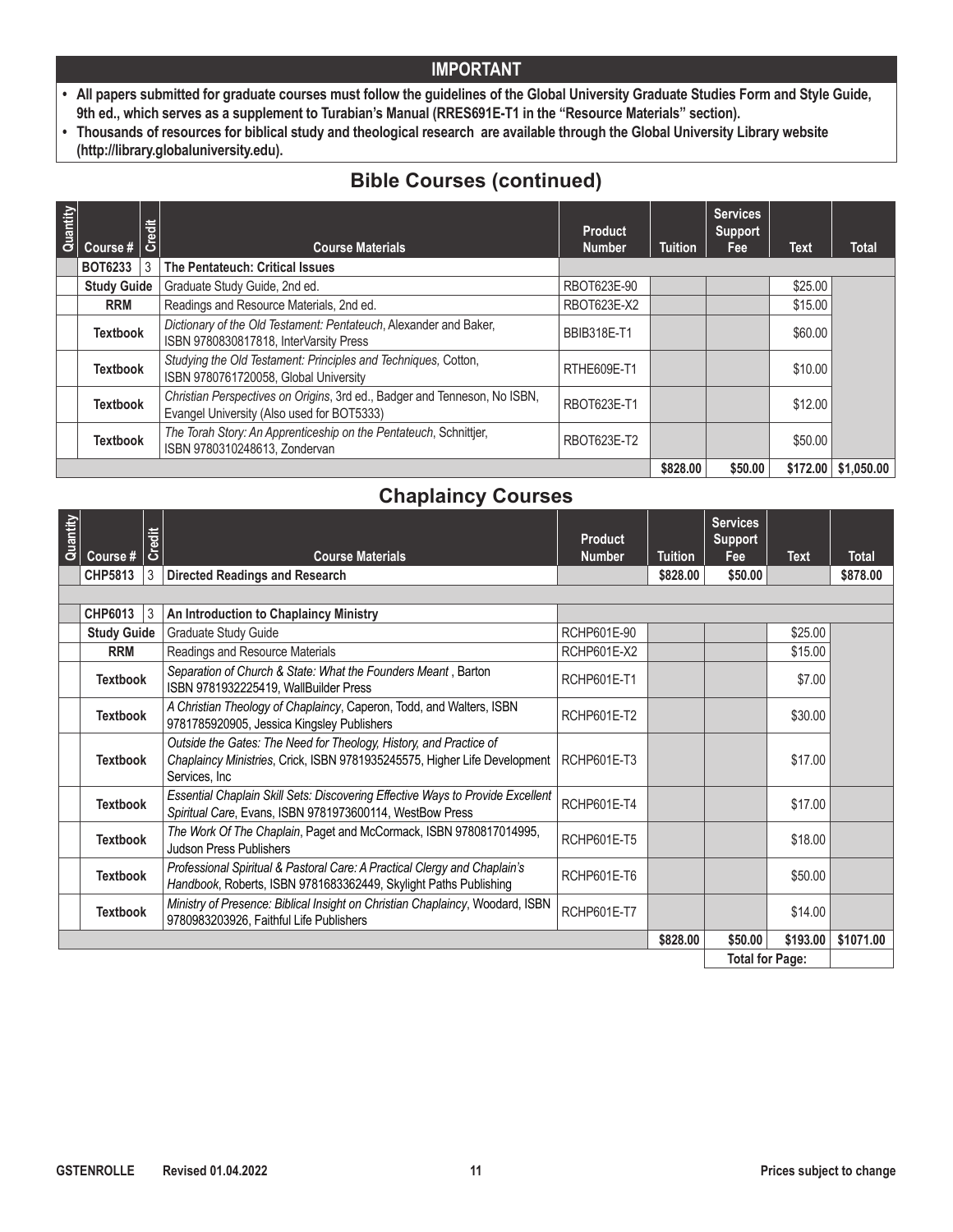- **• All papers submitted for graduate courses must follow the guidelines of the Global University Graduate Studies Form and Style Guide, 9th ed., which serves as a supplement to Turabian's Manual (RRES691E-T1 in the "Resource Materials" section).**
- **• Thousands of resources for biblical study and theological research are available through the Global University Library website (http://library.globaluniversity.edu).**

# **Chaplaincy Courses (continued)**

| Quantity | Course #                           | Credit | <b>Course Materials</b>                                                                                                                                              | <b>Product</b><br><b>Number</b> | <b>Tuition</b> | <b>Services</b><br><b>Support</b><br>Fee | Text          | Total         |
|----------|------------------------------------|--------|----------------------------------------------------------------------------------------------------------------------------------------------------------------------|---------------------------------|----------------|------------------------------------------|---------------|---------------|
|          | CHP6913                            | 3      | <b>Chaplaincy Practicum</b>                                                                                                                                          |                                 |                |                                          |               |               |
|          | <b>Study Guide</b>                 |        | <b>Graduate Study Guide</b>                                                                                                                                          | RCHP691E-90                     |                |                                          | \$25.00       |               |
|          | <b>Required</b><br><b>Textbook</b> |        | Servant Leadership: A Journey into the Nature of Legitimate Power and<br>Greatness, Greenleaf, ISBN 9780809105540, Paulist Press                                     | <b>RMIN690E-T1</b>              |                |                                          | \$28.00       |               |
|          | being studied.                     |        | In addition to the book above, choose one of the following textbooks, or use a<br>textbook approved by the supervising mentor that applies to the area of chaplaincy |                                 |                |                                          |               |               |
|          | <b>Textbook</b>                    |        | A Ministry of Presence: Chaplaincy, Spiritual Care, and the Law, Sullivan,<br>ISBN 9780226779751, The University of Chicago Press.                                   | <b>RCHP691E-T2</b>              |                |                                          | \$28.00       |               |
|          | <b>Textbook</b>                    |        | Correctional Chaplains: Keepers of the Cloak, Beckner, ISBN<br>9780985107833, Cappella Press                                                                         | <b>RCHP691E-T3</b>              |                |                                          | \$43.00       |               |
|          | <b>Textbook</b>                    |        | Evidence-Based Healthcare Chaplaincy, 1st ed., Fitchett, ISBN<br>9781785928208, Jessica Kingsley Publishers                                                          | <b>RCHP691E-T4</b>              |                |                                          | \$38.00       |               |
|          | <b>Textbook</b>                    |        | Hope-Focused Marriage Counseling: A Guide to Brief Therapy, 2nd ed.,<br>Worthington, ISBN 9780830827640, IVP Academic                                                | <b>RMIN526E-T4</b>              |                |                                          | \$28.00       |               |
|          |                                    |        |                                                                                                                                                                      |                                 | \$828.00       | \$50.00                                  | <b>Varies</b> | <b>Varies</b> |

### **Education Courses**

| Quantity | Course #           | Credit | <b>Course Materials</b>                                                                                                   | <b>Product</b><br><b>Number</b> | <b>Tuition</b> | <b>Services</b><br><b>Support</b><br>Fee | Text     | <b>Total</b> |
|----------|--------------------|--------|---------------------------------------------------------------------------------------------------------------------------|---------------------------------|----------------|------------------------------------------|----------|--------------|
|          | <b>EDU5023</b>     | 3      | <b>Educational Measurement</b>                                                                                            |                                 |                |                                          |          |              |
|          | <b>Study Guide</b> |        | Graduate Study Guide, 2nd ed.                                                                                             | REDU502E-90                     |                |                                          | \$25.00  |              |
|          | <b>RRM</b>         |        | Readings and Resource Materials, 2nd ed.                                                                                  | <b>REDU502E-X2</b>              |                |                                          | \$15.00  |              |
|          | <b>Textbook</b>    |        | Assessment of Student Achievement, 10th ed., Gronlund,<br>ISBN 9780132689632, Pearson Education                           | <b>REDU502E-T1</b>              |                |                                          | \$85.00  |              |
|          | <b>Textbook</b>    |        | Writing Instructional Objectives for Teaching and Assessment, 8th ed.,<br>Gronlund, ISBN 9780131755932, Pearson Education | <b>REDU502E-T2</b>              |                |                                          | \$57.00  |              |
|          | <b>Textbook</b>    |        | Classroom Assessment: What Teachers Need to Know, 7th ed., Popham,<br>ISBN 9780132868600, Pearson Education               | <b>REDU502E-T3</b>              |                |                                          | \$115.00 |              |
|          |                    |        |                                                                                                                           |                                 | \$828.00       | \$50.00                                  | \$297.00 | \$1,175.00   |
|          | <b>EDU5053</b>     | l 3    | <b>Bible School Administration</b>                                                                                        |                                 |                |                                          |          |              |
|          | <b>Study Guide</b> |        | Graduate Study Guide, 2nd ed.                                                                                             | REDU505E-90                     |                |                                          | \$25.00  |              |
|          | <b>RRM</b>         |        | Readings and Resource Materials                                                                                           | <b>REDU505E-X2</b>              |                |                                          | \$15.00  |              |
|          | <b>Textbook</b>    |        | Management: A Biblical Approach, Rush, ISBN 9780781437455, Cook<br><b>Communications Ministries</b>                       | <b>REDU505E-T2</b>              |                |                                          | \$13.00  |              |
|          | <b>Textbook</b>    |        | Developing the Leader Within You, Maxwell, ISBN 9780785281122, Thomas<br>Nelson (Also used for LDR5023 and LDR5053)       | <b>REDU505E-T3</b>              |                |                                          | \$19.00  |              |
|          | <b>Textbook</b>    |        | Advanced Strategic Planning, Malphurs, ISBN 9780801014550, Baker Books                                                    | <b>REDU505E-T5</b>              |                |                                          | \$20.00  |              |
|          | <b>Textbook</b>    |        | Team Leadership in Christian Ministry, Rev. ed., Gangel,<br>ISBN 9780802490162, Moody Publishers                          | <b>BMIN441E-T1</b>              |                |                                          | \$35.00  |              |
|          |                    |        |                                                                                                                           |                                 | \$828.00       | \$50.00                                  | \$127.00 | \$1,005.00   |
|          |                    |        |                                                                                                                           |                                 |                | <b>Total for Page:</b>                   |          |              |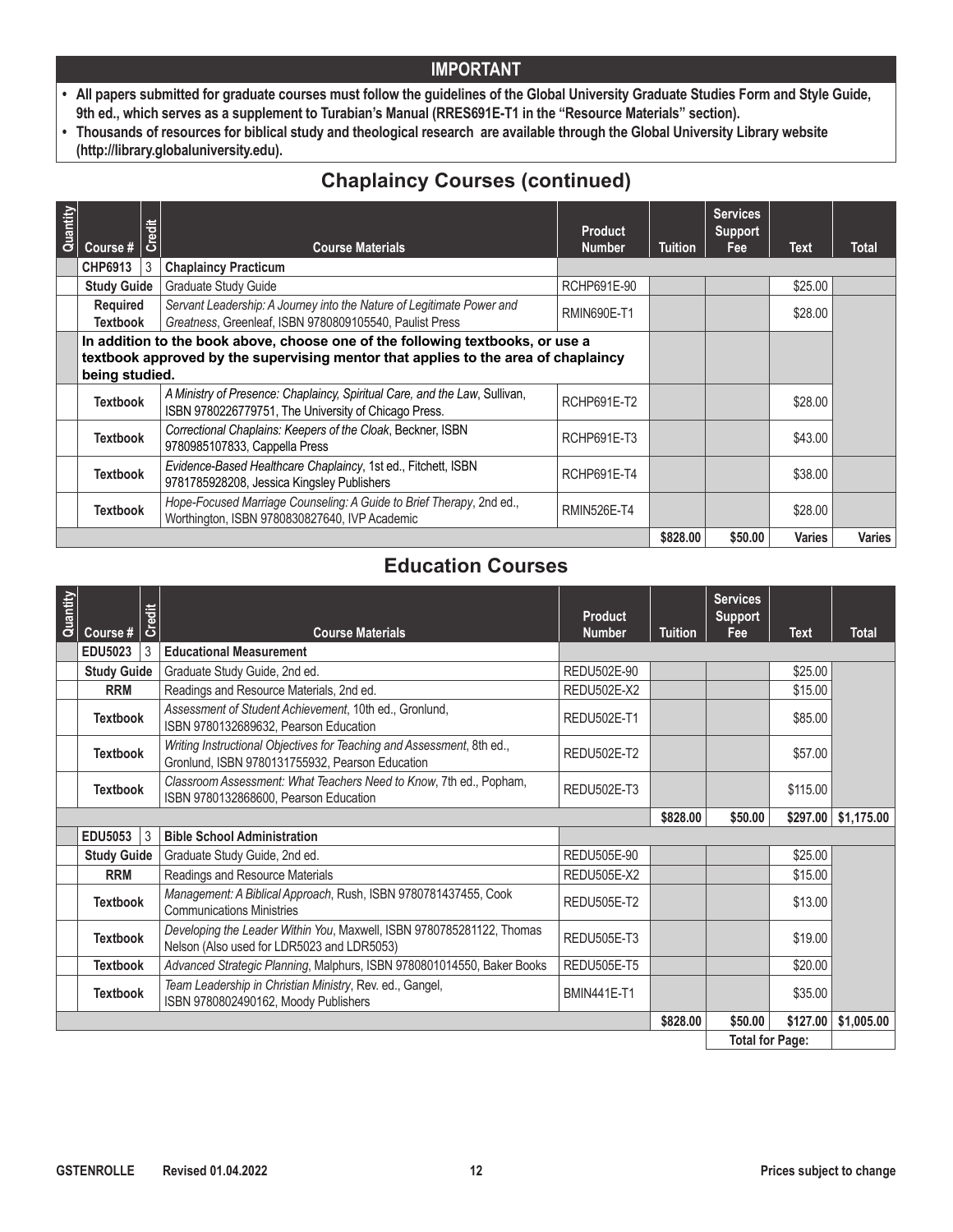- **• All papers submitted for graduate courses must follow the guidelines of the Global University Graduate Studies Form and Style Guide, 9th ed., which serves as a supplement to Turabian's Manual (RRES691E-T1 in the "Resource Materials" section).**
- **• Thousands of resources for biblical study and theological research are available through the Global University Library website (http://library.globaluniversity.edu).**

# **Education Courses (continued)**

| Quantity | Course #           | Credit    | <b>Course Materials</b>                                                                                                               | <b>Product</b><br><b>Number</b> | <b>Tuition</b> | <b>Services</b><br><b>Support</b><br>Fee | <b>Text</b> | <b>Total</b>                |
|----------|--------------------|-----------|---------------------------------------------------------------------------------------------------------------------------------------|---------------------------------|----------------|------------------------------------------|-------------|-----------------------------|
|          | <b>EDU5063</b>     | 3         | <b>Curriculum and Instructional Design</b>                                                                                            |                                 |                |                                          |             |                             |
|          | <b>Study Guide</b> |           | Graduate Study Guide, 2nd ed.                                                                                                         | REDU506E-90                     |                |                                          | \$25.00     |                             |
|          | <b>RRM</b>         |           | Readings and Resource Materials, 2nd ed.                                                                                              | REDU506E-X0                     |                |                                          | \$15.00     |                             |
|          | <b>Textbook</b>    |           | A Curriculum Design Manual for Theological Education: A Learning Outcomes<br>Focus, Ford, ISBN 9781592441617, Wipf and Stock          | <b>REDU506E-T1</b>              |                |                                          | \$42.00     |                             |
|          | <b>Textbook</b>    |           | Classroom Instruction That Works: Research-Based Strategies, 2nd ed.,<br>Dean, Hubbell, Pitler, and Stone, ISBN 9781416613226, ASCD   | <b>REDU506E-T3</b>              |                |                                          | \$30.00     |                             |
|          | <b>Textbook</b>    |           | Bible School Leadership Manual: Tools to Equip the Next Generation for the<br>Harvest, Easter and Gibbs, Africa's Hope: Harvest Tools | <b>REDU506E-T4</b>              |                |                                          | \$25.00     |                             |
|          |                    |           |                                                                                                                                       |                                 | \$828.00       | \$50.00                                  | \$137.00    | \$1,015.00                  |
|          | <b>EDU6073</b>     | $\vert$ 3 | <b>Teaching Strategies: Facilitating Adult Education</b>                                                                              |                                 |                |                                          |             |                             |
|          | <b>Study Guide</b> |           | Graduate Study Guide, 3rd ed.                                                                                                         | <b>REDU607E-90</b>              |                |                                          | \$25.00     |                             |
|          | <b>Textbook</b>    |           | Adult Learning Methods: A Guide for Effective Instruction, 3rd ed., Galbraith,<br>ISBN 9781575242323, Krieger Publishing              | <b>REDU607E-T1</b>              |                |                                          | \$90.00     |                             |
|          | <b>Textbook</b>    |           | Practical Learning Theory and Strategies: A Handbook for Christian Educators,<br>2nd ed., Martz, ISBN 9780736104654, Life Publishers  | <b>REDU607E-T2</b>              |                |                                          | \$30.00     |                             |
|          | <b>Textbook</b>    |           | Tools for Teaching, 2nd ed., Davis, ISBN 9780787965679, Wiley and Sons                                                                | <b>REDU607E-T4</b>              |                |                                          | \$70.00     |                             |
|          |                    |           |                                                                                                                                       |                                 | \$828.00       | \$50.00                                  | \$215.00    | \$1,093.00                  |
|          | <b>EDU6203</b>     | 3         | <b>Educational Psychology</b>                                                                                                         |                                 |                |                                          |             |                             |
|          | <b>Study Guide</b> |           | Graduate Study Guide, 4th ed.                                                                                                         | <b>REDU620E-90</b>              |                |                                          | \$25.00     |                             |
|          | <b>Textbook</b>    |           | Notable Selections in Educational Psychology, Diessner and Simmons (used<br>copy)                                                     | <b>REDU620E-T1</b>              |                |                                          | \$30.00     |                             |
|          | <b>Textbook</b>    |           | Psychology of Learning for Instruction, 3rd ed., Driscoll, ISBN 9780205375196,<br>Allyn & Bacon                                       | <b>REDU620E-T2</b>              |                |                                          | \$191.00    |                             |
|          | <b>Textbook</b>    |           | The Integration of Faith and Learning: A Worldview Approach, Harris,<br>ISBN 9781592446711, Wipf and Stock                            | REDU620E-T3                     |                |                                          | \$33.00     |                             |
|          |                    |           |                                                                                                                                       |                                 | \$828.00       | \$50.00                                  |             | $$279.00 \;   \; $1,157.00$ |

# **Leadership Courses**

| Quantity | Course #           | Credit | <b>Course Materials</b>                                                                                                        | <b>Product</b><br><b>Number</b> | <b>Tuition</b> | <b>Services</b><br><b>Support</b><br>Fee | <b>Text</b> | <b>Total</b> |
|----------|--------------------|--------|--------------------------------------------------------------------------------------------------------------------------------|---------------------------------|----------------|------------------------------------------|-------------|--------------|
|          | <b>LDR5013</b>     | 3      | Foundations for Christian Leadership (3rd core course)                                                                         |                                 |                |                                          |             |              |
|          | <b>Study Guide</b> |        | Graduate Study Guide, 4th ed.                                                                                                  | RLDR501E-90                     |                |                                          | \$25.00     |              |
|          | <b>RRM</b>         |        | Readings and Resource Materials, 3rd ed.                                                                                       | <b>RLDR501E-X2</b>              |                |                                          | \$15.00     |              |
|          | <b>Textbook</b>    |        | Conclusions on Leadership Style, Clinton, Fuller Theological Seminary                                                          | <b>RLDR501E-T1</b>              |                |                                          | \$13.00     |              |
|          | Textbook           |        | Home Grown Leaders, Rev. ed., Elliston, ISBN 9780878082360, William<br>Carey Library                                           | RLDR501E-T3                     |                |                                          | \$14.00     |              |
|          | <b>Textbook</b>    |        | Wanted: Servant Leaders, Osei-Mensah, ISBN 9789964877972, Africa<br><b>Christian Press</b>                                     | RLDR501E-T5                     |                |                                          | \$12.00     |              |
|          | Textbook           |        | The Shaping of an Effective Leader, Beebe, ISBN 9780830838202 IVP Books                                                        | <b>RLDR501E-T7</b>              |                |                                          | \$25.00     |              |
|          | Textbook           |        | Leading Across Cultures, Plueddermann, IVP Academic                                                                            | RLDR501E-T8                     |                |                                          | \$25.00     |              |
|          | <b>Textbook</b>    |        | The Making of a Leader: Recognizing the Lessons and Stages of Leadership<br>Development, Clinton, ISBN 9780891091929, NavPress | <b>RLDR502E-T2</b>              |                |                                          | \$18.00     |              |
|          |                    |        |                                                                                                                                |                                 | \$828.00       | \$50,00                                  | \$147.00    | \$1.025.00   |
|          |                    |        |                                                                                                                                |                                 |                | <b>Total for Page:</b>                   |             |              |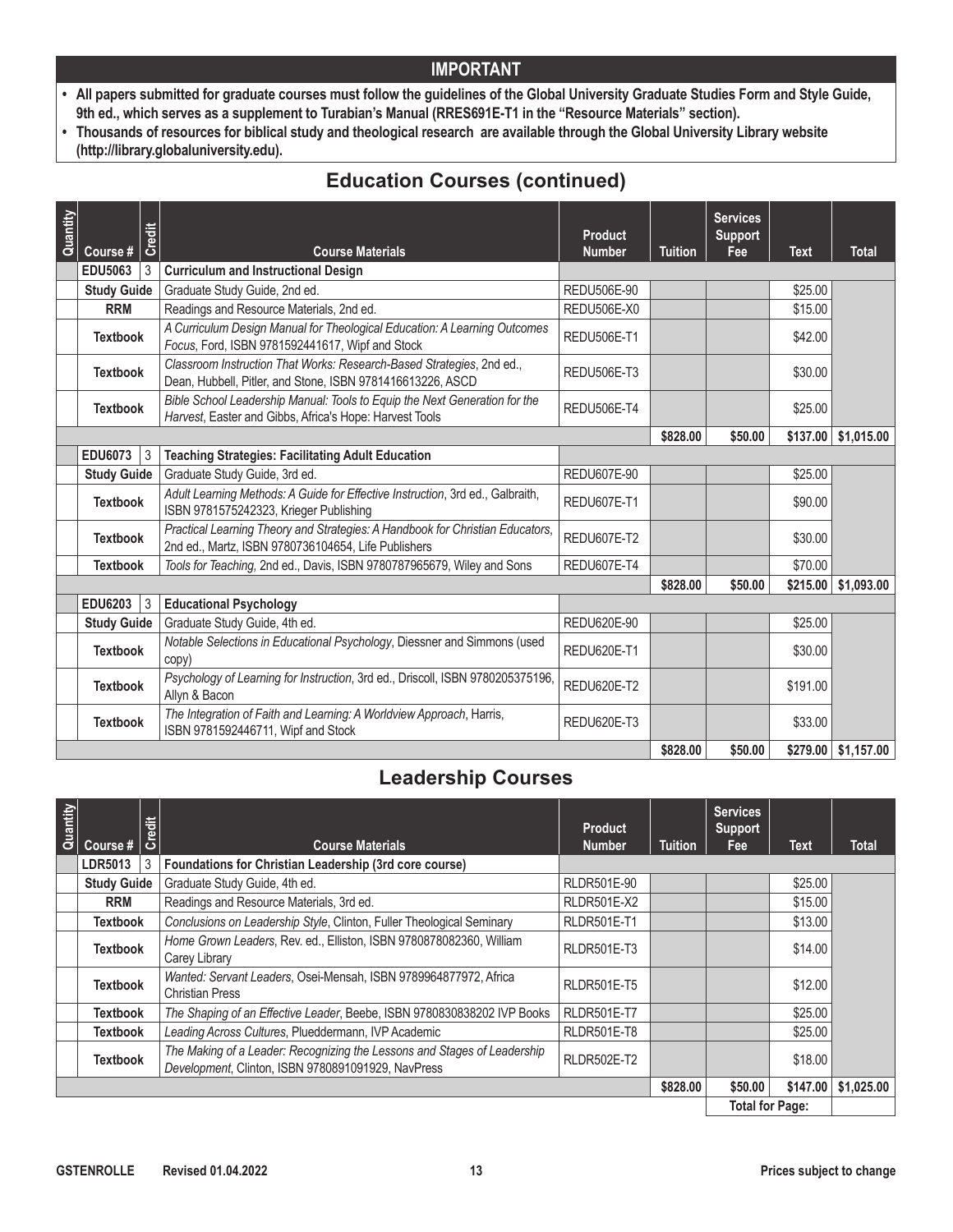- **• All papers submitted for graduate courses must follow the guidelines of the Global University Graduate Studies Form and Style Guide, 9th ed., which serves as a supplement to Turabian's Manual (RRES691E-T1 in the "Resource Materials" section).**
- **• Thousands of resources for biblical study and theological research are available through the Global University Library website (http://library.globaluniversity.edu).**

# **Leadership Courses (continued)**

| Quantity | Course #           | Credit | <b>Course Materials</b>                                                                                                                                                      | <b>Product</b><br><b>Number</b> | <b>Tuition</b> | <b>Services</b><br><b>Support</b><br>Fee | <b>Text</b> | <b>Total</b>          |
|----------|--------------------|--------|------------------------------------------------------------------------------------------------------------------------------------------------------------------------------|---------------------------------|----------------|------------------------------------------|-------------|-----------------------|
|          | <b>LDR5023</b>     | 3      | <b>Leadership Emergence Patterns</b>                                                                                                                                         |                                 |                |                                          |             |                       |
|          | <b>Study Guide</b> |        | Graduate Study Guide, 4th ed.                                                                                                                                                | <b>RLDR502E-90</b>              |                |                                          | \$25.00     |                       |
|          | <b>Textbook</b>    |        | Half Time: Changing Your Game Plan from Success to Significance, Buford,<br>ISBN 9780310284246, Zondervan                                                                    | RLDR502E-T1                     |                |                                          | \$21.00     |                       |
|          | <b>Textbook</b>    |        | The Making of a Leader: Recognizing the Lessons and Stages of Leadership<br>Development, Clinton, ISBN 9780891091929, NavPress                                               | <b>RLDR502E-T2</b>              |                |                                          | \$18.00     |                       |
|          | <b>Textbook</b>    |        | The Seven Habits of Highly Effective People: Powerful Lessons in Personal<br>Change, ISBN 9781451639612, Simon & Schuster                                                    | RLDR502E-T3                     |                |                                          | \$30.00     |                       |
|          | <b>Textbook</b>    |        | The Jesus Principles of Church Leadership, Baxter, ISBN 9780761720911,<br><b>Global University</b>                                                                           | <b>RLDR502E-T5</b>              |                |                                          | \$15.00     |                       |
|          | <b>Textbook</b>    |        | Developing the Leader Within You, Maxwell, ISBN 9780785281122, Thomas<br>Nelson (Also used for EDU5053 and LDR5053)                                                          | <b>REDU505E-T3</b>              |                |                                          | \$19.00     |                       |
|          | <b>Textbook</b>    |        | "Tyranny of the Urgent" Booklet, Rev ed., ISBN 9780877840923,<br><b>Intervarsity Press</b>                                                                                   | <b>RLDR502E-T4</b>              |                |                                          | \$2.00      |                       |
|          |                    |        |                                                                                                                                                                              |                                 | \$828.00       | \$50.00                                  | \$130.00    | \$1,008.00            |
|          | LDR5043            | 3      | <b>Conflict Management</b>                                                                                                                                                   |                                 |                |                                          |             |                       |
|          | <b>Study Guide</b> |        | Graduate Study Guide, 2nd ed.                                                                                                                                                | <b>RLDR504E-90</b>              |                |                                          | \$25.00     |                       |
|          | <b>RRM</b>         |        | Readings and Resource Materials, 2nd ed.                                                                                                                                     | RLDR504E-X2                     |                |                                          | \$15.00     |                       |
|          | <b>Textbook</b>    |        | Conflict Mediation Across Cultures, Augsburger, ISBN 9780664256098,<br>Westminster John Knox Press                                                                           | <b>RLDR504E-T1</b>              |                |                                          | \$25.00     |                       |
|          | <b>Textbook</b>    |        | How to Manage Conflict in the Church: Understanding & Managing Conflict<br>Vol. 1, Shawchuck, ISBN 9780938180104, Spiritual Growth Resources                                 | RLDR504E-T2                     |                |                                          | \$17.00     |                       |
|          | <b>Textbook</b>    |        | How to Manage Conflict in the Church: Conflict Interventions & Resources Vol.<br>2, Shawchuck, ISBN 9780938180111, Spiritual Growth Resources                                | RLDR504E-T3                     |                |                                          | \$17.00     |                       |
|          | <b>Textbook</b>    |        | Managing the Congregation: Building Effective Systems to Serve People,<br>Shawchuck and Heuser, ISBN 9780687230723, Abingdon Press (Also used<br>for LDR6033)                | <b>RLDR504E-T4</b>              |                |                                          | \$37.00     |                       |
|          | <b>Textbook</b>    |        | Forgive and Forget: Healing the Hurts We Don't Deserve, 2nd ed., Smedes,<br>ISBN 9780061285820, HarperOne Publishers                                                         | <b>RLDR504E-T5</b>              |                |                                          | \$17.00     |                       |
|          |                    |        |                                                                                                                                                                              |                                 | \$828.00       | \$50.00                                  |             | $$153.00$ $$1,031.00$ |
|          | LDR5063            | l 3    | <b>Leadership Research</b>                                                                                                                                                   |                                 |                |                                          |             |                       |
|          | <b>Study Guide</b> |        | Graduate Study Guide, 3rd ed.                                                                                                                                                | <b>RLDR506E-90</b>              |                |                                          | \$25.00     |                       |
|          | <b>Textbook</b>    |        | Research in Church and Mission, Sogaard, ISBN 9780878082711, William<br>Carey Library                                                                                        | <b>RLDR506E-T1</b>              |                |                                          | \$17.00     |                       |
|          | <b>Textbook</b>    |        | Research Methods in Anthropology: Qualitative and Quantitative Approaches,<br>2nd ed., Bernard, ISBN 9780803952454, Altamira Press                                           | RLDR506E-T2                     |                |                                          | \$38.00     |                       |
|          | <b>Textbook</b>    |        | Called and Empowered: Global Mission in Pentecostal Perspective, Dempster,<br>Klaus, and Petersen, ISBN 9780801046056, Baker Academic (also used for<br>MIS5013 and MIS6023) | <b>RMIS501E-T4</b>              |                |                                          | \$29.00     |                       |
|          |                    |        |                                                                                                                                                                              |                                 | \$828.00       | \$50.00                                  | \$109.00    | \$987.00              |
|          |                    |        |                                                                                                                                                                              |                                 |                | <b>Total for Page:</b>                   |             |                       |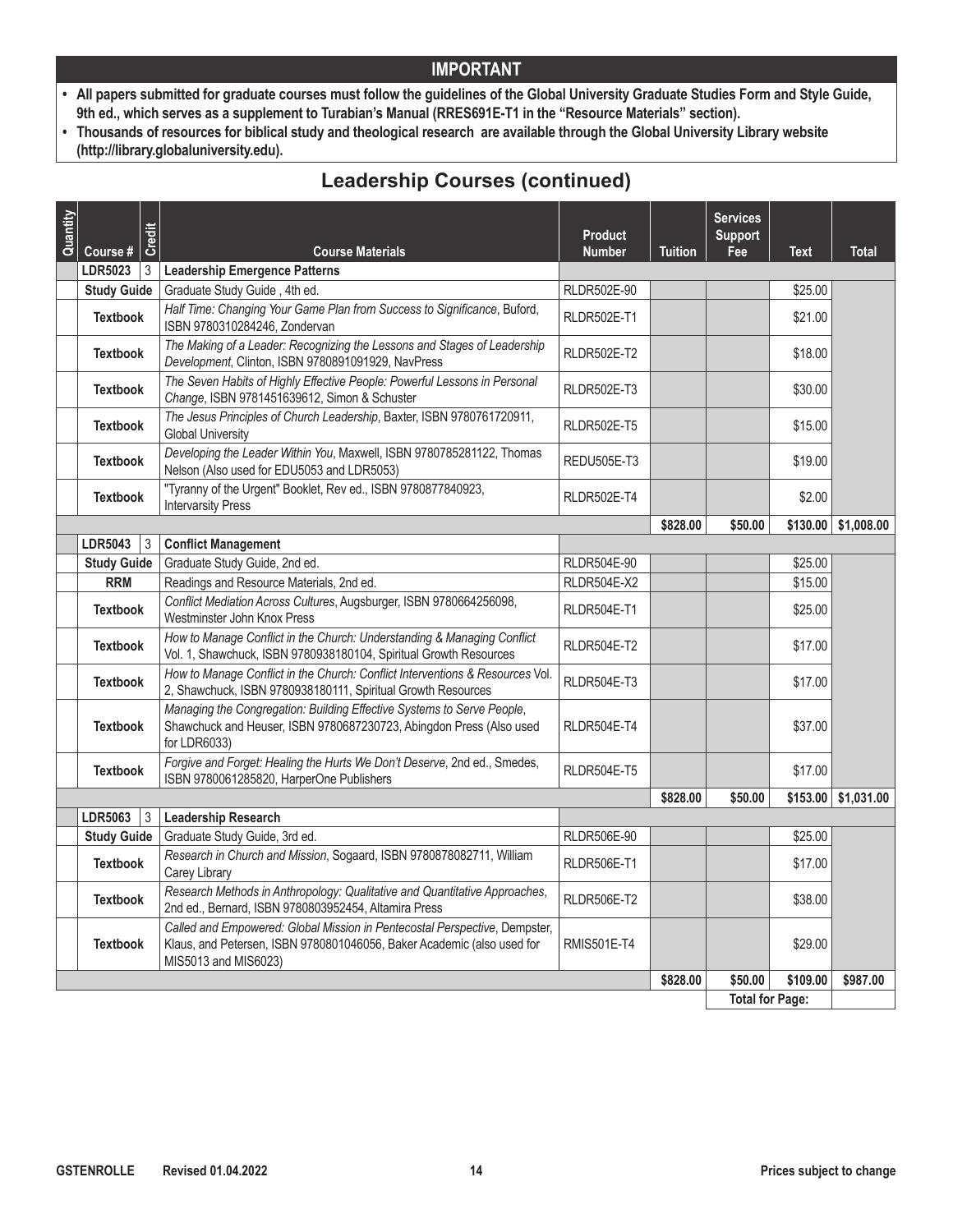- **• All papers submitted for graduate courses must follow the guidelines of the Global University Graduate Studies Form and Style Guide, 9th ed., which serves as a supplement to Turabian's Manual (RRES691E-T1 in the "Resource Materials" section).**
- **• Thousands of resources for biblical study and theological research are available through the Global University Library website (http://library.globaluniversity.edu).**

# **Leadership Courses (continued)**

| Quantity |                    | Credit                                                                                                                                         | <b>Product</b>     |                | <b>Services</b><br><b>Support</b> |             |                          |
|----------|--------------------|------------------------------------------------------------------------------------------------------------------------------------------------|--------------------|----------------|-----------------------------------|-------------|--------------------------|
|          | Course #           | <b>Course Materials</b>                                                                                                                        | <b>Number</b>      | <b>Tuition</b> | Fee                               | <b>Text</b> | <b>Total</b>             |
|          | <b>LDR5083</b>     | <b>Leadership Training Methods</b><br>3                                                                                                        |                    |                |                                   |             |                          |
|          | <b>Study Guide</b> | <b>Graduate Study Guide</b>                                                                                                                    | <b>RLDR508E-90</b> |                |                                   | \$25.00     |                          |
|          | <b>RRM</b>         | Readings and Resource Materials                                                                                                                | <b>RLDR508E-X2</b> |                |                                   | \$15.00     |                          |
|          | <b>Textbook</b>    | How to Grow Leaders: The Seven Key Principles of Effective Leadership<br>Development, John Adair, ISBN 9780749454807, Kogan Page               | <b>RLDR508E-T1</b> |                |                                   | \$31.00     |                          |
|          | <b>Textbook</b>    | The Shaping of an Effective Leader, Gayle Beebe, ISBN 9780830838202,<br>Intervarsity                                                           | <b>RLDR501E-T7</b> |                |                                   | \$25.00     |                          |
|          | <b>Textbook</b>    | Make It Stick, Peter C. Brown and Henry L. Roediger II, ISBN 9780674729018,<br><b>Belknap Press</b>                                            | <b>RLDR508E-T3</b> |                |                                   | \$40.00     |                          |
|          | <b>Textbook</b>    | Growing Leaders by Design, Harold Longenecker, ISBN 9780761714347,<br>Kregel                                                                   | <b>RLDR505E-T2</b> |                |                                   | \$13.00     |                          |
|          | <b>Textbook</b>    | Developing the Leaders Around You, John Maxwell, ISBN 9780785281115,<br><b>Thomas Nelson</b>                                                   | <b>BMIN251E-T1</b> |                |                                   | \$16.00     |                          |
|          | <b>Textbook</b>    | The Great Omission, Dallas Willard, ISBN 9780062311757, Harper Collins                                                                         | <b>RLDR508E-T6</b> |                |                                   | \$23.00     |                          |
|          |                    |                                                                                                                                                |                    | \$828.00       | \$50.00                           |             | $$188.00 \mid $1,066.00$ |
|          | <b>LDR6033</b>     | 3<br><b>Dynamics of Christian Organizations</b>                                                                                                |                    |                |                                   |             |                          |
|          | <b>Study Guide</b> | Graduate Study Guide, 4th ed.                                                                                                                  | RLDR603E-90        |                |                                   | \$25.00     |                          |
|          | <b>RRM</b>         | Readings and Resource Materials, 4th ed.                                                                                                       | <b>RLDR603E-X2</b> |                |                                   | \$15.00     |                          |
|          | <b>Textbook</b>    | Managing the Congregation: Building Effective Systems to Serve People,<br>Shawchuck and Heuser, ISBN 9780687230723, Abingdon Press             | <b>RLDR504E-T4</b> |                |                                   | \$37.00     |                          |
|          | <b>Textbook</b>    | The Five Most Important Questions Self-Assessment Tools, Participant<br>Workbook, 3rd ed., Drucker, ISBN 9780470531211, Leader to Leader Inst. | <b>RLDR603E-T1</b> |                |                                   | \$51.00     |                          |
|          | <b>Textbook</b>    | Natural Church Development, Schwarz, ISBN 9781889638003,<br><b>ChurchSmart Resources</b>                                                       | <b>RLDR603E-T2</b> |                |                                   | \$26.00     |                          |
|          | <b>Textbook</b>    | Basic Budgeting for Churches: A Complete Guide, Henry, ISBN<br>9780805461756, B&H Academic                                                     | <b>RLDR603E-T4</b> |                |                                   | \$15.00     |                          |
|          |                    |                                                                                                                                                |                    | \$828.00       | \$50.00                           | \$169.00    | \$1,047.00               |
|          |                    |                                                                                                                                                |                    |                | <b>Total for Page:</b>            |             |                          |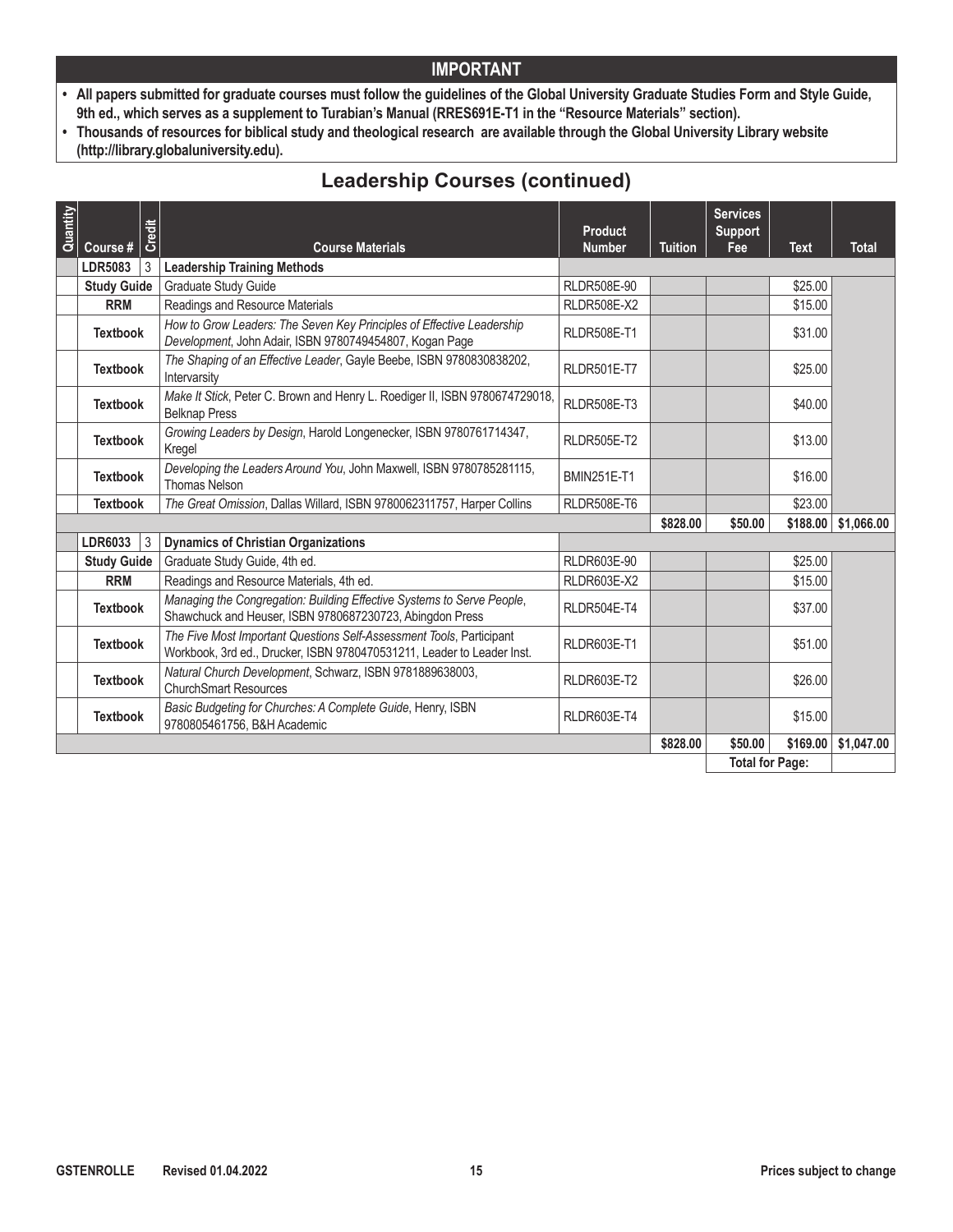- **• All papers submitted for graduate courses must follow the guidelines of the Global University Graduate Studies Form and Style Guide, 9th ed., which serves as a supplement to Turabian's Manual (RRES691E-T1 in the "Resource Materials" section).**
- **• Thousands of resources for biblical study and theological research are available through the Global University Library website (http://library.globaluniversity.edu).**

# **Ministry Courses**

| Quantity | Credit<br>Course #  | <b>Course Materials</b>                                                                                                                              | <b>Product</b><br><b>Number</b> | <b>Tuition</b> | <b>Services</b><br><b>Support</b><br>Fee | <b>Text</b> | <b>Total</b> |
|----------|---------------------|------------------------------------------------------------------------------------------------------------------------------------------------------|---------------------------------|----------------|------------------------------------------|-------------|--------------|
|          | MIN5013<br>3        | <b>Preaching to Change Lives</b>                                                                                                                     |                                 |                |                                          |             |              |
|          | <b>Study Guide</b>  | Graduate Study Guide, 4th ed.                                                                                                                        | RMIN501E-90                     |                |                                          | \$25.00     |              |
|          | <b>Textbook</b>     | Public Speaking: A Handbook for Christians, 2nd ed., Litfin,<br>ISBN 9780801056758, Baker Books                                                      | ACOM101E-T2                     |                |                                          | \$41.00     |              |
|          | <b>Textbook</b>     | The Power Sermon: Countdown to Quality Messages for Maximum Impact,<br>Grant and Reed, ISBN 9780761704997, Baker Books                               | <b>RMIN501E-T1</b>              |                |                                          | \$32.00     |              |
|          | <b>Textbook</b>     | Telling Stories to Touch the Heart: How to Use Stories to Communicate God's<br>Truth, Grant and Reed, ISBN 9781579107307, Wipf and Stock             | <b>RMIN501E-T4</b>              |                |                                          | \$22.00     |              |
|          | <b>Textbook</b>     | Biblical Preaching, 3rd ed., Robinson, ISBN 9780801049125, Baker Academic                                                                            | <b>BMIN223E-T2</b>              |                |                                          | \$24.00     |              |
|          | <b>Textbook</b>     | Spirit-Led Preaching: The Holy Spirit's Role in Sermon Preparation and<br>Delivery, Heisler, ISBN 9780805443882, B&H Publishing Group                | <b>RMIN501E-T7</b>              |                |                                          | \$17.00     |              |
|          | <b>Textbook</b>     | Preach the Word: a Pentecostal Approach, Ragoonath, ISBN 9780973446803,<br>Agape Teaching Ministry                                                   | AMIN203E-T2                     |                |                                          | \$27.99     |              |
|          |                     |                                                                                                                                                      |                                 | \$828.00       | \$50.00                                  | \$188.99    | \$1,066.99   |
|          | MIN5023<br>3        | Worship in the Church                                                                                                                                |                                 |                |                                          |             |              |
|          | <b>Study Guide</b>  | Graduate Study Guide                                                                                                                                 | RMIN502E-90                     |                |                                          | \$25.00     |              |
|          | <b>RRM</b>          | Readings and Resource Materials                                                                                                                      | <b>RMIN502E-X2</b>              |                |                                          | \$15.00     |              |
|          | <b>Textbook</b>     | The Gospel Revisited: Towards a Pentecostal Theology of Worship and<br>Witness, Archer, ISBN 9781606083444, Pickwick                                 | <b>RMIN502E-T1</b>              |                |                                          | \$25.00     |              |
|          | <b>Textbook</b>     | For the Glory of God: Recovering a Biblical Theology of Worship, Block,<br>ISBN 9780801026980, Baker Academic                                        | <b>RMIN502E-T2</b>              |                |                                          | \$31.00     |              |
|          | <b>Textbook</b>     | The Worship Architect: A Blueprint for Designing Culturally Relevant and<br>Biblically Faithful Services, Cherry, ISBN 9780801038747, Baker Academic | <b>RMIN502E-T3</b>              |                |                                          | \$22.00     |              |
|          | <b>Textbook</b>     | At the Origins of Christian Worship: The Context and Character of Earliest<br>Christian Devotion, Hurtado, ISBN 9780802847492, WB Eerdmans           | <b>RMIN502E-T4</b>              |                |                                          | \$21.00     |              |
|          | <b>Textbook</b>     | Worship through the Ages: How the Great Awakenings Shape Evangelical<br>Worship, Towns and Whaley, ISBN 9781433672576, B&H Publishing Group          | <b>RMIN502E-T5</b>              |                |                                          | \$25.00     |              |
|          | <b>Textbook</b>     | The New Worship Awakening: What's Old is New Again, Webber,<br>ISBN 9781598561845, Hendrickson                                                       | <b>RMIN502E-T6</b>              |                |                                          | \$13.00     |              |
|          | <b>Textbook</b>     | Worship is a Verb: Celebrating God's Mighty Deeds of Salvation, Webber,<br>ISBN 9781565632424, Hendrickson                                           | <b>RMIN502E-T7</b>              |                |                                          | \$15.00     |              |
|          | <b>Textbook</b>     | The Holy Spirit: A Pentecostal Perspective, Palma,<br>ISBN 9780882437866, Logion                                                                     | ATHE101E-T2                     |                |                                          | \$19.95     |              |
|          |                     |                                                                                                                                                      |                                 | \$828.00       | \$50.00                                  | \$211.95    | \$1,089.95   |
|          | <b>MIN5203</b><br>3 | <b>Foundations for Pastoral Theology</b>                                                                                                             |                                 |                |                                          |             |              |
|          | <b>Study Guide</b>  | Graduate Study Guide, 3rd ed.                                                                                                                        | RMIN520E-90                     |                |                                          | \$25.00     |              |
|          | <b>Textbook</b>     | Pastoral Theology: Essentials of Ministry, Oden, ISBN 9780060663537,<br>HarperOne                                                                    | <b>RMIN520E-T1</b>              |                |                                          | \$29.00     |              |
|          | <b>Textbook</b>     | The Pentecostal Pastor: A Mandate for the 21st Century, 2nd ed., Trask,<br>Goodall and Bicket, ISBN 9781607313281, Gospel Publishing House           | <b>BMIN381E-T1</b>              |                |                                          | \$40.00     |              |
|          | <b>Textbook</b>     | Escape from Church, Inc., Wagner, ISBN 9780310243175, Zondervan                                                                                      | <b>RMIN520E-T2</b>              |                |                                          | \$17.00     |              |
|          | <b>Textbook</b>     | Spiritual Classics: Selected Readings on the Twelve Spiritual Disciplines,<br>Foster, ISBN 9780060628727, HarperCollins Publishers                   | <b>RMIN651E-T2</b>              |                |                                          | \$30.00     |              |
|          | <b>Textbook</b>     | Spirit and Power: Foundations of Pentecostal Experience, Menzies and<br>Menzies, ISBN 9780310235071, Zondervan                                       | <b>RBNT604E-T5</b>              |                |                                          | \$20.00     |              |
|          |                     |                                                                                                                                                      |                                 | \$828.00       | \$50.00                                  | \$161.00    | \$1,039.00   |
|          |                     |                                                                                                                                                      |                                 |                | <b>Total for Page:</b>                   |             |              |

**Total for Page:**  $\lfloor$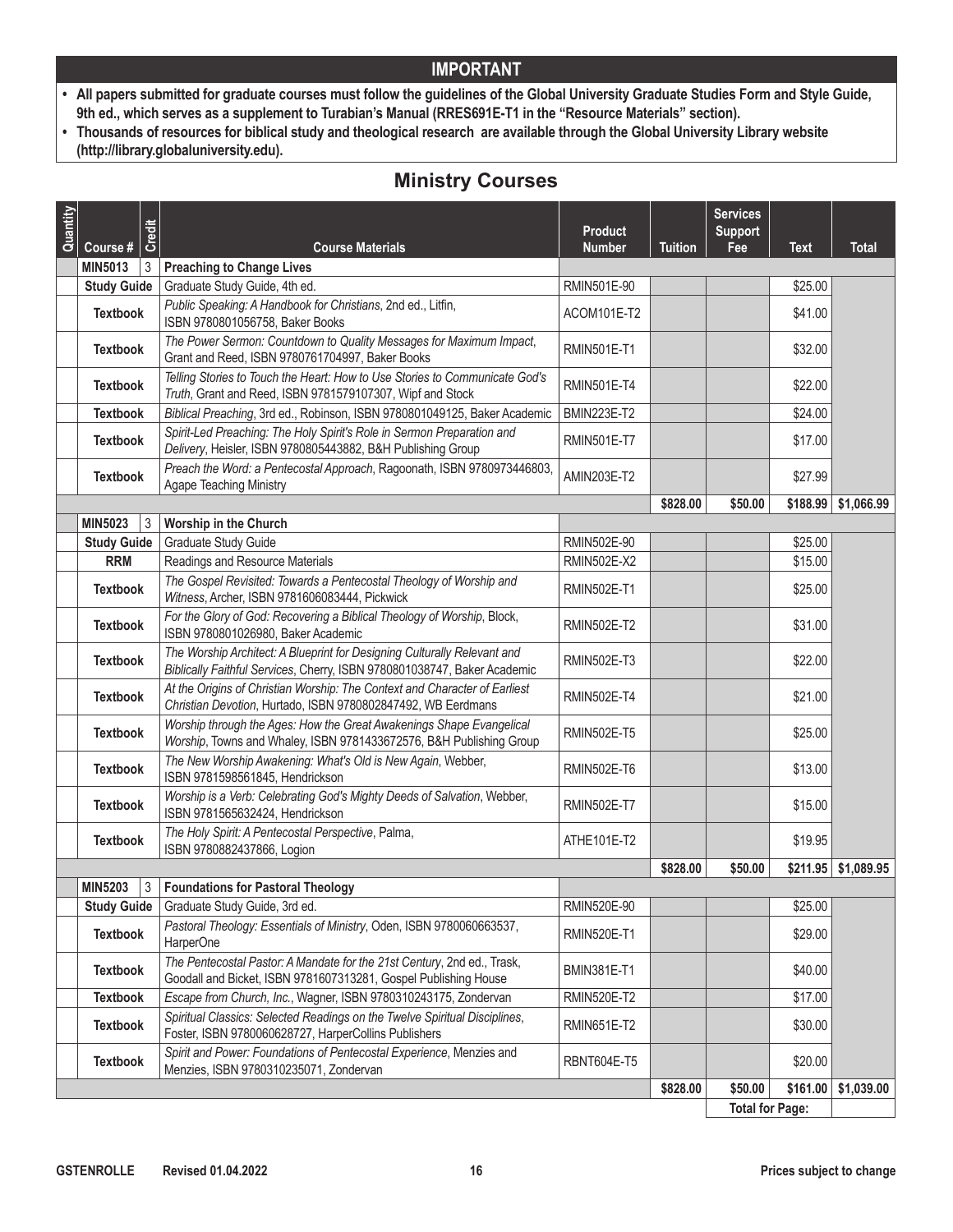- **• All papers submitted for graduate courses must follow the guidelines of the Global University Graduate Studies Form and Style Guide, 9th ed., which serves as a supplement to Turabian's Manual (RRES691E-T1 in the "Resource Materials" section).**
- **• Thousands of resources for biblical study and theological research are available through the Global University Library website (http://library.globaluniversity.edu).**

# **Ministry Courses (continued)**

| Quantity | Course #           | Credit | <b>Course Materials</b>                                                                                                                                   | <b>Product</b><br><b>Number</b> | <b>Tuition</b> | <b>Services</b><br><b>Support</b><br>Fee | <b>Text</b> | <b>Total</b>             |
|----------|--------------------|--------|-----------------------------------------------------------------------------------------------------------------------------------------------------------|---------------------------------|----------------|------------------------------------------|-------------|--------------------------|
|          | <b>MIN5263</b>     | 3      | <b>Marriage and Family Counseling</b>                                                                                                                     |                                 |                |                                          |             |                          |
|          | <b>Study Guide</b> |        | Graduate Study Guide                                                                                                                                      | RMIN526E-90                     |                |                                          | \$25.00     |                          |
|          | <b>Textbook</b>    |        | A Model for Marriage: Covenant, Grace, Empowerment, and Intimacy,<br>Balswick and Balswick, ISBN 9780830827602, IVP Academic                              | <b>RMIN526E-T1</b>              |                |                                          | \$20.00     |                          |
|          | <b>Textbook</b>    |        | Now You're Speaking My Language: Honest Communication and Deeper<br>Intimacy for a Stronger Marriage, Chapman, ISBN 9781433683015, Broadman<br>and Holman | <b>RMIN526E-T2</b>              |                |                                          | \$20.00     |                          |
|          | <b>Textbook</b>    |        | Marriage as a Search for Healing, Lewis, ISBN 9780876308318, Taylor<br>& Francis                                                                          | <b>RMIN526E-T3</b>              |                |                                          | \$96.00     |                          |
|          | <b>Textbook</b>    |        | Hope-Focused Marriage Counseling: A Guide to Brief Therapy, 2nd ed.,<br>Worthington, ISBN 9780830827640, IVP Academic                                     | <b>RMIN526E-T4</b>              |                |                                          | \$28.00     |                          |
|          |                    |        |                                                                                                                                                           |                                 | \$828.00       | \$50.00                                  |             | $$189.00 \mid $1,067.00$ |
|          | <b>MIN5273</b>     | 3      | Developing a Christian Worldview                                                                                                                          |                                 |                |                                          |             |                          |
|          | <b>Study Guide</b> |        | Graduate Study Guide, 3rd ed.                                                                                                                             | <b>RMIN527E-90</b>              |                |                                          | \$25.00     |                          |
|          | <b>RRM</b>         |        | Readings and Resource Materials, 2nd ed.                                                                                                                  | <b>RMIN527E-X2</b>              |                |                                          | \$15.00     |                          |
|          | <b>Textbook</b>    |        | Think Like Jesus: Make the Right Decision Every Time, Barna,<br>ISBN 9781591452782, Thomas Nelson                                                         | <b>RMIN527E-T1</b>              |                |                                          | \$14.00     |                          |
|          | <b>Textbook</b>    |        | The Dynamics of Spiritual Formation, Lawrenz, ISBN 9780801090974, Baker                                                                                   | <b>RMIN527E-T2</b>              |                |                                          | \$21.00     |                          |
|          | <b>Textbook</b>    |        | Thinking Like a Christian: Understanding and Living a Biblical Worldview,<br>Noebel and Edwards, ISBN 9780805438956, B&H Publishing                       | <b>RMIN527E-T3</b>              |                |                                          | \$20.00     |                          |
|          | <b>Textbook</b>    |        | Tell Me a Story: The Life-Shaping Power of Our Stories, Taylor,<br>ISBN 9780970651105, Bog Walk Press                                                     | <b>RMIN527E-T4</b>              |                |                                          | \$22.00     |                          |
|          |                    |        |                                                                                                                                                           |                                 | \$828.00       | \$50.00                                  | \$117.00    | \$995.00                 |
|          | <b>MIN6233</b>     | 3      | Ministerial Ethics: The Bible Confronts a Changing World                                                                                                  |                                 |                |                                          |             |                          |
|          | <b>Study Guide</b> |        | Graduate Study Guide                                                                                                                                      | RMIN623E-90                     |                |                                          | \$25.00     |                          |
|          | <b>Textbook</b>    |        | Readings in Christian Ethics: Volume 1: Theory and Method, Clark and<br>Rakestraw, ISBN 9780801025815, Baker Academic                                     | <b>RMIN623E-T1</b>              |                |                                          | \$33.00     |                          |
|          | <b>Textbook</b>    |        | Readings in Christian Ethics: Volume 2: Issues and Applications, Clark and<br>Rakestraw, ISBN 9780801020568, Baker Academic                               | <b>RMIN623E-T2</b>              |                |                                          | \$39.00     |                          |
|          | <b>Textbook</b>    |        | Christian Ethics: Contemporary Issues and Options, Geisler,<br>ISBN 9780801038792, Baker Books                                                            | <b>RMIN623E-T3</b>              |                |                                          | \$27.00     |                          |
|          |                    |        |                                                                                                                                                           |                                 | \$828.00       | \$50.00                                  | \$124.00    | \$1,002.00               |
|          |                    |        |                                                                                                                                                           |                                 |                | <b>Total for Page:</b>                   |             |                          |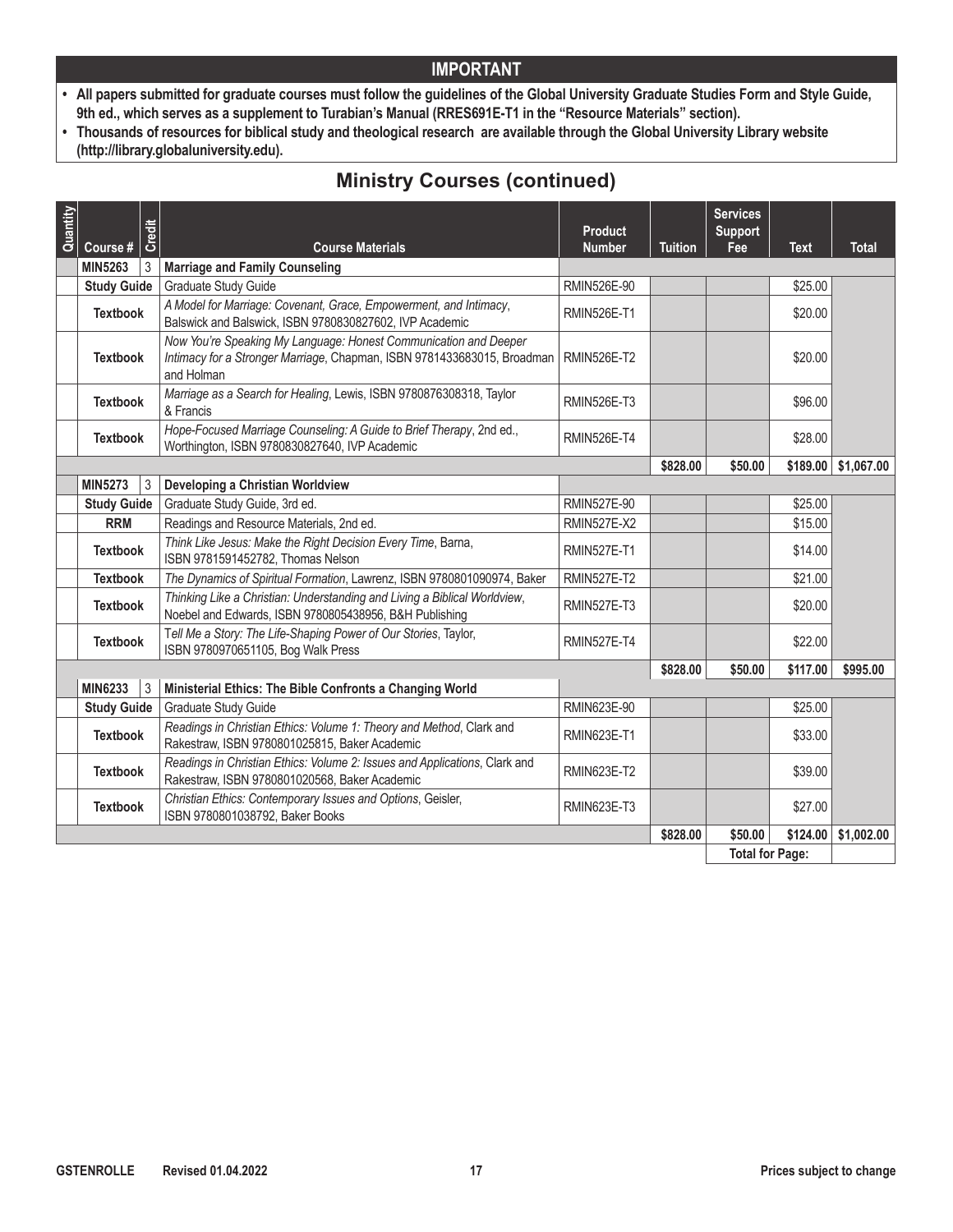- **• All papers submitted for graduate courses must follow the guidelines of the Global University Graduate Studies Form and Style Guide, 9th ed., which serves as a supplement to Turabian's Manual (RRES691E-T1 in the "Resource Materials" section).**
- **• Thousands of resources for biblical study and theological research are available through the Global University Library website (http://library.globaluniversity.edu).**

# **Ministry Courses (continued)**

| Quantity | Credit<br>Course #  | <b>Course Materials</b>                                                                                                                                  | <b>Product</b><br><b>Number</b> | <b>Tuition</b> | <b>Services</b><br><b>Support</b><br>Fee | <b>Text</b> | <b>Total</b>             |
|----------|---------------------|----------------------------------------------------------------------------------------------------------------------------------------------------------|---------------------------------|----------------|------------------------------------------|-------------|--------------------------|
|          | <b>MIN6503</b><br>3 | Relationships for a Lifetime of Ministry                                                                                                                 |                                 |                |                                          |             |                          |
|          | <b>Study Guide</b>  | Graduate Study Guide, 2nd ed.                                                                                                                            | RMIN650E-90                     |                |                                          | \$25.00     |                          |
|          | <b>Textbook</b>     | Relationships: The Ministerial Imperative, Chrisner, 9780761718624, GU                                                                                   | <b>RMIN650E-T1</b>              |                |                                          | \$11.00     |                          |
|          | <b>Textbook</b>     | Work With Me: The 8 Blind Spots Between Men and Women in Business,<br>Gray, ISBN 9781589802483, Palgrave Macmillan                                       | <b>RMIN650E-T2</b>              |                |                                          | \$14.00     |                          |
|          | <b>Textbook</b>     | Interpersonal Relationship Skills For Ministers, Smith, ISBN 9781589802483,<br>Pelican                                                                   | <b>RMIN650E-T3</b>              |                |                                          | \$31.00     |                          |
|          | <b>Textbook</b>     | Resilient Ministry: What Pastors Told Us About Surviving and Thriving, Guthrie,<br>ISBN 9780830841035, IVP                                               | <b>RMIN650E-T4</b>              |                |                                          | \$17.00     |                          |
|          | <b>Textbook</b>     | Developing Leaders for the Church: Biblical Principles of Leadership<br>Empowerment., Campbell, ISBN 9780310290667, Zondervan                            | <b>RMIN650E-T5</b>              |                |                                          | \$16.00     |                          |
|          | <b>Textbook</b>     | Men are from Mars, Women are from Venus: The Classic Guide to<br>Understanding the Opposite Sex. Reprint ed., Gray, ISBN 9780060574215,<br>HarperCollins | RMIN650E-T6                     |                |                                          | \$19.00     |                          |
|          | <b>Textbook</b>     | Relationships: A Mess Worth Making, Lane & Tripp, ISBN 9780977080762,<br>New Growth Press                                                                | RMIN650E-T8                     |                |                                          | \$31.00     |                          |
|          | <b>Textbook</b>     | Forgive & Love Again: Healing Wounded Relationships, Thompson & Neider,<br>ISBN 9780736929059, Harvest House Publishers                                  | <b>RMIN650E-T9</b>              |                |                                          | \$9.00      |                          |
|          | <b>Textbook</b>     | If Only I could relate to the People I'm Related To, Toler, ISBN 9780834125223.<br>Beacon Hill Press                                                     | <b>RMIN650E-T10</b>             |                |                                          | \$14.00     |                          |
|          | <b>Textbook</b>     | Dangerous Calling: Confronting the Unique Challenges of Pastoral Ministry,<br>Tripp, ISBN 9781433535826, Crossway                                        | RMIN650E-T11                    |                |                                          | \$26.00     |                          |
|          |                     |                                                                                                                                                          |                                 | \$828.00       | \$50.00                                  |             | $$213.00 \mid $1,091.00$ |
|          | <b>MIN6513</b><br>3 | Spiritual Formation: Principles of Christian Discipleship                                                                                                |                                 |                |                                          |             |                          |
|          | <b>Study Guide</b>  | Graduate Study Guide                                                                                                                                     | RMIN651E-90                     |                |                                          | \$25.00     |                          |
|          | <b>RRM</b>          | Readings and Resource Materials                                                                                                                          | <b>RMIN651E-X2</b>              |                |                                          | \$15.00     |                          |
|          | <b>Textbook</b>     | Conformed to His Image: Biblical and Practical Approaches to Spiritual<br>Formation, Boa, ISBN 9780310238485, Zondervan                                  | <b>RMIN651E-T1</b>              |                |                                          | \$29.00     |                          |
|          | <b>Textbook</b>     | Spiritual Classics: Selected Readings on the Twelve Spiritual Disciplines,<br>Foster, ISBN 9780060628727, HarperCollins                                  | <b>RMIN651E-T2</b>              |                |                                          | \$30.00     |                          |
|          | <b>Textbook</b>     | Spiritual Discipleship: Principles of Following Christ for Every Believer, Oswald,<br>ISBN 9780802482518, Moody Press                                    | <b>RMIN651E-T3</b>              |                |                                          | \$15.00     |                          |
|          | <b>Textbook</b>     | Dictionary of Christian Spirituality, Scorgie 9780310290667, Zondervan                                                                                   | <b>RMIN651E-T4</b>              |                |                                          | \$46.00     |                          |
|          | <b>Textbook</b>     | A Little Guide to Christian Spirituality: Three Dimensions of Life with God,<br>Scorgie, ISBN 9780310274599, Zondervan                                   | <b>RMIN651E-T5</b>              |                |                                          | \$13.00     |                          |
|          |                     | Water from a Deep Well: Christian Spirituality from Early Martyrs to Modern                                                                              | RMIN651E-T6                     |                |                                          | \$22.00     |                          |
|          | <b>Textbook</b>     | Missionaries, Sittser, ISBN 9780830837458, InterVarsity Press                                                                                            |                                 |                |                                          |             |                          |
|          | <b>Textbook</b>     | The Good and Beautiful Community: Following the Spirit, Extending Grace,<br>Demonstrating Love, Smith, ISBN 9780830835331, InterVarsity Press            | <b>RMIN651E-T7</b>              |                |                                          | \$23.00     |                          |
|          | <b>Textbook</b>     | The Good and Beautiful Life: Putting on the Character of Christ, Smith, ISBN<br>9780830835324, InterVarsity Press                                        | <b>RMIN651E-T8</b>              |                |                                          | \$23.00     |                          |
|          |                     |                                                                                                                                                          |                                 | \$828.00       | \$50.00                                  | \$241.00    | \$1,119.00               |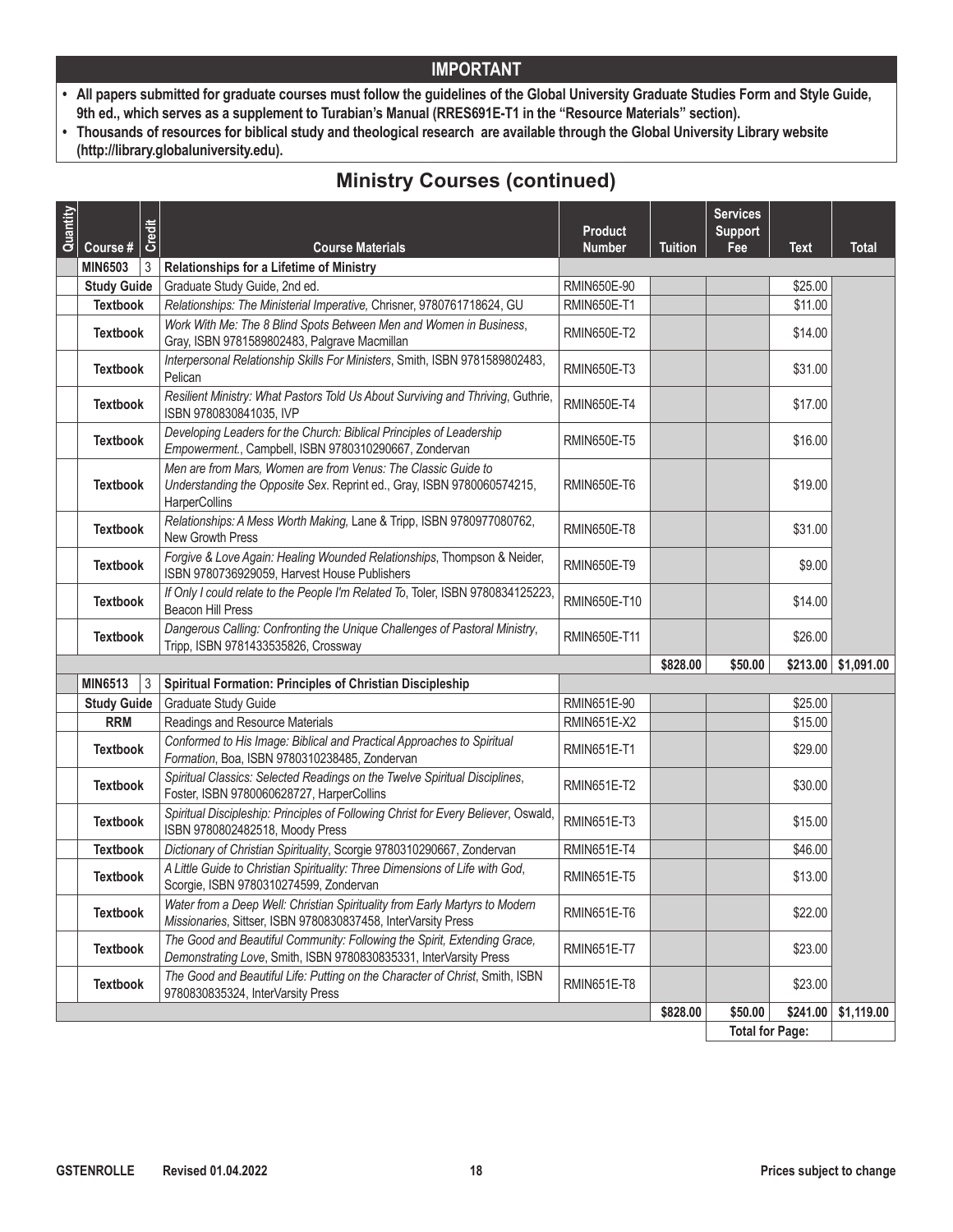- **• All papers submitted for graduate courses must follow the guidelines of the Global University Graduate Studies Form and Style Guide, 9th ed., which serves as a supplement to Turabian's Manual (RRES691E-T1 in the "Resource Materials" section).**
- **• Thousands of resources for biblical study and theological research are available through the Global University Library website (http://library.globaluniversity.edu).**

# **Missions Courses**

| Quantity | Credit<br>Course #               | <b>Course Materials</b>                                                                                                                                                                        | <b>Product</b><br><b>Number</b> | <b>Tuition</b> | <b>Services</b><br><b>Support</b><br>Fee | <b>Text</b> | <b>Total</b> |
|----------|----------------------------------|------------------------------------------------------------------------------------------------------------------------------------------------------------------------------------------------|---------------------------------|----------------|------------------------------------------|-------------|--------------|
|          | <b>MIS5013</b><br>3              | The Biblical Theology of Missions (2nd core course)                                                                                                                                            |                                 |                |                                          |             |              |
|          | <b>Study Guide</b>               | Graduate Study Guide, 2nd ed.                                                                                                                                                                  | RMIS501E-90                     |                |                                          | \$25.00     |              |
|          | <b>RRM</b>                       | Readings and Resource Materials, 3rd ed.                                                                                                                                                       | <b>RMIS501E-X2</b>              |                |                                          | \$15.00     |              |
|          | <b>Textbook</b>                  | Perspectives on the World Christian Movement: A Reader, 4th ed., Winter and<br>Hawthorne, ISBN 9780878083909, William Carey Library                                                            | <b>RMIS501E-T2</b>              |                |                                          | \$60.00     |              |
|          | <b>Textbook</b>                  | In Step with the God of the Nations, Rev. ed., Steyne, ISBN 9781882185542,<br>Cornerstone Publisher                                                                                            | <b>RMIS501E-T3</b>              |                |                                          | \$31.00     |              |
|          | <b>Textbook</b>                  | Called and Empowered: Global Mission in Pentecostal Perspective, Dempster,<br>Klaus, Petersen, ISBN 9780801046056, Baker Academic (also used for<br>LDR5063 and MIS6023)                       | <b>RMIS501E-T4</b>              |                |                                          | \$29.00     |              |
|          | <b>Textbook</b>                  | The Promise-Plan of God: A Biblical Theology of the Old and New Testaments,<br>Kaiser, ISBN 9780310275862, Zondervan                                                                           | <b>RMIS501E-T5</b>              |                |                                          | \$37.00     |              |
|          |                                  |                                                                                                                                                                                                |                                 | \$828.00       | \$50.00                                  | \$197.00    | \$1,075.00   |
|          | <b>MIS5033</b><br>$\mathfrak{Z}$ | <b>Cultural Anthropology</b>                                                                                                                                                                   |                                 |                |                                          |             |              |
|          | <b>Study Guide</b>               | Graduate Study Guide, 2nd ed.                                                                                                                                                                  | RMIS503E-90                     |                |                                          | \$25.00     |              |
|          | <b>RRM</b>                       | Readings and Resource Materials, 2nd ed.                                                                                                                                                       | <b>RMIS503E-X2</b>              |                |                                          | \$15.00     |              |
|          | <b>Textbook</b>                  | Anthropological Insights for Missionaries, Hiebert, ISBN 9780801042911,<br><b>Baker Academic</b>                                                                                               | <b>RMIS503E-T1</b>              |                |                                          | \$25.00     |              |
|          | <b>Textbook</b>                  | Ministering Cross-Culturally: An Incarnational Model for Personal Relationships,<br>Lingenfelter and Mayers, ISBN 9780801056321, Baker Academic                                                | <b>RMIS503E-T2</b>              |                |                                          | \$10.00     |              |
|          | <b>Textbook</b>                  | Anthropology for Christian Witness, Kraft, ISBN 9781570750854, Orbis Books                                                                                                                     | <b>RMIS503E-T3</b>              |                |                                          | \$50.00     |              |
|          | <b>Textbook</b>                  | Missiology & the Social Sciences: Contributions, Cautions, & Conclusions,<br>Rommen and Corwin, ISBN 9780878083787, William Carey Library                                                      | <b>RMIS503E-T4</b>              |                |                                          | \$11.00     |              |
|          |                                  |                                                                                                                                                                                                |                                 | \$828.00       | \$50.00                                  | \$136.00    | \$1,014.00   |
|          | <b>MIS5053</b><br>3              | Missions from the Two-Thirds World                                                                                                                                                             |                                 |                |                                          |             |              |
|          | <b>Study Guide</b>               | Graduate Study Guide, 2nd ed.                                                                                                                                                                  | RMIS505E-90                     |                |                                          | \$25.00     |              |
|          | <b>Textbook</b>                  | Establishing Ministry Training: A Manual for Programme Developers, Vol. 4<br>in World Evangelical Fellowship Series, ed. Ferris, ISBN 9780878082629,<br>William Carey Library                  | <b>RMIS505E-T1</b>              |                |                                          | \$13.00     |              |
|          | <b>Textbook</b>                  | Tuning God's New Instruments: A Handbook for Missions from the Two-Thirds<br>World, Lane, ISBN 9780761703952, World Evangelical Fellowship (reprinted<br>with permission at Global University) | <b>RMIS505E-T2</b>              |                |                                          | \$13.00     |              |
|          | <b>Textbook</b>                  | Working Your Way to the Nations: A Guide to Effective Tentmaking, 2nd ed.,<br>Lewis, ISBN 9780830819058, InterVarsity Press (reprinted with permission at<br>Global University)                | <b>RMIS505E-T3</b>              |                |                                          | \$13.00     |              |
|          | <b>Textbook</b>                  | Church Multiplication Guide: Helping Churches to Reproduce Locally and<br>Abroad, Patterson & Scoggins, ISBN 9780878082452, William Carey Library                                              | <b>RMIS505E-T4</b>              |                |                                          | \$12.00     |              |
|          | <b>Textbook</b>                  | God's Missionary People: Rethinking the Purpose of the Local Church, Van<br>Engen, ISBN 9780801093111, Baker Academic                                                                          | <b>RMIS505E-T5</b>              |                |                                          | \$24.00     |              |
|          | <b>Textbook</b>                  | Penetrating Missions' Final Frontier: A New Strategy for Unreached Peoples,<br>Yamamori, ISBN 9780830813704, InterVarsity Press                                                                | <b>RMIS505E-T6</b>              |                |                                          | \$18.00     |              |
|          |                                  |                                                                                                                                                                                                |                                 | \$828.00       | \$50.00                                  | \$118.00    | \$996.00     |
|          |                                  |                                                                                                                                                                                                |                                 |                | <b>Total for Page:</b>                   |             |              |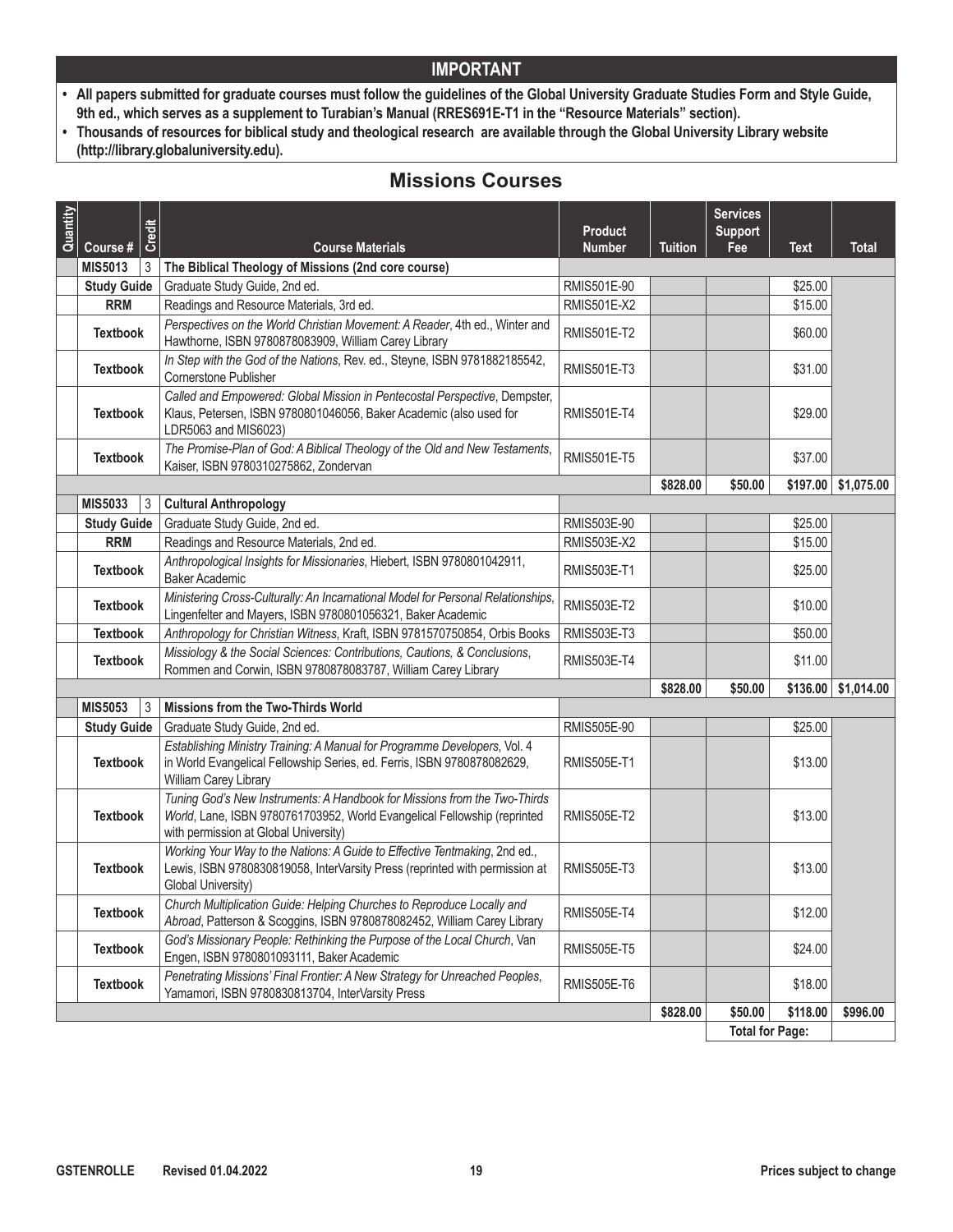- **• All papers submitted for graduate courses must follow the guidelines of the Global University Graduate Studies Form and Style Guide, 9th ed., which serves as a supplement to Turabian's Manual (RRES691E-T1 in the "Resource Materials" section).**
- **• Thousands of resources for biblical study and theological research are available through the Global University Library website (http://library.globaluniversity.edu).**

# **Missions Courses (continued)**

| Quantity | Course #            | Credit<br><b>Course Materials</b>                                                                                                                                                                            | <b>Product</b><br><b>Number</b> | <b>Tuition</b> | <b>Services</b><br><b>Support</b><br>Fee | <b>Text</b> | <b>Total</b> |
|----------|---------------------|--------------------------------------------------------------------------------------------------------------------------------------------------------------------------------------------------------------|---------------------------------|----------------|------------------------------------------|-------------|--------------|
|          | <b>MIS5093</b><br>3 | <b>Trends and Current Issues in Missions</b>                                                                                                                                                                 |                                 |                |                                          |             |              |
|          | <b>Study Guide</b>  | Graduate Study Guide, 3rd ed.                                                                                                                                                                                | RMIS509E-90                     |                |                                          | \$25.00     |              |
|          | <b>RRM</b>          | Readings and Resource Materials, 2nd ed.                                                                                                                                                                     | <b>RMIS509E-X2</b>              |                |                                          | \$15.00     |              |
|          | <b>Textbook</b>     | Missions in the Third Millennium: 21 Key Trends for the 21st Century, Guthrie,<br>ISBN 9781842270424, Paternoster                                                                                            | <b>RMIS509E-T1</b>              |                |                                          | \$19.00     |              |
|          | <b>Textbook</b>     | The Church Is Bigger Than You Think: The Unfinished Work of World<br>Evangelisation, Johnstone, ISBN 9781857922691, Christian Focus Pub.                                                                     | <b>RMIS509E-T2</b>              |                |                                          | \$25.00     |              |
|          | <b>Textbook</b>     | The Missions Addiction: Capturing God's Passion for the World, Shibley,<br>ISBN 9780884197720, Global Advance                                                                                                | <b>RMIS509E-T3</b>              |                |                                          | \$26.00     |              |
|          | <b>Textbook</b>     | Signs on the Earth Beneath: A Commentary on Acts 2:1-21, Stronstad,<br>Life Publishers                                                                                                                       | <b>RMIS509E-T4</b>              |                |                                          | \$5.00      |              |
|          | <b>Textbook</b>     | Missiological Education for the Twenty-First Century: The Book, the Circle and<br>the Sandals: Essays in Honor of Paul E. Pierson, Woodberry, Van Engen, and<br>Elliston, ISBN 9781597522366, Wipf and Stock | <b>RMIS509E-T5</b>              |                |                                          | \$39.00     |              |
|          | <b>Textbook</b>     | The Changing Face of World Missions: Engaging Contemporary Issues and<br>Trends, Pocock and Van Rheenen, ISBN 0-8010-2661-X, Baker Academic                                                                  | <b>RMIS509E-T6</b>              |                |                                          | \$28.00     |              |
|          | <b>Textbook</b>     | Trends & Issues in Modern Missions, Fanning, ISBN 9780983329015,<br>Branches Publications (Please note: this will be a used copy.)                                                                           | <b>RMIS509E-T7</b>              |                |                                          | \$30.00     |              |
|          |                     |                                                                                                                                                                                                              |                                 | \$828.00       | \$50.00                                  | \$212.00    | \$1,090.00   |
|          | <b>MIS5103</b><br>3 | <b>Paradigms for Pentecostal Missions</b>                                                                                                                                                                    |                                 |                |                                          |             |              |
|          | <b>Study Guide</b>  | Graduate Study Guide, 2nd ed.                                                                                                                                                                                | RMIS510E-90                     |                |                                          | \$25.00     |              |
|          | <b>RRM</b>          | Readings and Resource Materials, 2nd ed.                                                                                                                                                                     | <b>RMIS510E-X2</b>              |                |                                          | \$15.00     |              |
|          | <b>Textbook</b>     | The Holy Spirit and Mission Dynamics, McConnell, ISBN 9780878083794,<br>William Carey Library                                                                                                                | RMIS510E-T1                     |                |                                          | \$12.00     |              |
|          | <b>Textbook</b>     | Empowered for Global Mission, Miller ISBN 0736103384, Life Publishers                                                                                                                                        | <b>RMIS510E-T2</b>              |                |                                          | \$17.00     |              |
|          | <b>Textbook</b>     | The Century of the Holy Spirit: 100 Years of Pentecostal and Charismatic<br>Renewal, Synan, ISBN 9780785245506, Thomas Nelson                                                                                | <b>RMIS510E-T4</b>              |                |                                          | \$19.00     |              |
|          |                     |                                                                                                                                                                                                              |                                 | \$828.00       | \$50.00                                  | \$88.00     | \$966.00     |
|          | <b>MIS6023</b><br>3 | <b>Strategies for Cross-Cultural Ministry</b>                                                                                                                                                                |                                 |                |                                          |             |              |
|          | <b>Study Guide</b>  | Graduate Study Guide, 4th ed.                                                                                                                                                                                | RMIS602E-90                     |                |                                          | \$25.00     |              |
|          | <b>RRM</b>          | Readings and Resource Materials, 3rd ed.                                                                                                                                                                     | <b>RMIS602E-X2</b>              |                |                                          | \$15.00     |              |
|          | <b>Textbook</b>     | Communicating Christ Cross-Culturally: An Introduction to Missionary<br>Communication, 2nd ed., Hesselgrave, ISBN 9780310368113, Zondervan                                                                   | ACOM310E-T1                     |                |                                          | \$25.99     |              |
|          | <b>Textbook</b>     | Called and Empowered: Global Mission in Pentecostal Perspective, Dempster,<br>Klaus, and Petersen, ISBN 978080146056, Baker Academic (Also used for<br>MIS5013 and LDR 5063)                                 | <b>RMIS501E-T4</b>              |                |                                          | \$29.00     |              |
|          | <b>Textbook</b>     | Understanding Spiritual Power: A Forgotten Dimension of Cross-Cultural<br>Mission and Ministry, Kraft, ISBN 9781592443093, Wipf and Stock                                                                    | <b>RMIS602E-T1</b>              |                |                                          | \$21.00     |              |
|          | <b>Textbook</b>     | Strategies for Passing On the Bread: Models for Fulfilling Missions at Home<br>and Abroad, 3rd ed., Royer, ISBN 9780761712671, Global University                                                             | <b>RMIS602E-T2</b>              |                |                                          | \$32.00     |              |
|          | <b>Textbook</b>     | Unveiling Islam, Updated and Expanded Edition, Caner and Caner,<br>ISBN 9780825424281, Kregel Publications                                                                                                   | <b>RMIS602E-T4</b>              |                |                                          | \$16.00     |              |
|          | <b>Textbook</b>     | For the Love of God: Principles and Practice of Compassion in Missions,<br>Ireland, ISBN 9781532616389, Wipf and Stock                                                                                       | <b>RMIS602E-T5</b>              |                |                                          | \$33.00     |              |
|          |                     |                                                                                                                                                                                                              |                                 | \$828.00       | \$50.00                                  | \$196.99    | \$1,074.99   |
|          |                     |                                                                                                                                                                                                              |                                 |                | <b>Total for Page:</b>                   |             |              |

**Total for Page:**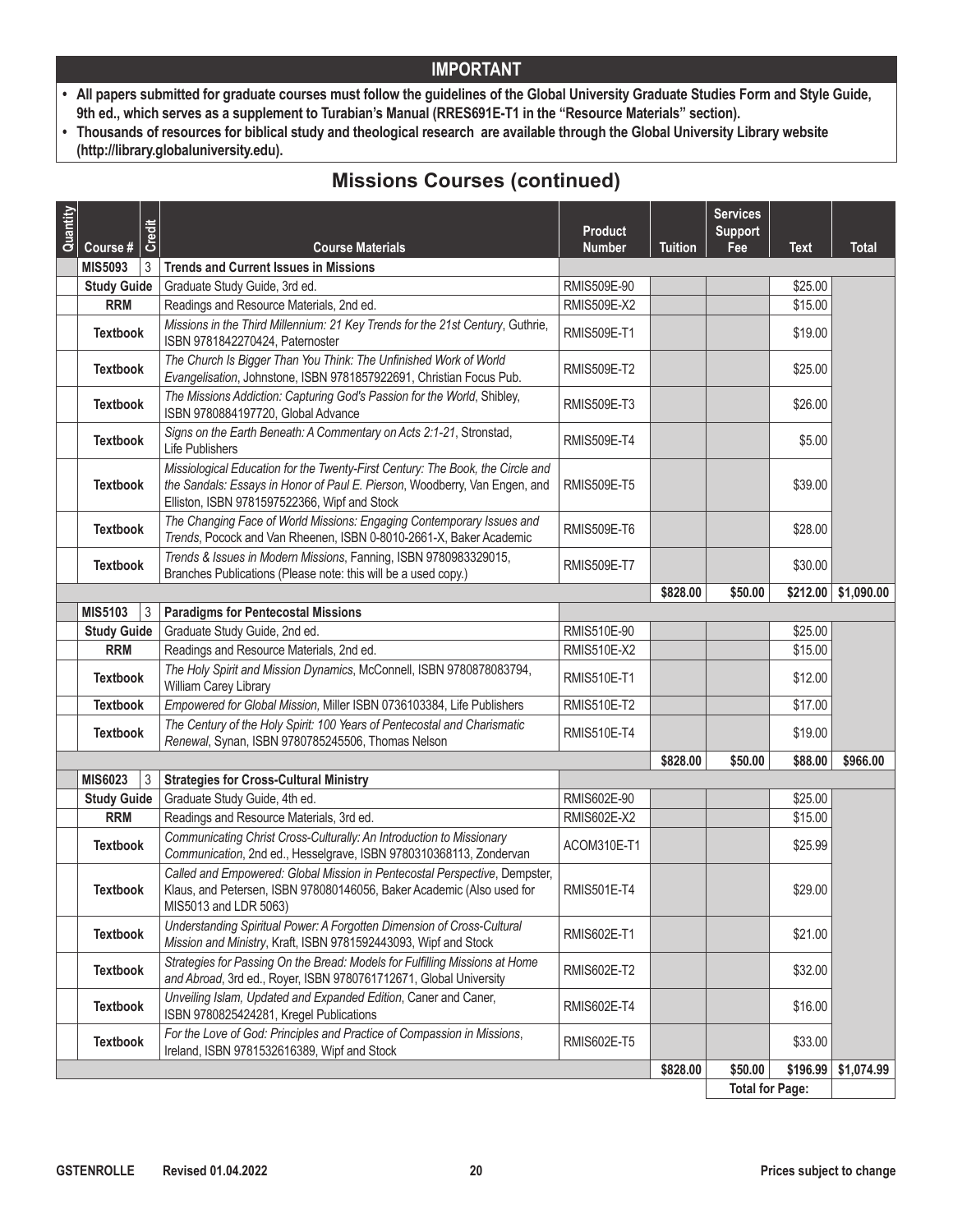- **• All papers submitted for graduate courses must follow the guidelines of the Global University Graduate Studies Form and Style Guide, 9th ed., which serves as a supplement to Turabian's Manual (RRES691E-T1 in the "Resource Materials" section).**
- **• Thousands of resources for biblical study and theological research are available through the Global University Library website (http://library.globaluniversity.edu).**

# **Missions Courses (continued)**

| Quantity | ' 등<br>Course #   ပိ |   | <b>Course Materials</b>                                                                                                            | <b>Product</b><br><b>Number</b> | <b>Tuition</b> | <b>Services</b><br><b>Support</b><br>Fee | <b>Text</b> | <b>Total</b>                |
|----------|----------------------|---|------------------------------------------------------------------------------------------------------------------------------------|---------------------------------|----------------|------------------------------------------|-------------|-----------------------------|
|          | <b>MIS6043</b>       | 3 | History of the Expansion of Christianity                                                                                           |                                 |                |                                          |             |                             |
|          | <b>Study Guide</b>   |   | Graduate Study Guide, 4th ed.                                                                                                      | RMIS604E-90                     |                |                                          | \$25.00     |                             |
|          | <b>RRM</b>           |   | Readings and Resource Materials, 3rd ed.                                                                                           | <b>RMIS604E-X2</b>              |                |                                          | \$15.00     |                             |
|          | <b>Textbook</b>      |   | The Story of Christianity, Vol. I: The Early Church to the Dawn of the<br>Reformation, Gonzalez, ISBN 9780061855887, HarperCollins | <b>RMIS604E-T4</b>              |                |                                          | \$35.00     |                             |
|          | <b>Textbook</b>      |   | The Story of Christianity, Volume II: The Reformation to the Present Day,<br>Gonzalez, ISBN 9780061855894, HarperCollins           | <b>RMIS604E-T5</b>              |                |                                          | \$35.00     |                             |
|          | <b>Textbook</b>      |   | Encountering the History of Missions: from the Early Church to Today, Terry<br>and Gallagher ISBN 9780801026966, Baker             | <b>RMIS604E-T6</b>              |                |                                          | \$24.00     |                             |
|          |                      |   |                                                                                                                                    |                                 | \$828,00       | \$50.00                                  |             | $$134.00 \;   \; $1,012.00$ |

## **Research Courses**

| Course #       | Credit | <b>Course Materials</b>                                                                                                                                                                                              | <b>Product</b><br><b>Number</b> | <b>Tuition</b> | <b>Services</b><br><b>Support</b><br>Fee | <b>Text</b> | <b>Total</b>          |
|----------------|--------|----------------------------------------------------------------------------------------------------------------------------------------------------------------------------------------------------------------------|---------------------------------|----------------|------------------------------------------|-------------|-----------------------|
| <b>RES5023</b> | 3      | <b>Graduate Research and Writing: Principles and Practice</b><br>(Must be taken before enrolling in other courses in your degree program)                                                                            |                                 |                |                                          |             |                       |
|                |        | Graduate Study Guide, 5th ed. (includes course enhancement DVD)                                                                                                                                                      | RRES502E-90                     |                |                                          | \$25.00     |                       |
| <b>RRM</b>     |        | Readings and Resource Materials, 5th ed.                                                                                                                                                                             | <b>RRES502E-X2</b>              |                |                                          | \$15.00     |                       |
|                |        | Writing for Academic Success, 2nd ed., Craswell and Poore,<br>ISBN 9780857029287, Sage Publications                                                                                                                  | <b>RRES502E-T1</b>              |                |                                          | \$72.00     |                       |
|                |        | Quality Research Papers for Students of Religion and Theology, 4th ed.,<br>Vyhmeister, ISBN 9780310274407, Zondervan                                                                                                 | <b>RRES502E-T3</b>              |                |                                          | \$17.00     |                       |
|                |        | A Manual for Writers of Research Papers, Theses, and Dissertations, 9th ed.,<br>Turabian (Also used for RES6913 and RES6926; used as a resource for all<br>courses), ISBN 9780226816388, University of Chicago Press | <b>RRES691E-T1</b>              |                |                                          | \$19.00     |                       |
|                |        | From Topic to Thesis, 2016, Kibbe, ISBN 9780830851317, Intervarsity Press                                                                                                                                            | <b>RRES895E-T2</b>              |                |                                          | \$14.00     |                       |
|                |        | Studying the Old Testament: Principles and Techniques, Cotton,<br>ISBN 9780761720058, Global University                                                                                                              | RTHE609E-T1                     |                |                                          | \$10.00     |                       |
|                |        | Global University Graduate Studies Form and Style Guide, 9th ed. (used as a<br>resource for all courses), Global University, (free download available)                                                               | G3006E-XX                       |                |                                          | \$7.50      |                       |
|                |        |                                                                                                                                                                                                                      |                                 | \$828.00       | \$50.00                                  |             | $$179.50$ $$1,057.50$ |
| <b>RES6913</b> | 3      | <b>Research Methodology</b>                                                                                                                                                                                          |                                 |                |                                          |             |                       |
|                |        | Graduate Study Guide, 9th ed.                                                                                                                                                                                        | RRES691E-90                     |                |                                          | \$25.00     |                       |
| <b>RRM</b>     |        | Readings and Resource Materials, 6th ed.                                                                                                                                                                             | <b>RRES691E-X2</b>              |                |                                          | \$15.00     |                       |
|                |        | A Manual for Writers of Research Papers, Theses, and Dissertations, 9th ed.,<br>Turabian (Also used for RES6913 and RES6926; used as a resource for all<br>courses), ISBN 9780226430577, University of Chicago Press | <b>RRES691E-T1</b>              |                |                                          | \$19.00     |                       |
|                |        | Practical Research: Planning and Design, 12th ed., Leedy and Ormrod,<br>ISBN 9780134775654, Pearson Education (Also used for RES6926)                                                                                | <b>RRES691E-T2</b>              |                |                                          | \$105.00    |                       |
|                |        | Going to the Sources, 6th ed., Brundage, ISBN 9781119262749, John Wiley<br>and Sons                                                                                                                                  | <b>RRES691E-T5</b>              |                |                                          | \$35.00     |                       |
|                |        | Global University Graduate Studies Form and Style Guide, 9th ed. (used as a<br>resource for all courses), Global University, (free download available)                                                               | G3006E-XX                       |                |                                          | \$7.50      |                       |
|                |        |                                                                                                                                                                                                                      |                                 | \$828.00       | \$50.00                                  |             | \$1,084.50            |
| Quantity       |        | <b>Study Guide</b><br><b>Textbook</b><br><b>Textbook</b><br><b>Textbook</b><br><b>Textbook</b><br><b>Textbook</b><br><b>Study Guide</b><br><b>Textbook</b><br><b>Textbook</b><br><b>Textbook</b>                     |                                 |                |                                          | -           | \$206.50              |

**Total for Page:**  $\Box$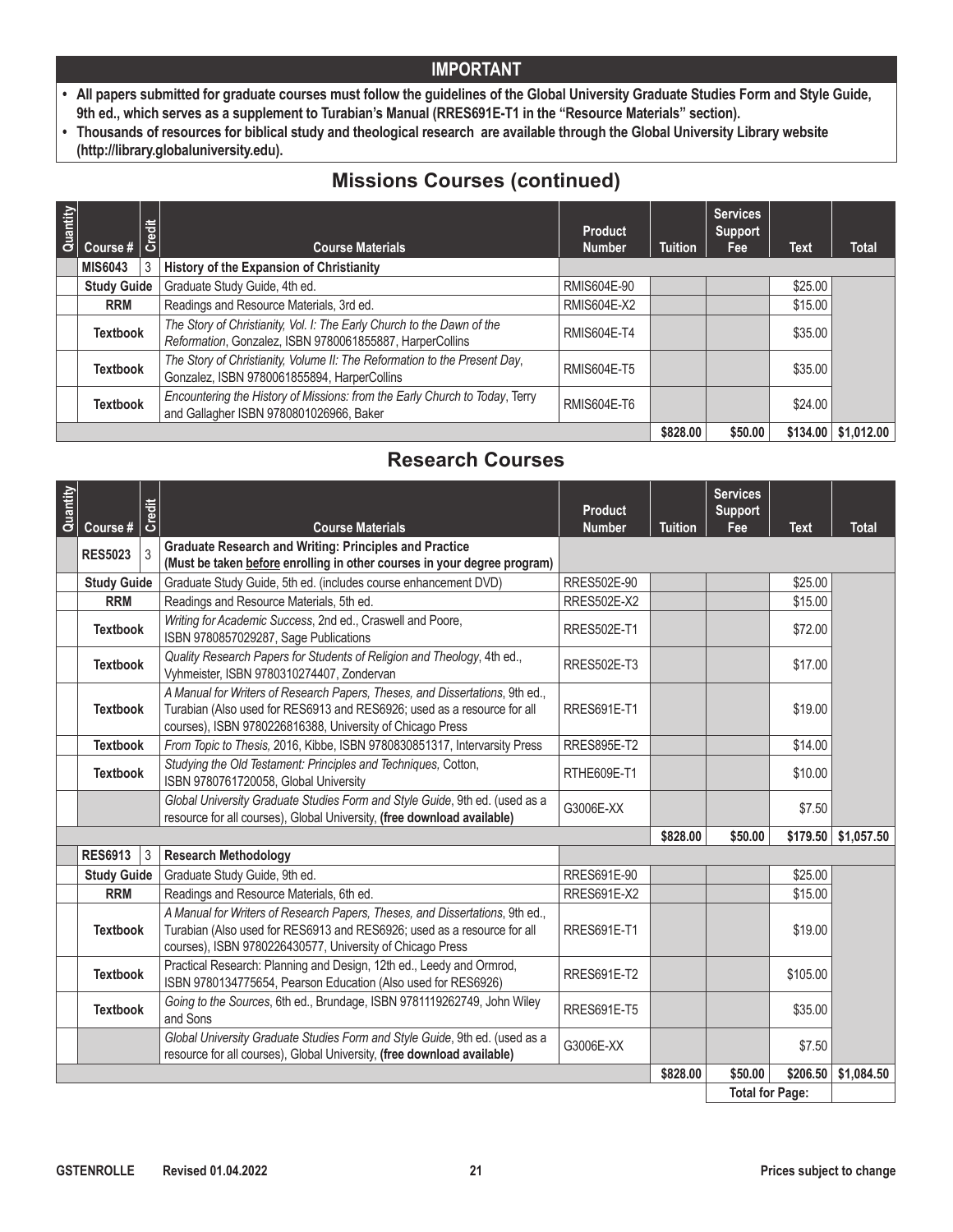- **• All papers submitted for graduate courses must follow the guidelines of the Global University Graduate Studies Form and Style Guide, 9th ed., which serves as a supplement to Turabian's Manual (RRES691E-T1 in the "Resource Materials" section).**
- **• Thousands of resources for biblical study and theological research are available through the Global University Library website (http://library.globaluniversity.edu).**

# **Research Courses (continued)**

| Quantity | Course #           | Credit | <b>Course Materials</b>                                                                                                                                                                                                                                                                                                            | <b>Product</b><br><b>Number</b> | <b>Tuition</b> | <b>Services</b><br><b>Support</b><br>Fee | Text     | <b>Total</b> |
|----------|--------------------|--------|------------------------------------------------------------------------------------------------------------------------------------------------------------------------------------------------------------------------------------------------------------------------------------------------------------------------------------|---------------------------------|----------------|------------------------------------------|----------|--------------|
|          | <b>RES6926</b>     | 6      | The Graduate Thesis: Purpose, Process, and Product                                                                                                                                                                                                                                                                                 |                                 |                |                                          |          |              |
|          | <b>Study Guide</b> |        | Graduate Study Guide, 4th ed.                                                                                                                                                                                                                                                                                                      | RRES692E-90                     |                |                                          | \$25.00  |              |
|          | <b>RRM</b>         |        | Readings and Resource Materials, 2nd ed.                                                                                                                                                                                                                                                                                           | <b>RRES692E-X2</b>              |                |                                          | \$15.00  |              |
|          | <b>Textbook</b>    |        | A Manual for Writers of Research Papers, Theses, and Dissertations, 9th ed.,<br>Turabian (Also used for RES6913 and RES6926; used as a resource for all<br>courses), ISBN 9780226816388, University of Chicago Press                                                                                                               | <b>RRES691E-T1</b>              |                |                                          | \$19.00  |              |
|          | <b>Textbook</b>    |        | Practical Research: Planning and Design, 12th ed., Leedy and Ormrod,<br>ISBN 9780133741322, Pearson Education (Also used for RES6926)                                                                                                                                                                                              | <b>RRES691E-T2</b>              |                |                                          | \$105.00 |              |
|          | <b>Textbook</b>    |        | Writing the Doctoral Dissertation: A Systematic Approach, 3rd ed., Davis and<br>Parker, ISBN 9780764147876, Barron's Educational Series; OR Writing the<br>Doctoral Dissertation: A Systematic Approach, 2nd ed., Davis and Parker,<br>ISBN 9780812098006, Barron's Educational Series (Please note: this will be a<br>used copy.) | <b>RRES692E-T1</b>              |                |                                          | \$50.00  |              |
|          |                    |        | Global University Graduate Studies Form and Style Guide, 9th ed. (used as a<br>resource for all courses), Global University, (free download available)                                                                                                                                                                             | G3006E-XX                       |                |                                          | \$7.50   |              |
|          |                    |        |                                                                                                                                                                                                                                                                                                                                    |                                 | \$828.00       | \$50.00                                  | \$221.50 | \$1,099.50   |
|          |                    |        |                                                                                                                                                                                                                                                                                                                                    |                                 |                |                                          |          |              |
|          | <b>RES7813</b>     | 3      | <b>Specialized Reading and Research</b>                                                                                                                                                                                                                                                                                            |                                 | \$828.00       | \$50.00                                  |          | \$878.00     |
|          |                    |        |                                                                                                                                                                                                                                                                                                                                    |                                 |                |                                          |          |              |
|          | <b>RES7823</b>     | 3      | <b>Specialized Reading and Research</b>                                                                                                                                                                                                                                                                                            |                                 | \$828.00       | \$50.00                                  |          | \$878.00     |
|          |                    |        |                                                                                                                                                                                                                                                                                                                                    |                                 |                |                                          |          |              |
|          | <b>RES8953</b>     | 3      | <b>Dissertation Research and Proposal</b>                                                                                                                                                                                                                                                                                          |                                 |                |                                          |          |              |
|          | <b>Study Guide</b> |        | Graduate Study Guide, 3rd ed.                                                                                                                                                                                                                                                                                                      | RRES895E-90                     |                |                                          | \$25.00  |              |
|          | <b>RRM</b>         |        | Readings and Resource Materials, 2nd ed.                                                                                                                                                                                                                                                                                           | <b>RRES895E-X2</b>              |                |                                          | \$15.00  |              |
|          | <b>Textbook</b>    |        | Research Methodology: a Step-by-step Guide for Beginners, 5th ed., Kumar,<br>ISBN 9781446269961, Sage Publications                                                                                                                                                                                                                 | <b>RRES895E-T1</b>              |                |                                          | \$60.00  |              |
|          | <b>Textbook</b>    |        | From Topic to Thesis: A Guide to Theological Research, Kibbe,<br>ISBN 978830851317, Intervarsity Press                                                                                                                                                                                                                             | <b>RRES895E-T2</b>              |                |                                          | \$14.00  |              |
|          | <b>Textbook</b>    |        | A Manual for Writers of Research Papers, Theses, and Dissertations, 9th ed.,<br>Turabian, ISBN 9780226816388, University of Chicago Press                                                                                                                                                                                          | <b>RRES691E-T1</b>              |                |                                          | \$19.00  |              |
|          |                    |        | Global University Graduate Studies Form and Style Guide, 9th ed. (used as a<br>resource for all courses), Global University, (free download available)                                                                                                                                                                             | G3006E-XX                       |                |                                          | \$7.50   |              |
|          |                    |        |                                                                                                                                                                                                                                                                                                                                    |                                 | \$828.00       | \$50.00                                  | \$140.50 | \$1,018.50   |
|          | <b>RES8966</b>     | 6      | Dissertation from Idea to Bound Volume                                                                                                                                                                                                                                                                                             |                                 |                |                                          |          |              |
|          | <b>Study Guide</b> |        | Graduate Study Guide, 2nd ed.                                                                                                                                                                                                                                                                                                      | RRES896E-90                     |                |                                          | \$25.00  |              |
|          | <b>Textbook</b>    |        | Writing Your Dissertation in Fifteen Minutes a Day, Bolker                                                                                                                                                                                                                                                                         | <b>RRES896E-T1</b>              |                |                                          | \$25.00  |              |
|          | <b>Textbook</b>    |        | Writing the Doctoral Dissertation: A Systematic Approach, 3rd ed., Davis and<br>Parker, ISBN 9780764147876, Barron's Educational Series (Please note: this<br>will be a used copy.)                                                                                                                                                | <b>RRES692E-T1</b>              |                |                                          | \$50.00  |              |
|          |                    |        |                                                                                                                                                                                                                                                                                                                                    |                                 | \$1,656.00     | \$50.00                                  | \$100.00 | \$1,806.00   |
|          |                    |        |                                                                                                                                                                                                                                                                                                                                    |                                 |                | <b>Total for Page:</b>                   |          |              |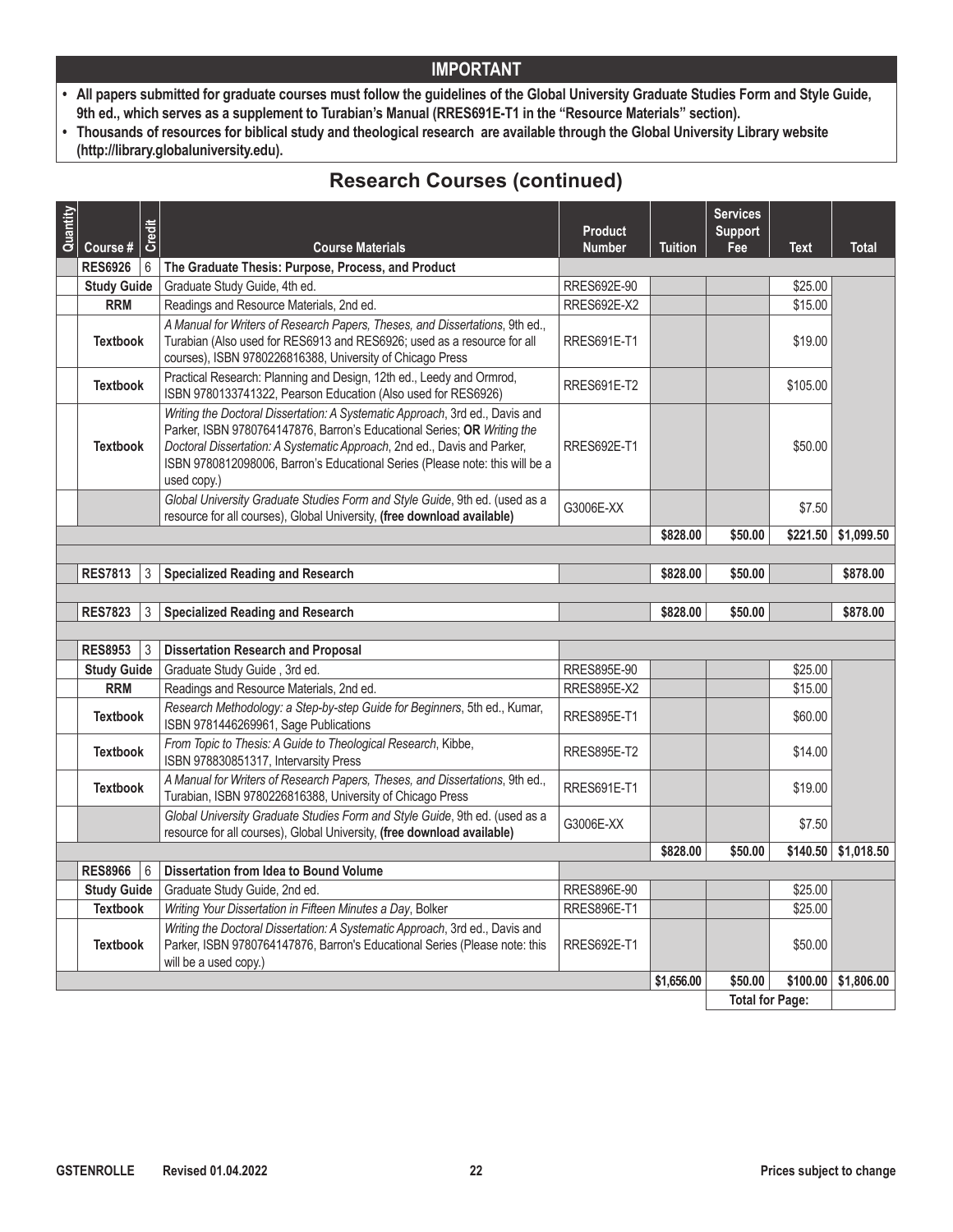- **• All papers submitted for graduate courses must follow the guidelines of the Global University Graduate Studies Form and Style Guide, 9th ed., which serves as a supplement to Turabian's Manual (RRES691E-T1 in the "Resource Materials" section).**
- **• Thousands of resources for biblical study and theological research are available through the Global University Library website (http://library.globaluniversity.edu).**

# **Theology Courses**

| Quantity |                            | Credit         |                                                                                                                                                                               | <b>Product</b>     |                | <b>Services</b><br><b>Support</b> |          |              |
|----------|----------------------------|----------------|-------------------------------------------------------------------------------------------------------------------------------------------------------------------------------|--------------------|----------------|-----------------------------------|----------|--------------|
|          | Course #<br><b>THE5013</b> | 3              | <b>Course Materials</b><br><b>Trends in International Theology</b>                                                                                                            | <b>Number</b>      | <b>Tuition</b> | Fee                               | Text     | <b>Total</b> |
|          | <b>Study Guide</b>         |                | Graduate Study Guide, 2nd ed.                                                                                                                                                 | RTHE501E-90        |                |                                   | \$25.00  |              |
|          | <b>RRM</b>                 |                | Readings and Resource Materials, 2nd ed.                                                                                                                                      | RTHE501E-X2        |                |                                   | \$15.00  |              |
|          | <b>Textbook</b>            |                | Learning about Theology from the Third World, Dyrness,<br>ISBN 9780310209713, Zondervan                                                                                       | RTHE501E-T1        |                |                                   | \$15.00  |              |
|          | <b>Textbook</b>            |                | 20th-Century Theology: God and the Worldin a Transitional Age. Grenz and<br>Olson, ISBN 9780830815258, Interversity Press                                                     | RTHE501E-T2        |                |                                   | \$28.00  |              |
|          | <b>Textbook</b>            |                | The Real Faith, 2ed. Hagin, ISBN 9780892760176, Faith Library                                                                                                                 | RTHE501E-T3        |                |                                   | \$5.00   |              |
|          | <b>Textbook</b>            |                | What is Faith, 2nd ed. Hagin, ISBN 9780892760022, Faith Library                                                                                                               | RTHE501E-T4        |                |                                   | \$5.00   |              |
|          | <b>Textbook</b>            |                | A Different Gospel, McConnell, ISBN 9781565631328, Hendrickson                                                                                                                | RTHE501E-T5        |                |                                   | \$16.00  |              |
|          | <b>Textbook</b>            |                | The Chirstian Theology Reader, 4th ed., McGrath, ISBN 9780470654842,<br><b>Blackwell Publishers</b>                                                                           | RTHE501E-T6        |                |                                   | \$36.00  |              |
|          | <b>Textbook</b>            |                | Tracking the Maze: Finding Our Way through Modern Theology from an<br>Evangelical Perspective, Pinnock, ISBN 9780761702351, Harper & Row                                      | RTHE501E-T7        |                |                                   | \$13.00  |              |
|          | <b>Textbook</b>            |                | The Bible in Theology and Preaching: How Preachers Use Scripture, McKim,<br>ISBN 9781579102449, Abingdon Press                                                                | RTHE501E-T8        |                |                                   | \$30.00  |              |
|          |                            |                |                                                                                                                                                                               |                    | \$828.00       | \$50.00                           | \$188.00 | \$1,066.00   |
|          | <b>THE5033</b>             | $\overline{3}$ | <b>Foundations in Biblical Theology</b>                                                                                                                                       |                    |                |                                   |          |              |
|          | <b>Study Guide</b>         |                | <b>Graduate Study Guide</b>                                                                                                                                                   | RTHE503E-90        |                |                                   | \$25.00  |              |
|          | <b>RRM</b>                 |                | Readings and Resource Materials                                                                                                                                               | RTHE503E-X2        |                |                                   | \$15.00  |              |
|          | <b>Textbook</b>            |                | Foundations for Biblical Interpretation: A Complete Library of Tools and<br>Resources, Dockery, Mathews, and Sloan, eds., ISBN 9780805420654,<br>Broadman & Holman Publishers | RTHE503E-T1        |                |                                   | \$25.00  |              |
|          | <b>Textbook</b>            |                | Shaping a Christian Worldview: The Foundations of Christian Higher<br>Education, Dockery and Thornbury, eds., ISBN 9780805424485, Broadman &<br><b>Holman Publishers</b>      | RTHE503E-T2        |                |                                   | \$18.00  |              |
|          | <b>Textbook</b>            |                | According to Plan: The Unfolding Revelation of God in the Bible, Goldsworthy,<br>ISBN 9780830826964, IVP Academic                                                             | RTHE503E-T3        |                |                                   | \$30.00  |              |
|          | <b>Textbook</b>            |                | Christian Apologetics: A Comprehensive Case for Biblical Faith, Groothuis,<br>ISBN 9780830839353, IVP Academic                                                                | <b>RTHE503E-T4</b> |                |                                   | \$36.00  |              |
|          | <b>Textbook</b>            |                | Christian Theology, 3rd ed., Erickson, ISBN 9780801036439, Baker Books                                                                                                        | RTHE503E-T5        |                |                                   | \$44.00  |              |
|          | <b>Textbook</b>            |                | Doing Theology in Today's World, Woodbridge and McComiskey. ISBN<br>9780310447313, Zondervan Publishing Company                                                               | RTHE503E-T6        |                |                                   | \$27.00  |              |
|          |                            |                |                                                                                                                                                                               |                    | \$828.00       | \$50.00                           | \$220.00 | \$1,098.00   |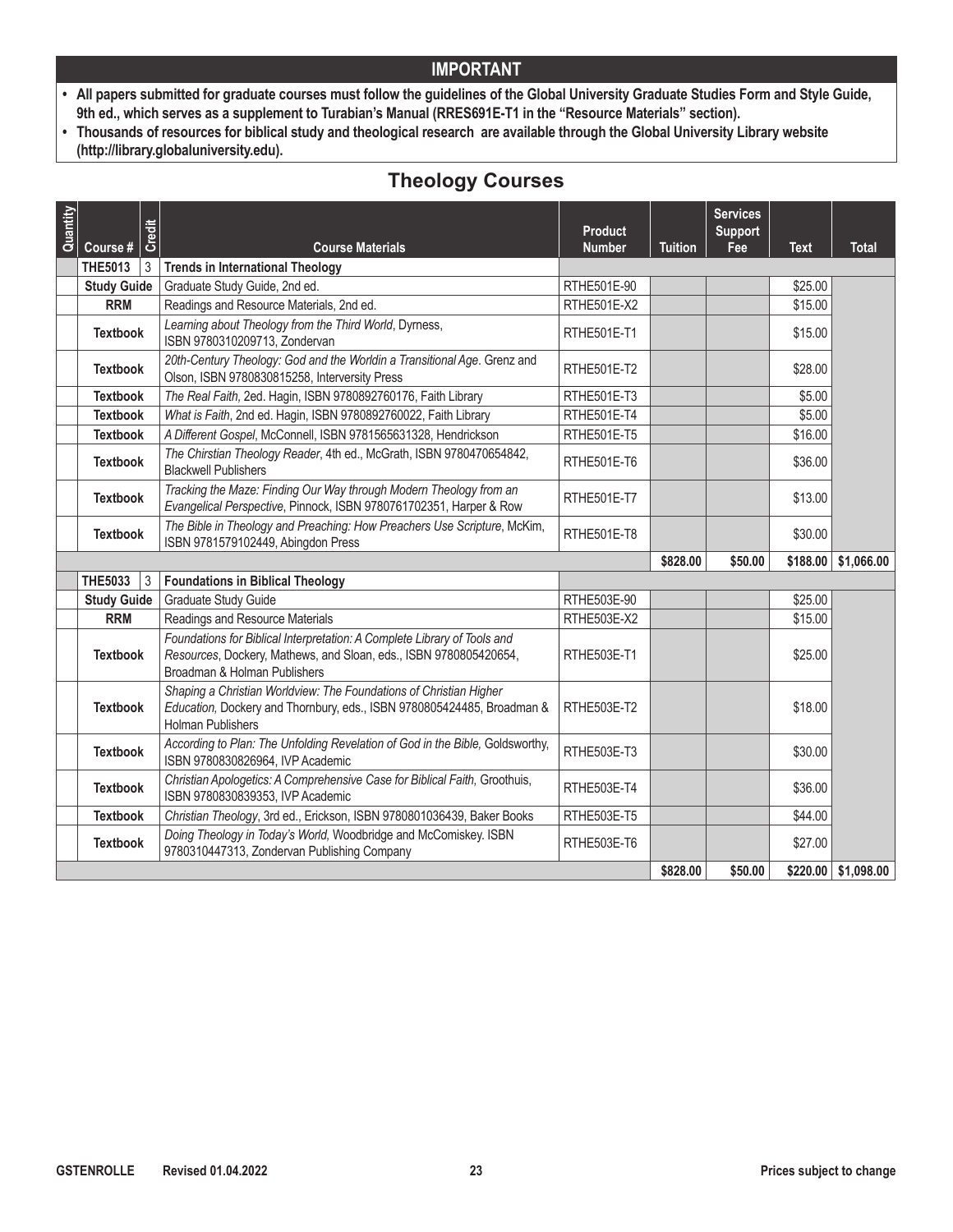- **• All papers submitted for graduate courses must follow the guidelines of the Global University Graduate Studies Form and Style Guide, 9th ed., which serves as a supplement to Turabian's Manual (RRES691E-T1 in the "Resource Materials" section).**
- **• Thousands of resources for biblical study and theological research are available through the Global University Library website (http://library.globaluniversity.edu).**

# **Theology Courses (continued)**

| Quantity |                    | <b>Credit</b> |                                                                                                                                      | Product            |                | <b>Services</b><br><b>Support</b> |          |              |
|----------|--------------------|---------------|--------------------------------------------------------------------------------------------------------------------------------------|--------------------|----------------|-----------------------------------|----------|--------------|
|          | Course #           |               | <b>Course Materials</b>                                                                                                              | <b>Number</b>      | <b>Tuition</b> | Fee                               | Text     | <b>Total</b> |
|          | <b>THE6093</b>     | 3             | Theology of the Holy Spirit in the Old Testament                                                                                     |                    |                |                                   |          |              |
|          | <b>Study Guide</b> |               | Graduate Study Guide                                                                                                                 | RTHE609E-90        |                |                                   | \$25.00  |              |
|          | <b>RRM</b>         |               | Readings and Resource Materials                                                                                                      | RTHE609E-X2        |                |                                   | \$15.00  |              |
|          | <b>Textbooks</b>   |               | Holy Spirit Theology Set (also required for THE6103; see "Resource<br>Materials," page 4)                                            |                    |                |                                   | \$35.00  |              |
|          | <b>Textbook</b>    |               | Studying the Old Testament: Principles and Techniques, Cotton,<br>ISBN 9780761720058, Global University                              | <b>RTHE609E-T1</b> |                |                                   | \$10.00  |              |
|          | <b>Textbook</b>    |               | What the Bible Says About the Holy Spirit, 2nd ed., Horton,<br>ISBN 9780882433592, Gospel Publishing House                           | BTHE114E-T1        |                |                                   | \$20.00  |              |
|          | <b>Textbook</b>    |               | Presence, Power, and Promise: The Role of the Spirit of God in the Old<br>Testament, Firth & Wegner, ISBN 978083839577, InterVarsity | RTHE609E-T2        |                |                                   | \$30.00  |              |
|          | <b>Textbook</b>    |               | An Old Testament Theology of the Spirit of God, Hildebrandt,<br>ISBN 9780801046575, Hendrickson                                      | RTHE609E-T3        |                |                                   | \$24.00  |              |
|          | <b>Textbook</b>    |               | Knowing the Holy Spirit through the Old Testament, Wright,<br>ISBN 9780830825916, InterVarsity Press                                 | RTHE609E-T4        |                |                                   | \$17.00  |              |
|          |                    |               |                                                                                                                                      |                    | \$828,00       | \$50.00                           | \$176.00 | \$1,054.00   |
|          | <b>THE6103</b>     | 3             | Theology of the Holy Spirit in the New Testament                                                                                     |                    |                |                                   |          |              |
|          | <b>Study Guide</b> |               | Graduate Study Guide                                                                                                                 | RTHE610E-90        |                |                                   | \$25.00  |              |
|          | <b>Textbook</b>    |               | The Holy Spirit in the New Testament, Ewert, ISBN 9781592449446,<br>Wipf and Stock                                                   | RTHE610E-T1        |                |                                   | \$36.00  |              |
|          | <b>Textbooks</b>   |               | Holy Spirit Theology Set (also required for THE6093; see "Resource"<br>Materials," page 4)                                           |                    |                |                                   | \$35.00  |              |
|          |                    |               |                                                                                                                                      |                    | \$828,00       | \$50.00                           | \$96.00  | \$974.00     |

# **Graduate Practicum**

Choose one according to your degree plan.

| Quantity               |                | Credit       |                                                                       | <b>Product</b>     |                | <b>Services</b><br><b>Support</b> |         |          |
|------------------------|----------------|--------------|-----------------------------------------------------------------------|--------------------|----------------|-----------------------------------|---------|----------|
|                        | Course #       |              | <b>Course Materials</b>                                               | <b>Number</b>      | <b>Tuition</b> | Fee                               | Text    | Total    |
|                        | <b>BIB6903</b> | 3            | <b>Graduate Practicum: Biblical Studies</b>                           |                    |                |                                   |         |          |
|                        | <b>BNT6903</b> | 3            | <b>Graduate Practicum: Bible New Testament</b>                        |                    |                |                                   |         |          |
|                        | BOT6903        | 3            | <b>Graduate Practicum: Bible Old Testament</b>                        |                    |                |                                   |         |          |
|                        | <b>CHP6913</b> | $\mathbf{3}$ | Graduate Practicum: Chaplaincy (Please see course information on      |                    |                |                                   |         |          |
|                        |                |              | page 12 for a listing of course textbooks.)                           |                    |                |                                   |         |          |
|                        | <b>EDU6903</b> | 3            | <b>Graduate Practicum: Education</b>                                  |                    |                |                                   |         |          |
|                        | LDR6903        | 3            | <b>Graduate Practicum: Leadership</b>                                 |                    |                |                                   |         |          |
|                        | <b>MIN6903</b> | 3            | <b>Graduate Practicum: Ministry</b>                                   |                    |                |                                   |         |          |
|                        | <b>MIS6903</b> | 3            | <b>Graduate Practicum: Missions</b>                                   |                    |                |                                   |         |          |
|                        | <b>RES6903</b> | 3            | <b>Graduate Practicum: Research</b>                                   |                    |                |                                   |         |          |
|                        | <b>THE6903</b> | 3            | <b>Graduate Practicum: Theology</b>                                   |                    |                |                                   |         |          |
|                        |                |              | Graduate Practicum Manual, 1st ed.                                    | RMIN690E-90        |                |                                   | \$25.00 |          |
|                        |                |              | Servant Leadership: A Journey into the Nature of Legitimate Power and | <b>RMIN690E-T1</b> |                |                                   | \$28.00 |          |
|                        |                |              | Greatness, Greenleaf, ISBN 9780809105540, Paulist Press               |                    |                |                                   |         |          |
|                        |                |              |                                                                       |                    | \$828.00       | \$50.00                           | \$53.00 | \$931.00 |
| <b>Total for Page:</b> |                |              |                                                                       |                    |                |                                   |         |          |

**Total for Page:**  $\overline{\phantom{a}}$